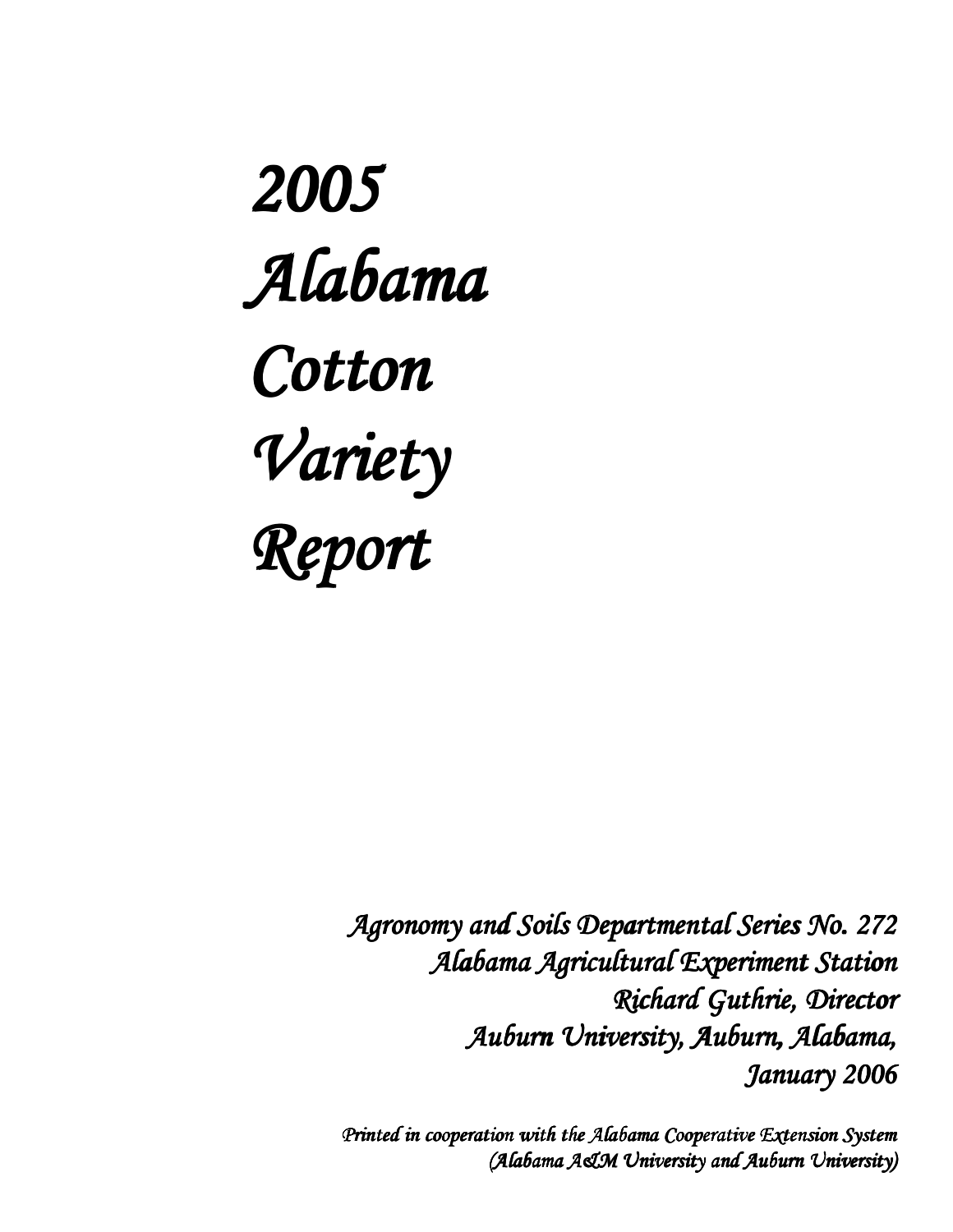|           | Locations of experiments                                                                    |  |
|-----------|---------------------------------------------------------------------------------------------|--|
| Table 1.  |                                                                                             |  |
| Table 2.  |                                                                                             |  |
| Table 3.  |                                                                                             |  |
| Table 4.  |                                                                                             |  |
| Table 5.  |                                                                                             |  |
| Table 6.  |                                                                                             |  |
| Table 7.  |                                                                                             |  |
| Table 8.  |                                                                                             |  |
| Table 9.  |                                                                                             |  |
| Table 10. |                                                                                             |  |
| Table 11. | Performance of Early Season Cotton Varieties in Alabama, Average of All Locations, 2005  14 |  |
| Table 12. |                                                                                             |  |
|           |                                                                                             |  |
|           |                                                                                             |  |
|           |                                                                                             |  |
|           |                                                                                             |  |
|           |                                                                                             |  |
|           |                                                                                             |  |
|           |                                                                                             |  |
| Table 20. |                                                                                             |  |
|           |                                                                                             |  |
|           |                                                                                             |  |
| Table 23. |                                                                                             |  |
|           |                                                                                             |  |
|           |                                                                                             |  |
| Table 26. |                                                                                             |  |
| Table 27. |                                                                                             |  |
| Table 28. |                                                                                             |  |
| Table 29. |                                                                                             |  |
| Table 30. |                                                                                             |  |
| Table 31. |                                                                                             |  |
| Table 32. |                                                                                             |  |
| Table 33. |                                                                                             |  |
| Table 34. |                                                                                             |  |
| Table 35. |                                                                                             |  |
| Table 36. |                                                                                             |  |

# **TABLE OF CONTENTS**

*Information contained herein is available to all persons regardless of race, color, sex, or national origin.*

*Issued in furtherarnce of Cooperative Extension work in agriculture and home economic, Acts of May 8, and June 30, 1914, and other related acts, in cooperation with the U.S. department of Agriculture. The Alabama Cooperative Extension System (Alabama A&M University and Auburn University) offers educational programs, materials, and equal opportunityemployment to all people without regard to race, color, national origin, religion, sex, age, veteran status, or disbility*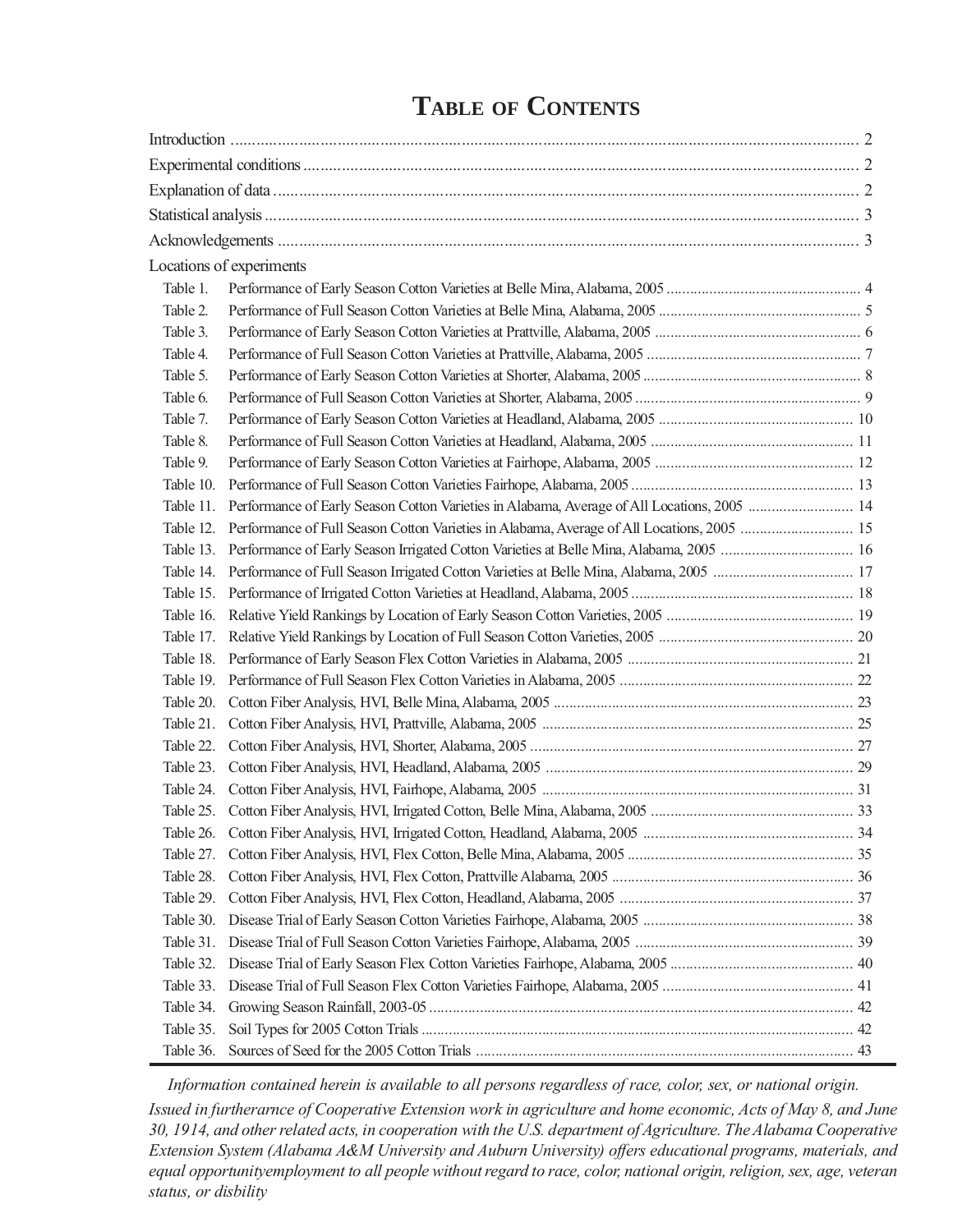K. M. Glass, C. D. Monks, C. H. Burmester, and Edzard van Santen

Agricultural Program Associate, Associate Professor and Extension Cotton & Soybean Specialist, Extension Agronomist, and Professor

# **INTRODUCTION**

The Alabama Cotton Variety Test is a continuing evaluation of available cotton varieties from private companies and state agricultural experiment stations. Breeding lines that are likely to be released as varieties are also tested. Tests are conducted on units of the Alabama Agricultural Experiment Station by Experiment Station personnel. Cultural practices are those generally recommended by the Alabama Cooperative Extension System to producers. Data are reported on irrigated tests at Belle Mina and Headland. No other tests received scheduled supplemental irrigation. Every effort is made to test the varieties and present the results in an unbiased manner.

### **EXPERIMENTAL CONDITIONS**

Tests were split into early season and full season varieties. The maturity category for each variety was chosen by the company or cooperator. Deltapine DP 555BRR and FiberMax FM 960BR were included in both early and full season tests for comparison. Plot size was two rows at Prattville, Headland, Belle Mina, Shorter, and Fairhope. Row length varied at different locations from 20 to 120 feet. A randomized complete block design with four replications was used in all tests.

A Flex cotton trial was added at three locations: Belle Mina, Prattville, and Fairhope. These trials were split into early and full season maturity groups. Fiber Max FM 960BR, Deltapine DP 444BRR, Deltapine DP 555BRR, and Stoneville ST 5599BR were include in both early and full season trials for comparison. Because these non-Flex checks were included, Flex trials were managed as regular Round-up Ready varieties.

Cotton disease trials were established by Dr. Kathy Lawrence, Dept. of Plant Pathology and Entomology. Trials were planted 5 May at the Gulf Coast Research and Extension Center, Fairhope, AL. The soil type was a Malbis fine sandy loam. Plots consisted of 2 rows, 25 ft long, with a between-row spacing of 38 in. Plots were arranged in a randomized completeblock design with four replications. A 10-ft alley separated blocks. Cotton boll rot was evaluated by recording the number of healthy bolls and diseased bolls from a 45 squarefoot section within each plot. All plots were maintained throughout the season with standard herbicide, insecticide, and fertility production practices as recommended by the Alabama Cooperative Extension System. Plots were harvested 19 Sep. Data were statistically analyzed using PROC GLM, and means were compared with Fisher's protected least significant difference test  $(P < 0.10)$ .

Weather conditions were favorable for high incidence of boll rot as this area endured rains from two tropical storms, Arleen and Cindy, as well as three hurricanes, Dennis, Katrina, and Rita. No correlation was observed between seed cotton yield and boll rot disease incidence in any of the four trials (Tables 30-34).

### **EXPLANATION OF DATA**

### **HARVEST OF SEED COTTON**

A 50-boll sample was taken by hand for ginning, then test plots were harvested by a mechanical spindle picker at all locations. Average seed cotton yield was determined for each variety at each location.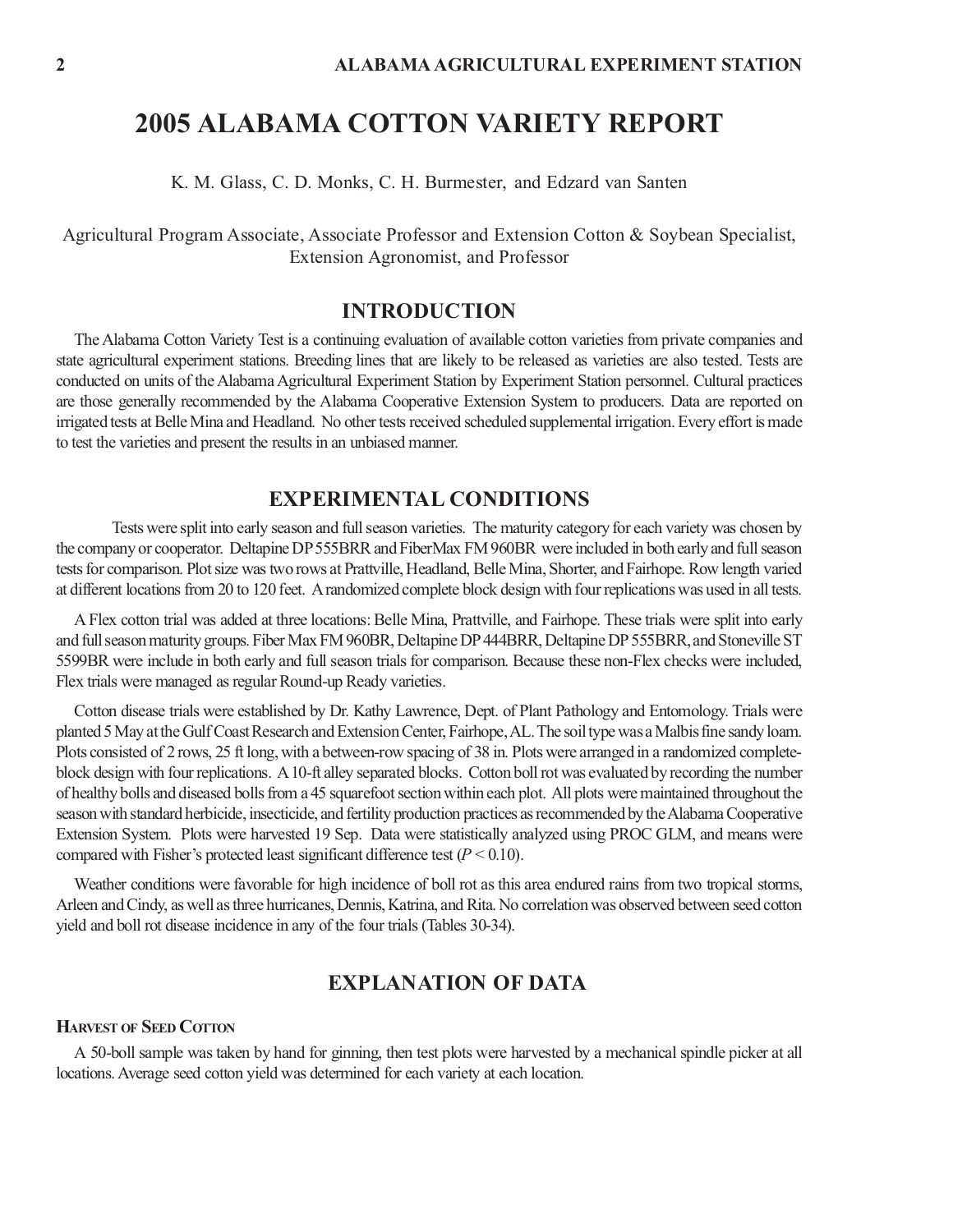#### **LINT PERCENTAGE**

Seed cotton samples from each variety were ginned on a 10-saw gin. Lint percentage was calculated by dividing weight of lint by seed cotton weight.

#### **YIELD OF LINT**

Lint yield was determined by multiplying the lint percentage by seed cotton yield.

### **FIBER PROPERTIES**

Fiber qualities of all varieties were measured by the USDA-AMS Classing Office in Birmingham, Alabama using High Volume Instrumentation (HVI). Data are reported on a single composite sample of each variety from each location including the regional tests at Shorter and Belle Mina.

**Micronaire:** This measures the fineness of the cotton fibers. The smaller the micronaire reading, the finer and/or more immature the fibers.

**Length:** This is the fiber length measured with the HVI instrument. This measurement of length is similar to the classer's staple.

**Strength:** This is a measure of breaking strength of a standard fiber bundle with the holding jaws separated by  $1/8$  inch. "Tex" is a size measurement of the fiber bundle and the data given are the force in grams needed to break this bundle.

**Uniformity:** This is the ratio between the mean length and the upper half mean length of the fibers and is expressed as a percentage. Cotton with a low length uniformity may be difficult to process.

**Earliness:** Earliness is reported as the percentage of the total yield harvested at the first picking where more than one harvest was made.

**Fusarium Wilt:** Reaction of varieties to *Fusarium oxysporum* f. *vasinfectum* (Fusarium wilt) was evaluated at the Plant Breeding Unit, Tallassee. Breeder lines and selected released varieties were grown in a field with a high natural incidence of the fusarium wilt disease. In 2005, incidence of Fusarium wilt was moderate. The incidence ratings can be found in the 2005 National Fusarium Wilt Cotton Report, Departmental Series No. 271.

### **STATISTICAL ANALYSIS**

Appropriate analyses of the yield data were made. For each location, the variability in the test was measured and expressed as a percentage of the test mean, i.e., the coefficient of variation (C.V.). An indication of the magnitude of difference between variety averages necessary to be considered a real difference is given for each location. It is designated as the Least Significance Difference  $(L.S.D_{0.10})$ . Appropriate care should be taken when using multi-location or multi-year averages. The genotype x environment interaction is often a significant source of variation, indicating that the varietal rankings are not consistent from one location to another or from one year to the next. Using multi-environment means in these instances can be grossly misleading.

### **ACKNOWLEDGMENTS**

Appreciation is also expressed to the following supervisory personnel of the outlying units whose quality work makes this a reliable source of information for farmers in their areas:

Chet Norris and David Harkins, Tennessee Valley Research and Extension Center; Don Moore, Prattville Research Field; Bobby Durbin, E.V. Smith Research Center; Larry Wells and Brian Gamble, Wiregrass Research and Extension Center; Ronnie McDaniel and Malcomb Pegues, Gulf Coast Research and Extension Center.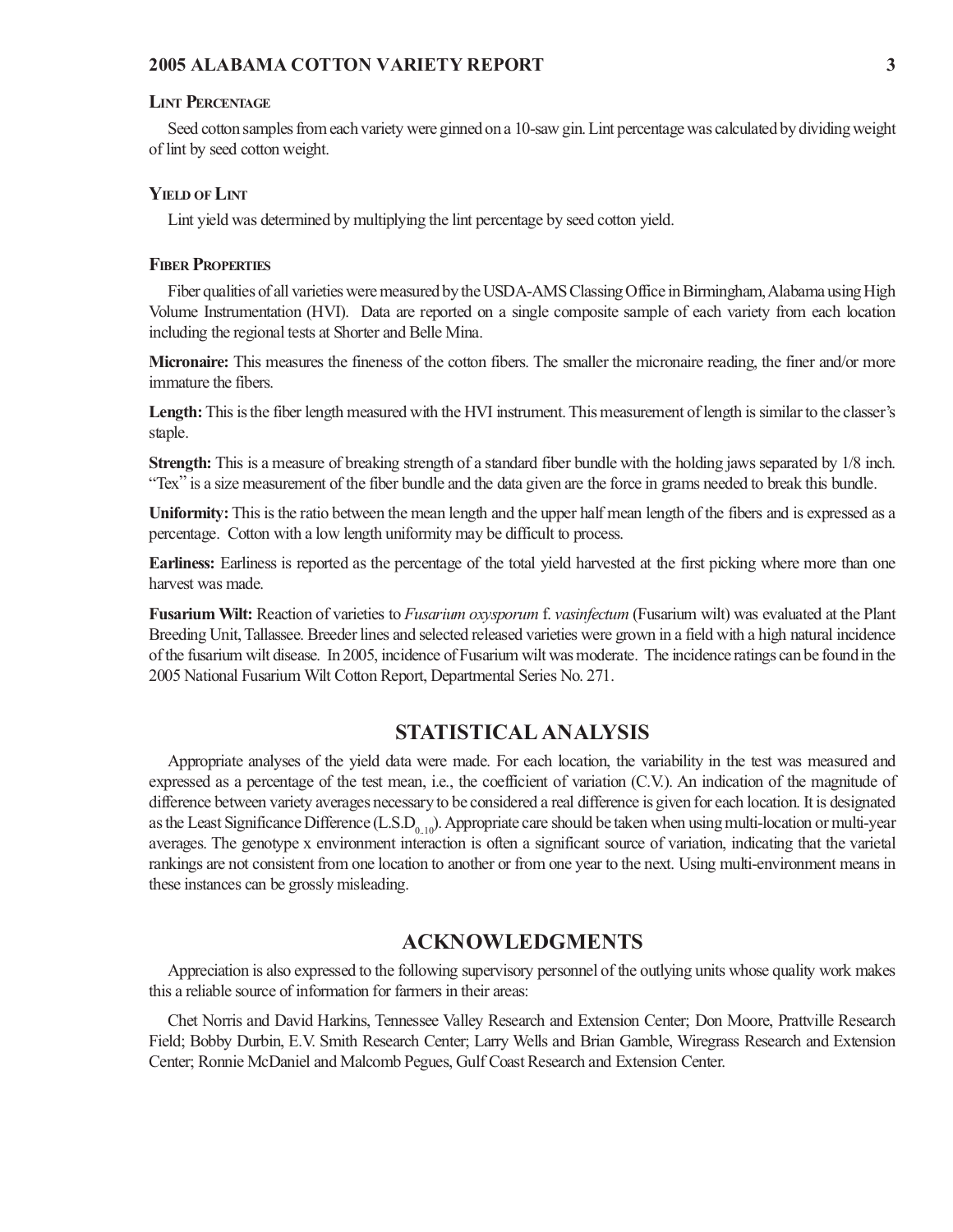|                          | 2005 lint |            |                            | Average lint yld |
|--------------------------|-----------|------------|----------------------------|------------------|
| Variety                  | yield     | percentage | $2-yr$                     | $3-yr$           |
|                          | lbs/acre  | $\%$       | ----- <i>lbs/acre</i> ---- |                  |
| Deltapine DP 444BG/RR    | 1099      | 43         | 1242                       | 1261             |
| Fiber Max FM 960BR       | 1023      | 40         | 1233                       | 1160             |
| Stoneville ST 4892BR     | 971       | 43         | 1157                       | 1156             |
| PhytoGen PHY 410RR       | 879       | 40         | 1051                       | 1050             |
| Deltapine DP 445BG/RR    | 1115      | 42         | 1248                       |                  |
| Deltapine DP 432 RR      | 1004      | 41         | 1218                       |                  |
| Stoneville ST 4686R      | 902       | 42         | 1155                       |                  |
| Fiber Max FM 958LL       | 897       | 42         | 1128                       |                  |
| Deltapine DP 555 BG/RR   | 939       | 44         | 1122                       |                  |
| Stoneville ST5242BR      | 948       | 41         | 1114                       |                  |
| Deltapine DP 434 RR      | 963       | 42         | 1111                       |                  |
| Fiber Max FM 960RR       | 826       | 39         | 1092                       |                  |
| Stoneville ST 4575BR     | 896       | 41         | 1061                       |                  |
| Deltapine DP 393         | 741       | 40         | 1051                       |                  |
| Deltapine DP 424 BGII/RR | 891       | 37         | 1036                       |                  |
| Fiber Max FM 960B2R      | 837       | 40         | 1028                       |                  |
| Fiber Max FM 966LL       | 815       | 40         | 1027                       |                  |
| Deltapine DP 455BG/RR    | 829       | 42         | 1016                       |                  |
| PhytoGen PHY 310R        | 1087      | 43         |                            |                  |
| Deltapine DP 454BG/RR    | 993       | 43         |                            |                  |
| PhytoGen PHY 480WR       | 914       | 41         |                            |                  |
| PhytoGen PHY 440W        | 904       | 41         |                            |                  |
| PhytoGen PHY 470WR       | 841       | 41         |                            |                  |
| PhytoGen PHY 370WR       | 823       | 43         |                            |                  |
| Deltapine DPLX04Y170BR   | 796       | 42         |                            |                  |
| Deltapine DPLX03X179R    | 796       | 41         |                            |                  |
| Stoneville STX0416B2R    | 766       | 39         |                            |                  |
| <b>PM 2167R</b>          | 690       | 37         |                            |                  |
| <b>Trial mean</b>        | 900       | 41         | 1116                       | 1157             |
| LSD(0.10)                | 119.7     | 1.3        | 78.7                       | 44.5             |
| $\%CV$                   | 14.6      | 3.4        | 10.9                       | 7.2              |

# **TABLE 1. PERFORMANCE OF EARLY SEASON COTTON VARIETIES AT BELLE MINA, ALABAMA, 2005**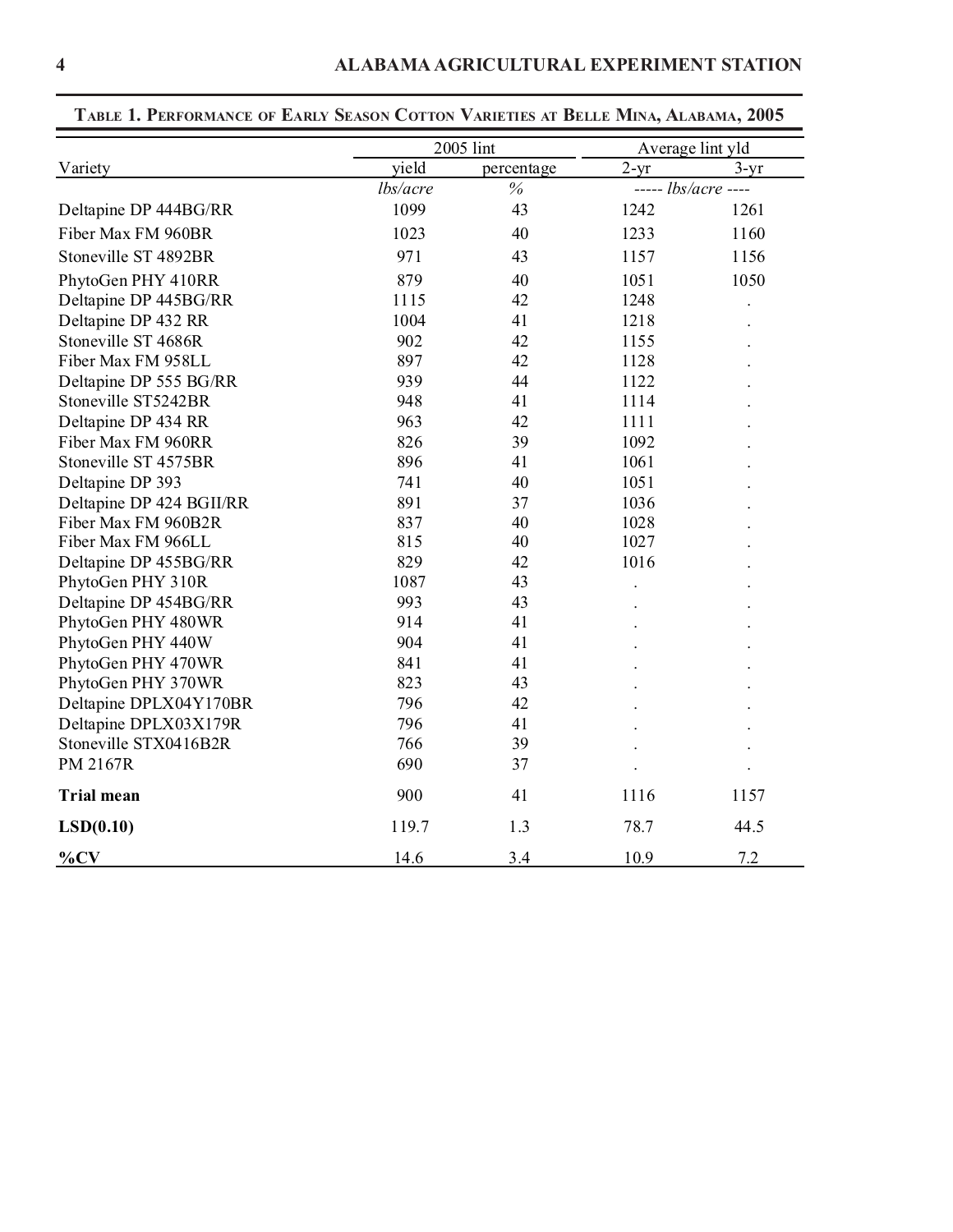|                         |          | 2005 lint     | Average lint yld |                            |
|-------------------------|----------|---------------|------------------|----------------------------|
| Variety                 | yield    | percentage    | $2-yr$           | $3-yr$                     |
|                         | lbs/acre | $\frac{6}{6}$ |                  | ----- <i>lbs/acre</i> ---- |
| Stoneville ST 5599BR    | 958      | 41            | 1090             | 1068                       |
| Deltapine DP 491        | 1008     | 42            | 1105             | 1048                       |
| Fiber Max FM 989 RR     | 931      | 41            | 1033             | 996                        |
| Deltapine DP 555 BG/RR  | 899      | 43            | 982              | 992                        |
| Deltapine DP 449 BG/RR  | 926      | 41            | 979              | 970                        |
| Stoneville ST 5303R     | 788      | 42            | 969              | 970                        |
| Deltapine DP 493        | 807      | 45            | 975              | 961                        |
| Fiber Max FM 991BR      | 881      | 40            | 979              | 946                        |
| Fiber Max FM 989 BR     | 863      | 39            | 946              | 945                        |
| Fiber Max 991R          | 853      | 39            | 906              | 902                        |
| Deltapine DP 445BG/RR   | 990      | 42            | 1085             |                            |
| Stoneville ST 6848R     | 972      | 39            | 1054             |                            |
| Stoneville ST 6636BR    | 930      | 40            | 1047             |                            |
| Deltapine DP 494 RR     | 891      | 42            | 1037             |                            |
| Deltapine DP 455BG/RR   | 953      | 43            | 1028             |                            |
| Deltapine DP 488 BR     | 686      | 42            | 935              |                            |
| Fiber Max FM 991B2R     | 739      | 38            | 877              |                            |
| Deltapine DP 543BGII/RR | 782      | 40            | 867              |                            |
| Deltapine DP 454BG/RR   | 1049     | 43            |                  |                            |
| Fiber Max FM 960BR      | 1029     | 40            |                  |                            |
| Deltapine DPLX04Y170BR  | 961      | 43            |                  |                            |
| Deltapine DPLX03X179R   | 851      | 42            |                  |                            |
| PhytoGen PHY 510RR      | 831      | 40            |                  |                            |
| Deltapine DPLX05X648DR  | 775      | 42            |                  |                            |
| PhytoGen Phy 72 Acala   | 740      | 40            |                  |                            |
| Fiber Max FM 989B2R     | 732      | 36            |                  |                            |
| <b>Trial mean</b>       | 878      | 41            | 994              | 980                        |
| LSD(0.10)               | 130.1    | 0.9           | 89.1             | 66.4                       |
| $\%CV$                  | 16.2     | 2.3           | 13.9             | 12.9                       |

### **TABLE 2. PERFORMANCE OF FULL SEASON COTTON VARIETIES AT BELLE MINA, ALABAMA, 2005**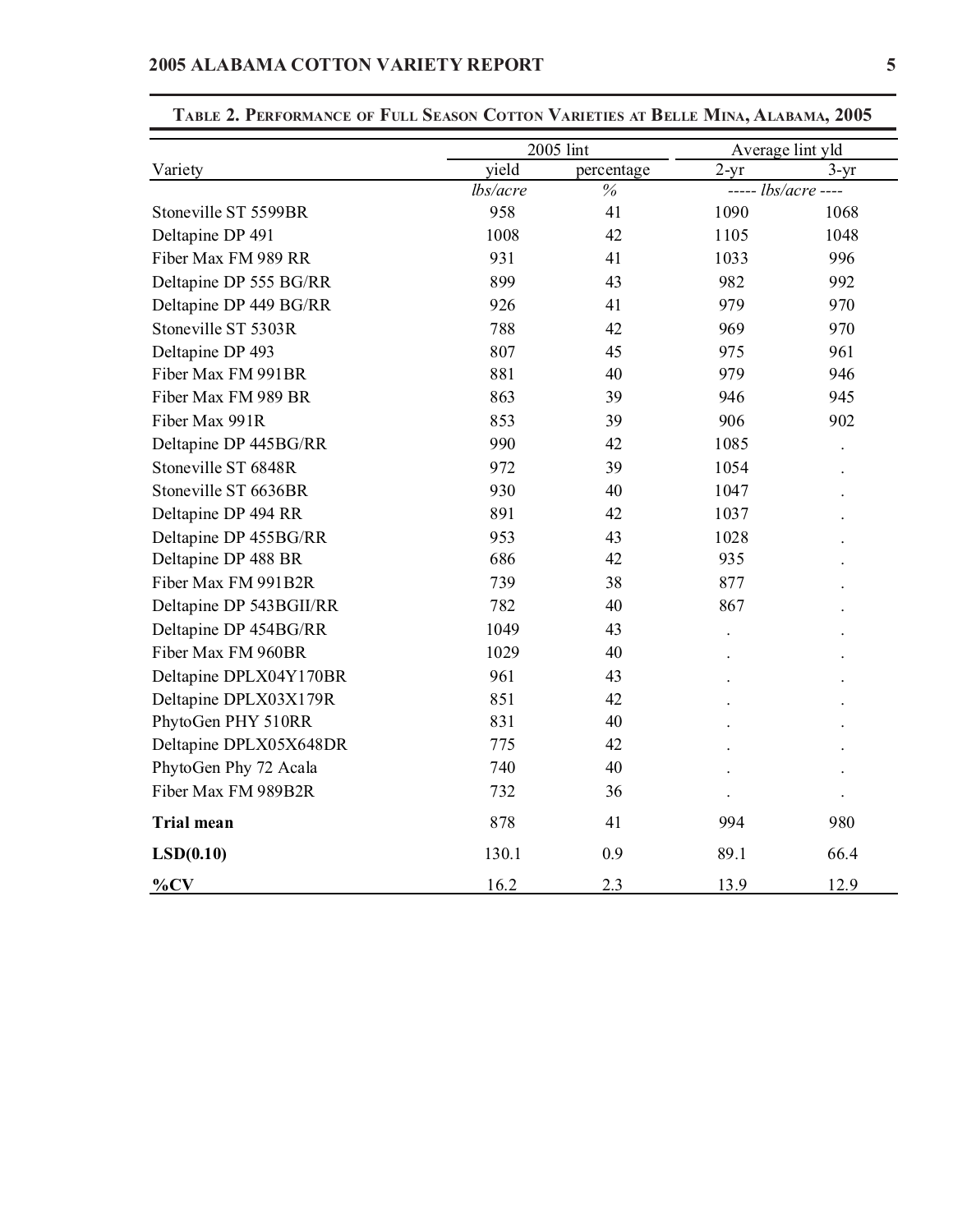|                          |          | 2005 lint  | Average lint yld |                            |
|--------------------------|----------|------------|------------------|----------------------------|
| Variety                  | yield    | percentage | $2-yr$           | $3-yr$                     |
|                          | lbs/acre | $\%$       |                  | ----- <i>lbs/acre</i> ---- |
| Fiber Max FM 960BR       | 1403     | 39         | 1040             | 1180                       |
| Deltapine DP 444BG/RR    | 1364     | 42         | 882              | 1092                       |
| PhytoGen PHY 410RR       | 1242     | 39         | 876              | 934                        |
| Fiber Max FM 960RR       | 1372     | 40         | 1047             |                            |
| Deltapine DP 455BG/RR    | 1483     | 42         | 1046             |                            |
| Deltapine DP 432 RR      | 1478     | 41         | 1037             |                            |
| Deltapine DP 445BG/RR    | 1438     | 41         | 1004             |                            |
| Stoneville ST5242BR      | 1485     | 40         | 1003             |                            |
| Deltapine DP 393         | 1439     | 41         | 1001             |                            |
| Fiber Max FM 960B2R      | 1246     | 39         | 977              |                            |
| Deltapine DP 434 RR      | 1388     | 42         | 963              |                            |
| Stoneville ST 4575BR     | 1393     | 42         | 955              |                            |
| Deltapine DP 555 BG/RR   | 1246     | 40         | 955              |                            |
| Fiber Max FM 958LL       | 1261     | 40         | 954              |                            |
| Stoneville ST 4686R      | 1328     | 42         | 935              |                            |
| Deltapine DP 424 BGII/RR | 1264     | 36         | 929              |                            |
| Fiber Max FM 966LL       | 1105     | 37         | 858              |                            |
| PhytoGen PHY 470WR       | 1445     | 42         |                  |                            |
| PhytoGen PHY 310R        | 1426     | 42         |                  |                            |
| Deltapine DPLX03X179R    | 1422     | 43         |                  |                            |
| Deltapine DP 454BG/RR    | 1382     | 41         |                  |                            |
| Deltapine DPLX04Y170BR   | 1353     | 39         |                  |                            |
| Stoneville STX0416B2R    | 1352     | 39         |                  |                            |
| PhytoGen PHY 440W        | 1337     | 39         |                  |                            |
| PhytoGen PHY 370WR       | 1333     | 40         |                  |                            |
| PhytoGen PHY 480WR       | 1332     | 37         |                  |                            |
| <b>Trial mean</b>        | 1358     | 40         | 968              | 1069                       |
| LSD(0.10)                | 96.7     | 1.4        | 57.8             | 32.7                       |
| $\%CV$                   | 7.8      | 3.7        | 9.3              | 5.6                        |

**TABLE 3. PERFORMANCE OF EARLY SEASON COTTON VARIETIES AT PRATTVILLE, ALABAMA, 2005**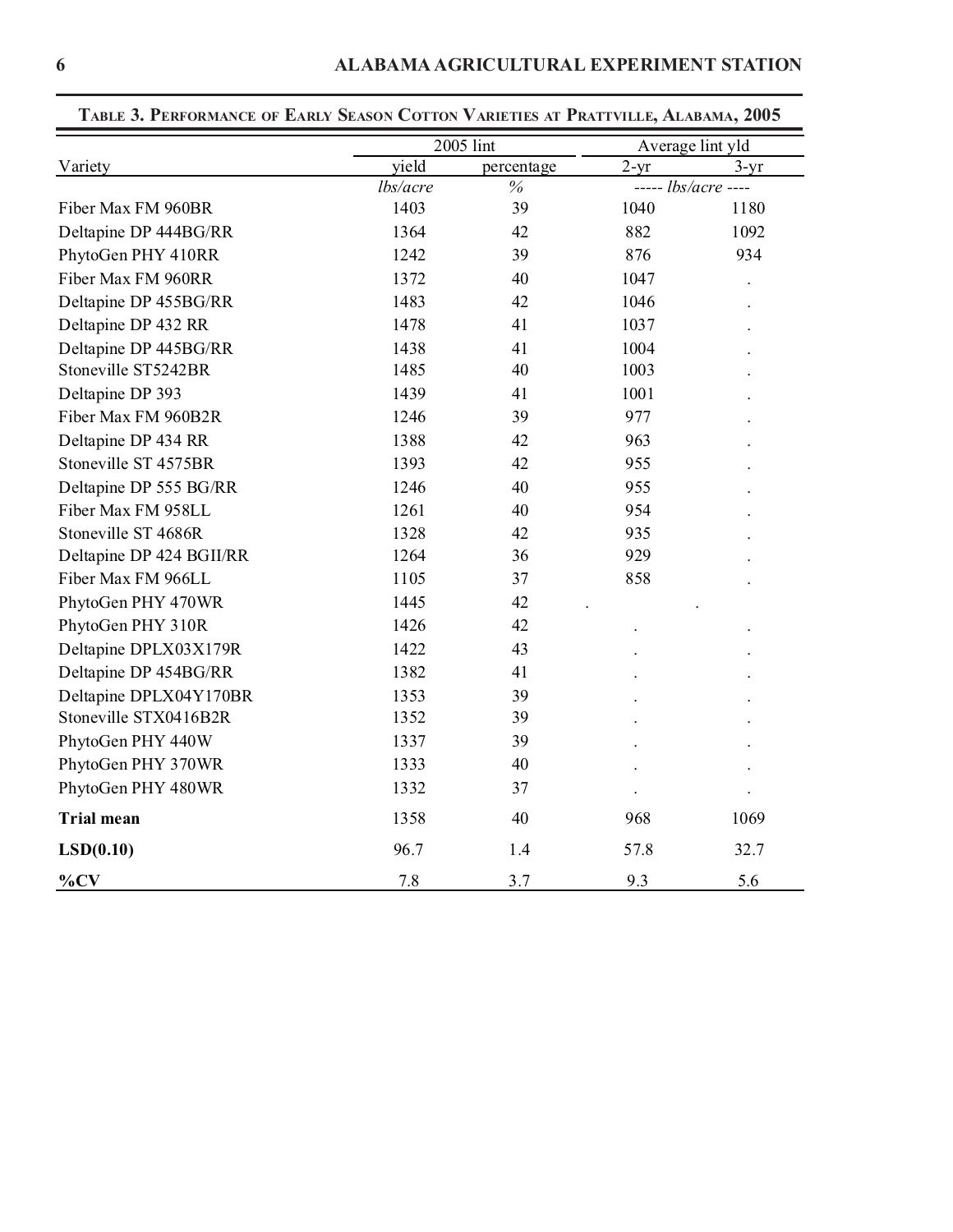|                         |          | 2005 lint     | Average lint yld |                     |
|-------------------------|----------|---------------|------------------|---------------------|
| Variety                 | yield    | percentage    | $2-yr$           | $3 - yr$            |
|                         | lbs/acre | $\frac{0}{0}$ |                  | $---$ lbs/acre ---- |
| Stoneville ST 5599BR    | 1279     | 39            | 1055             | 1393                |
| Fiber Max FM 989 BR     | 1288     | 40            | 997              | 1268                |
| Deltapine DP 555 BG/RR  | 1254     | 41            | 958              | 1262                |
| Deltapine DP 449 BG/RR  | 1262     | 39            | 985              | 1246                |
| Fiber Max FM 991BR      | 1360     | 41            | 1014             | 1233                |
| Deltapine DP 491        | 1187     | 42            | 985              | 1197                |
| Fiber Max FM 989 RR     | 1194     | 39            | 943              | 1173                |
| Deltapine DP 493        | 1169     | 42            | 883              | 1165                |
| Stoneville ST 5303R     | 1276     | 39            | 943              | 1152                |
| Fiber Max 991R          | 1179     | 38            | 941              | 1144                |
| Deltapine DP 455BG/RR   | 1348     | 41            | 1027             |                     |
| Deltapine DP 445BG/RR   | 1336     | 40            | 965              |                     |
| Deltapine DP 488 BR     | 1176     | 39            | 960              |                     |
| Deltapine DP 494 RR     | 1231     | 41            | 953              |                     |
| Stoneville ST 6848R     | 1226     | 36            | 912              |                     |
| Stoneville ST 6636BR    | 1305     | 41            | 904              |                     |
| Deltapine DP 543BGII/RR | 1117     | 38            | 883              |                     |
| Fiber Max FM 991B2R     | 1138     | 39            | 869              |                     |
| Deltapine DPLX04Y170BR  | 1411     | 38            |                  |                     |
| Deltapine DP 454BG/RR   | 1349     | 43            |                  |                     |
| Deltapine DPLX03X179R   | 1298     | 41            |                  |                     |
| PhytoGen PHY 510RR      | 1272     | 39            |                  |                     |
| Fiber Max FM 960BR      | 1257     | 39            |                  |                     |
| Deltapine DPLX05X648DR  | 1120     | 42            |                  |                     |
| Fiber Max FM 989B2R     | 1047     | 37            |                  |                     |
| <b>Trial mean</b>       | 1243     | 40            | 954              | 1223                |
| LSD(0.10)               | 106      | $\mathbf{1}$  | 62               | 55                  |
| $\%CV$                  | 9        | 2             | 10               | 9                   |

### **TABLE 4. PERFORMANCE OF FULL SEASON COTTON VARIETIES AT PRATTVILLE, ALABAMA, 2005**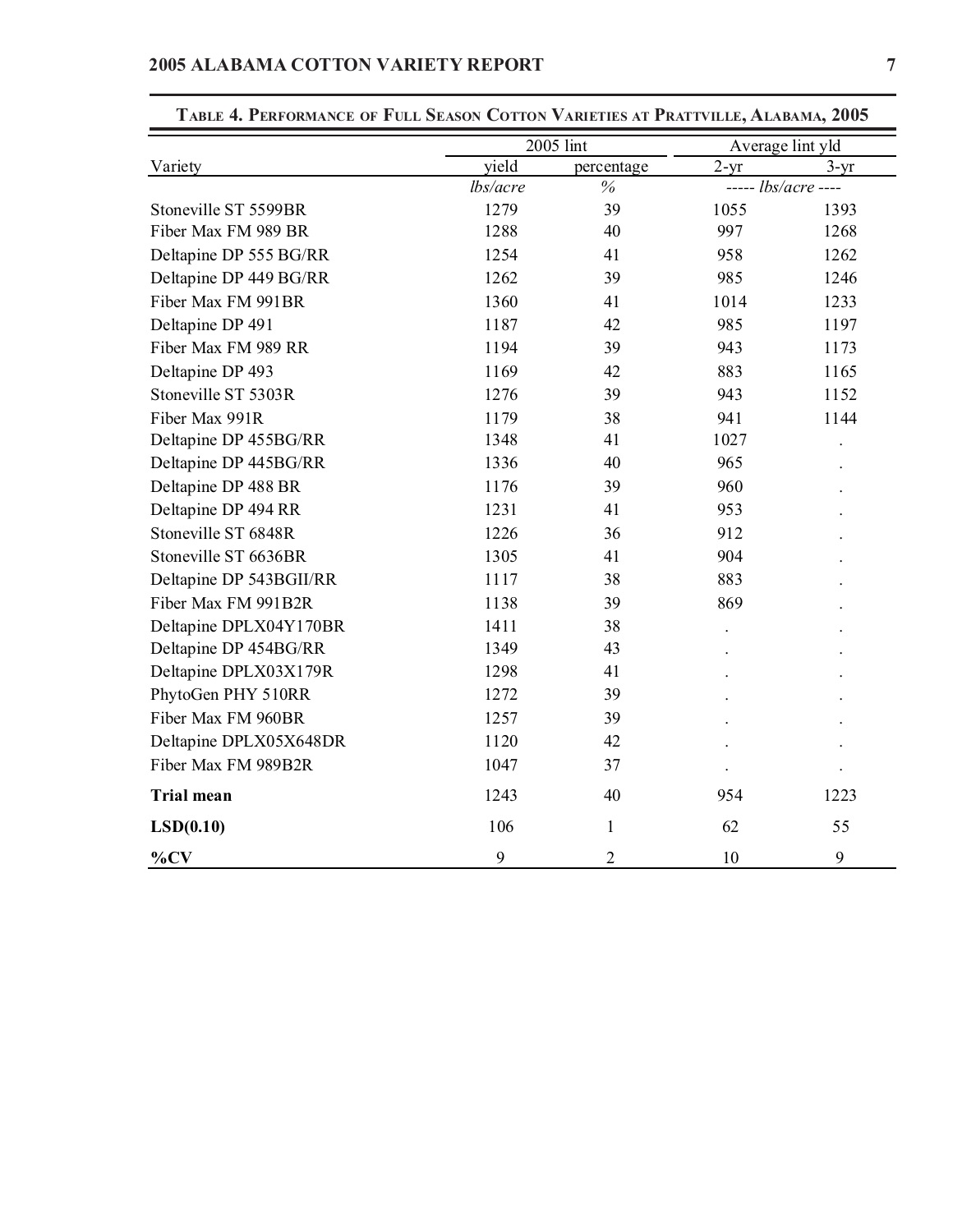|                          |          | 2005 lint  |        | Average lint yld    |
|--------------------------|----------|------------|--------|---------------------|
| Variety                  | yield    | percentage | $2-yr$ | $3-yr$              |
|                          | lbs/acre | $\%$       |        | $---$ lbs/acre ---- |
| Stoneville ST 4892BR     | 1692     | 42         | 1394   | 1565                |
| Deltapine DP 444BG/RR    | 1648     | 44         | 1338   | 1496                |
| Fiber Max FM 960BR       | 1531     | 41         | 1347   | 1474                |
| PhytoGen PHY 410RR       | 1487     | 40         | 1240   | 1390                |
| Deltapine DP 432 RR      | 1851     | 42         | 1580   |                     |
| Deltapine DP 555 BG/RR   | 1656     | 44         | 1409   |                     |
| Deltapine DP 393         | 1743     | 43         | 1404   |                     |
| Stoneville ST5242BR      | 1719     | 42         | 1401   |                     |
| Deltapine DP 434 RR      | 1652     | 43         | 1389   |                     |
| Deltapine DP 455BG/RR    | 1585     | 44         | 1387   |                     |
| Stoneville ST 4575BR     | 1683     | 43         | 1386   |                     |
| Stoneville ST 4686R      | 1680     | 43         | 1374   |                     |
| Fiber Max FM 960RR       | 1483     | 41         | 1365   |                     |
| Deltapine DP 445BG/RR    | 1740     | 44         | 1363   |                     |
| Deltapine DP 424 BGII/RR | 1496     | 38         | 1309   |                     |
| Fiber Max FM 966LL       | 1428     | 40         | 1263   |                     |
| Fiber Max FM 960B2R      | 1328     | 40         | 1254   |                     |
| Fiber Max FM 958LL       | 1411     | 41         | 1226   |                     |
| Deltapine DP 454BG/RR    | 1841     | 44         |        |                     |
| PhytoGen PHY 310R        | 1757     | 44         |        |                     |
| Deltapine DPLX04Y170BR   | 1673     | 44         |        |                     |
| PhytoGen PHY 440W        | 1665     | 42         |        |                     |
| PhytoGen PHY 480WR       | 1597     | 41         |        |                     |
| Stoneville STX0416B2R    | 1594     | 40         |        |                     |
| PhytoGen PHY 370WR       | 1589     | 43         |        |                     |
| Deltapine DPLX03X179R    | 1584     | 45         |        |                     |
| PhytoGen PHY 470WR       | 1438     | 41         |        |                     |
| PM 2167R                 | 1090     | 38         |        |                     |
| <b>Trial mean</b>        | 1594     | 42         | 1357   | 1481                |
| LSD(0.10)                | 87.3     | 0.7        | 67.1   | 81.6                |
| $\%CV$                   | 6.0      | 1.9        | 7.7    | 10.3                |

**TABLE 5. PERFORMANCE OF EARLY SEASON COTTON VARIETIES AT SHORTER, ALABAMA, 2005**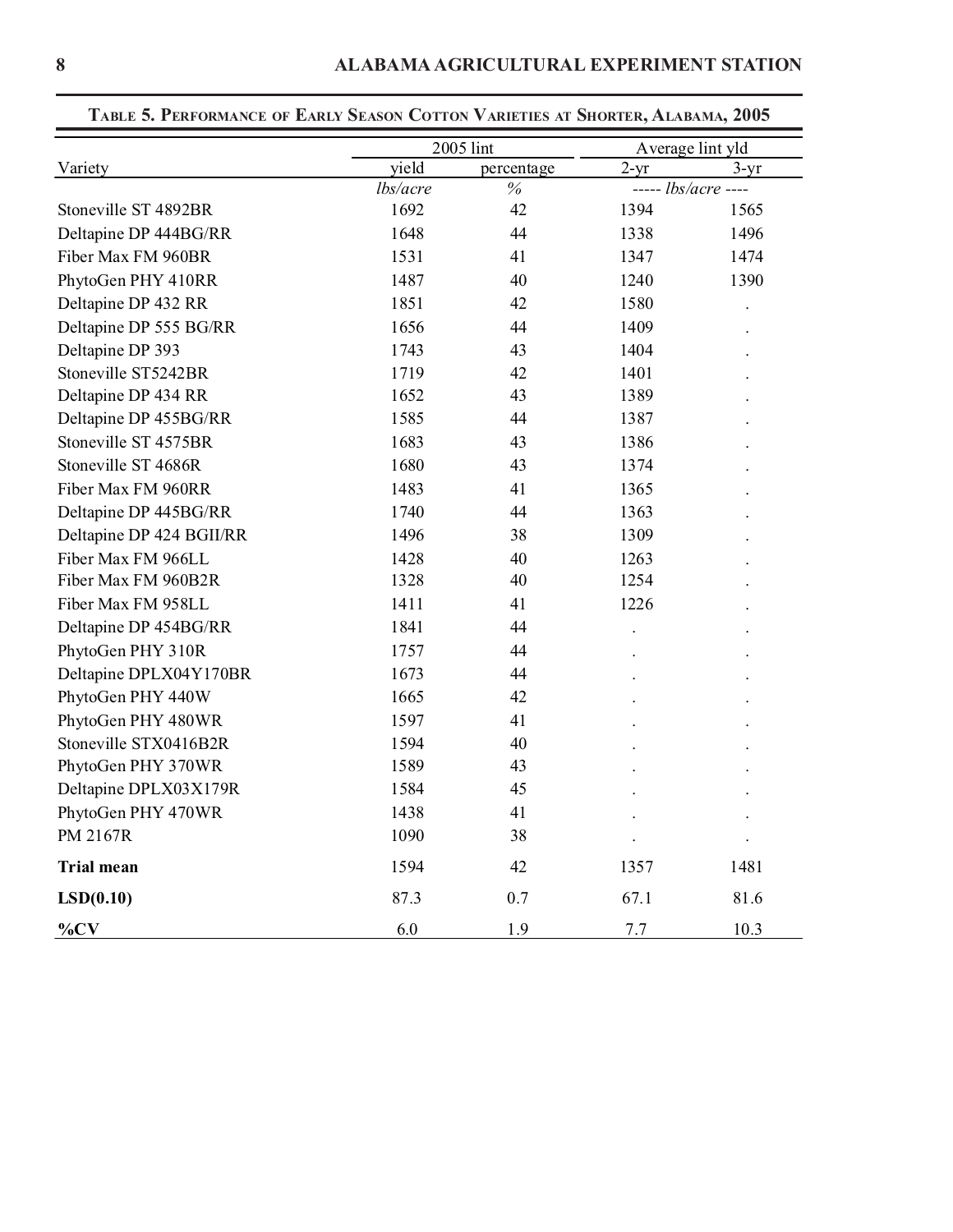|                         |          | 2005 lint  | Average lint yld |                     |
|-------------------------|----------|------------|------------------|---------------------|
| Variety                 | yield    | percentage | $2-yr$           | $3 - yr$            |
|                         | lbs/acre | $\%$       |                  | $---$ lbs/acre ---- |
| Stoneville ST 5599BR    | 1770     | 41         | 1490             | 1560                |
| Deltapine DP 493        | 1839     | 45         | 1522             | 1533                |
| Deltapine DP 555 BG/RR  | 1665     | 44         | 1400             | 1459                |
| Deltapine DP 491        | 1664     | 42         | 1419             | 1393                |
| Stoneville ST 5303R     | 1603     | 41         | 1315             | 1359                |
| Fiber Max FM 989 BR     | 1630     | 39         | 1387             | 1332                |
| Fiber Max 991R          | 1613     | 39         | 1338             | 1325                |
| Deltapine DP 449 BG/RR  | 1569     | 40         | 1348             | 1322                |
| Fiber Max FM 991BR      | 1464     | 39         | 1236             | 1287                |
| Fiber Max FM 989 RR     | 1528     | 40         | 1268             | 1265                |
| Deltapine DP 445BG/RR   | 1863     | 41         | 1503             |                     |
| Deltapine DP 494 RR     | 1703     | 41         | 1422             |                     |
| Deltapine DP 488 BR     | 1587     | 40         | 1408             |                     |
| Deltapine DP 455BG/RR   | 1514     | 43         | 1374             |                     |
| Stoneville ST 6636BR    | 1684     | 40         | 1332             |                     |
| Stoneville ST 6848R     | 1627     | 38         | 1278             |                     |
| Deltapine DP 543BGII/RR | 1477     | 40         | 1274             |                     |
| Fiber Max FM 991B2R     | 1234     | 37         | 1141             |                     |
| Deltapine DP 454BG/RR   | 2063     | 43         |                  |                     |
| Deltapine DPLX03X179R   | 1824     | 43         |                  |                     |
| Deltapine DPLX04Y170BR  | 1656     | 42         |                  |                     |
| Fiber Max FM 960BR      | 1576     | 39         |                  |                     |
| Deltapine DPLX05X648DR  | 1553     | 42         |                  |                     |
| PhytoGen PHY 510RR      | 1546     | 40         |                  |                     |
| PhytoGen Phy 72 Acala   | 1528     | 40         |                  |                     |
| Fiber Max FM 989B2R     | 1341     | 36         |                  |                     |
| <b>Trial mean</b>       | 1620     | 41         | 1359             | 1383                |
| LSD(0.10)               | 112.7    | 0.7        | 82.0             | 64.7                |
| $\frac{9}{6}CV$         | 7.6      | 1.9        | 9.4              | 8.9                 |

## **TABLE 6. PERFORMANCE OF FULL SEASON COTTON VARIETIES AT SHORTER, ALABAMA, 2005**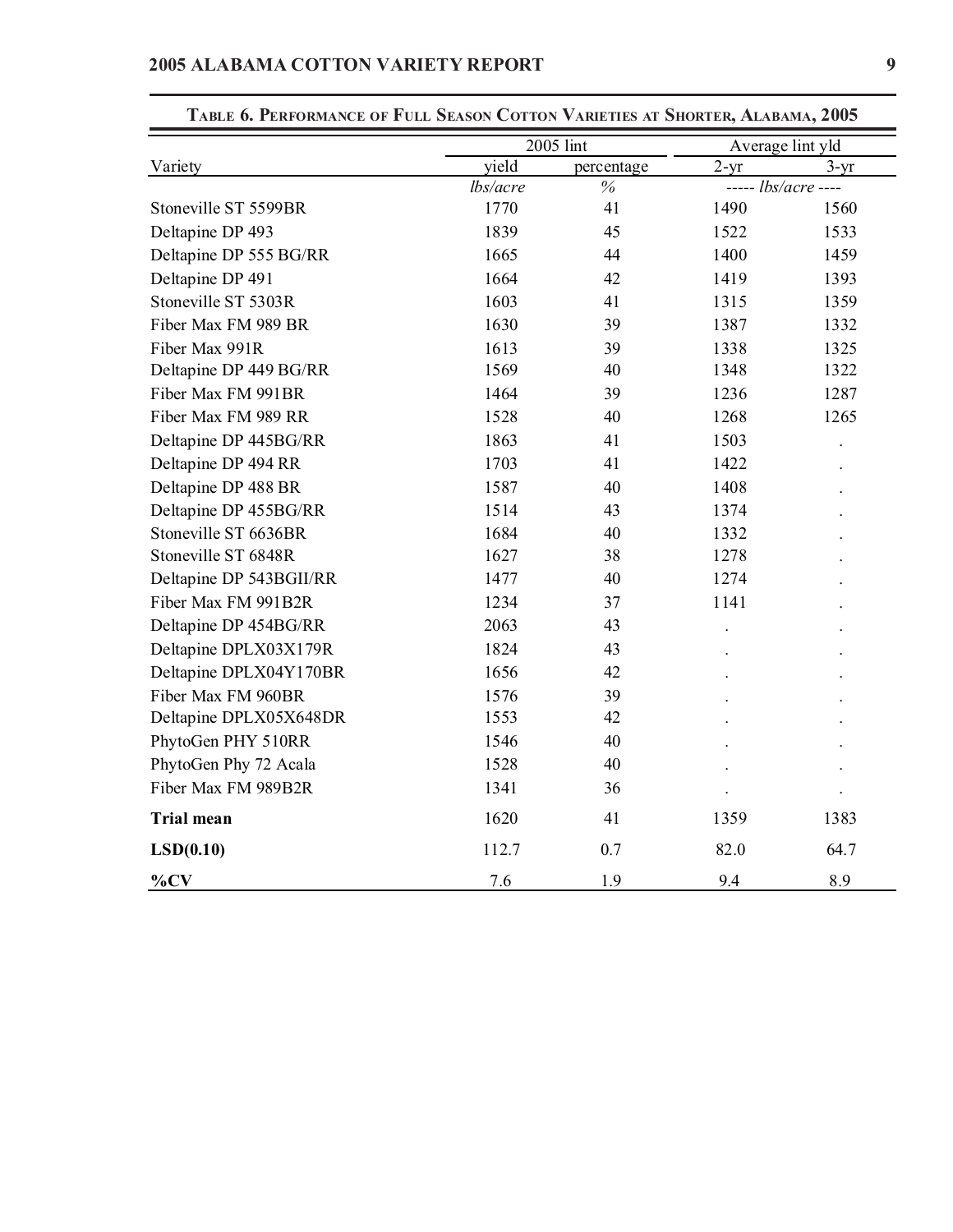|                          |          | 2005 lint     | Average lint yld |                          |
|--------------------------|----------|---------------|------------------|--------------------------|
| Variety                  | yield    | percentage    | $2-yr$           | $3 - yr$                 |
|                          | lbs/acre | $\frac{6}{6}$ |                  | $-$ ---- $lbs/acre$ ---- |
| Fiber Max FM 960BR       | 1737     | 40            | 1399             | 1473                     |
| Deltapine DP 444BG/RR    | 1674     | 41            | 1265             | 1381                     |
| PhytoGen PHY 410RR       | 1740     | 42            | 1345             | 1358                     |
| Deltapine DP 555 BG/RR   | 1880     | 45            | 1506             |                          |
| Deltapine DP 455BG/RR    | 1860     | 44            | 1462             |                          |
| Deltapine DP 434 RR      | 1816     | 42            | 1440             |                          |
| Fiber Max FM 966LL       | 1668     | 39            | 1427             |                          |
| Stoneville ST 4575BR     | 1869     | 42            | 1391             |                          |
| Deltapine DP 432 RR      | 1630     | 41            | 1372             |                          |
| Fiber Max FM 958LL       | 1739     | 41            | 1361             |                          |
| Deltapine DP 424 BGII/RR | 1649     | 36            | 1340             |                          |
| Deltapine DP 393         | 1709     | 41            | 1335             |                          |
| Stoneville ST 4686R      | 1663     | 42            | 1314             |                          |
| Deltapine DP 445BG/RR    | 1620     | 43            | 1306             |                          |
| Stoneville ST5242BR      | 1725     | 41            | 1247             |                          |
| Fiber Max FM 960RR       | 1398     | 41            | 1241             |                          |
| Fiber Max FM 960B2R      | 1556     | 40            | 1238             |                          |
| PhytoGen PHY 440W        | 1959     | 41            |                  |                          |
| PhytoGen PHY 370WR       | 1911     | 42            |                  |                          |
| PhytoGen PHY 310R        | 1855     | 43            |                  |                          |
| Deltapine DP 454BG/RR    | 1817     | 44            |                  |                          |
| PhytoGen PHY 480WR       | 1766     | 41            |                  |                          |
| Deltapine DPLX04Y170BR   | 1649     | 42            |                  |                          |
| PhytoGen PHY 470WR       | 1623     | 39            |                  |                          |
| Deltapine DPLX03X179R    | 1512     | 42            |                  |                          |
| Stoneville STX0416B2R    | 1447     | 38            |                  |                          |
| <b>Trial mean</b>        | 1711     | 41            | 1352             | 1404                     |
| LSD(0.10)                | 199.6    | 1.3           | 121.6            | 130.1                    |
| $\%CV$                   | 12.8     | 3.3           | 13.9             | 17.0                     |

**TABLE 7. PERFORMANCE OF EARLY SEASON COTTON VARIETIES AT HEADLAND, ALABAMA, 2005**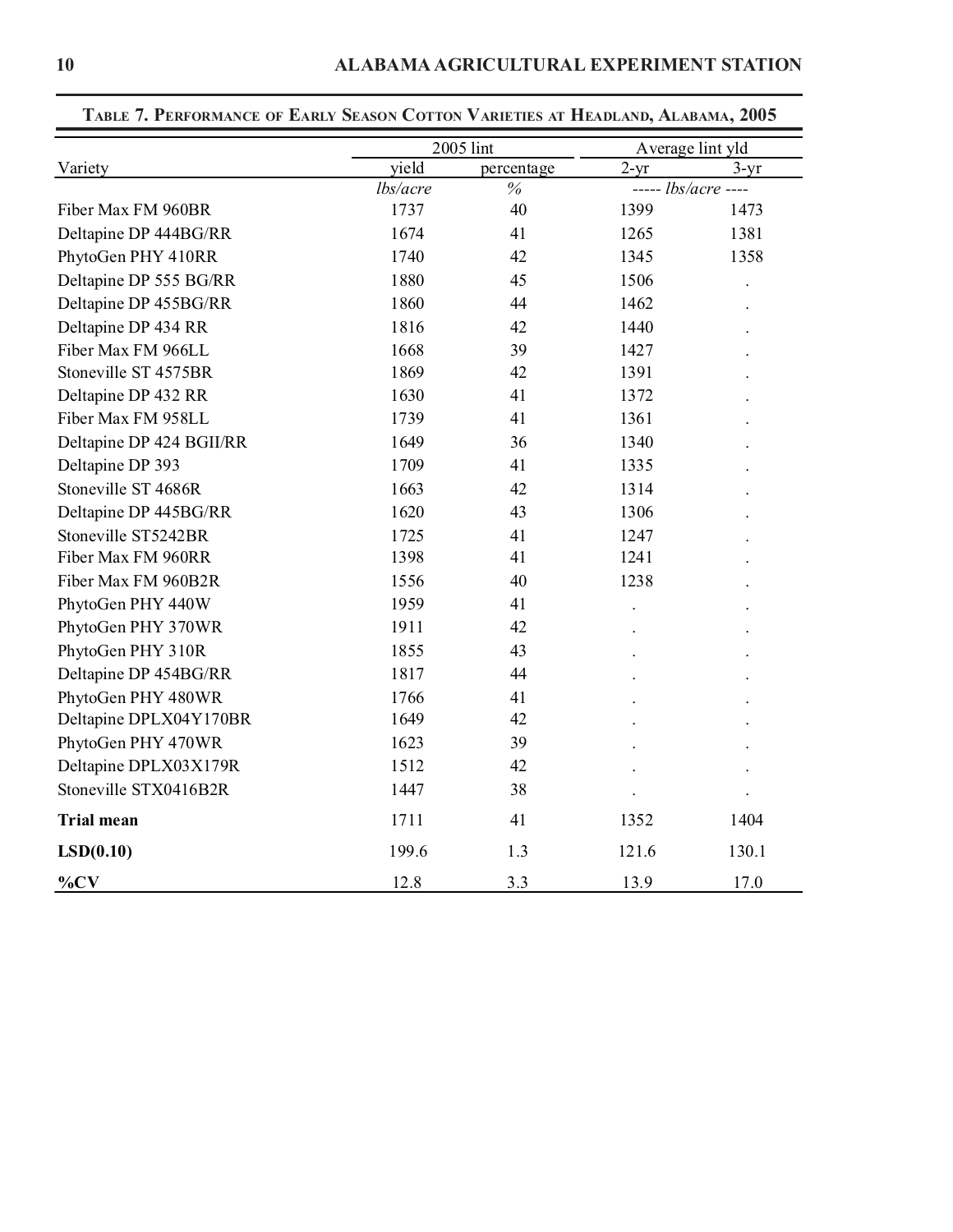|                         |          | 2005 lint  | Average lint yld |                     |
|-------------------------|----------|------------|------------------|---------------------|
| Variety                 | yield    | percentage | $2-yr$           | $3 - yr$            |
|                         | lbs/acre | $\%$       |                  | $---$ lbs/acre ---- |
| Deltapine DP 555 BG/RR  | 1656     | 45         | 1390             | 1594                |
| Deltapine DP 493        | 1633     | 43         | 1402             | 1549                |
| Stoneville ST 5599BR    | 1774     | 41         | 1355             | 1490                |
| Deltapine DP 491        | 1620     | 43         | 1400             | 1430                |
| Stoneville ST 5303R     | 1723     | 40         | 1307             | 1423                |
| Deltapine DP 449 BG/RR  | 1674     | 40         | 1314             | 1399                |
| Fiber Max 991R          | 1402     | 39         | 1169             | 1375                |
| Fiber Max FM 991BR      | 1530     | 41         | 1244             | 1355                |
| Fiber Max FM 989 BR     | 1639     | 40         | 1269             | 1339                |
| Fiber Max FM 989 RR     | 1324     | 39         | 1091             | 1226                |
| Deltapine DP 455BG/RR   | 1804     | 42         | 1467             |                     |
| Deltapine DP 494 RR     | 1709     | 45         | 1433             |                     |
| Stoneville ST 6636BR    | 1712     | 39         | 1306             |                     |
| Deltapine DP 488 BR     | 1556     | 40         | 1302             |                     |
| Deltapine DP 445BG/RR   | 1480     | 41         | 1238             |                     |
| Deltapine DP 543BGII/RR | 1489     | 39         | 1195             |                     |
| Stoneville ST 6848R     | 1450     | 39         | 1119             |                     |
| Fiber Max FM 991B2R     | 1031     | 36         | 982              |                     |
| Deltapine DP 454BG/RR   | 1755     | 42         |                  |                     |
| Fiber Max FM 960BR      | 1708     | 39         |                  |                     |
| Deltapine DPLX03X179R   | 1667     | 43         |                  |                     |
| Fiber Max FM 989B2R     | 1573     | 39         |                  |                     |
| Deltapine DPLX05X648DR  | 1541     | 42         |                  |                     |
| PhytoGen PHY 510RR      | 1509     | 39         |                  |                     |
| Deltapine DPLX04Y170BR  | 1487     | 41         |                  |                     |
| <b>Trial mean</b>       | 1578     | 41         | 1277             | 1418                |
| LSD(0.10)               | 196.1    | 1.5        | 126.0            | 137.3               |
| $\%CV$                  | 13.6     | 3.9        | 15.3             | 18.4                |

### **TABLE 8. PERFORMANCE OF FULL SEASON COTTON VARIETIES AT HEADLAND, ALABAMA, 2005**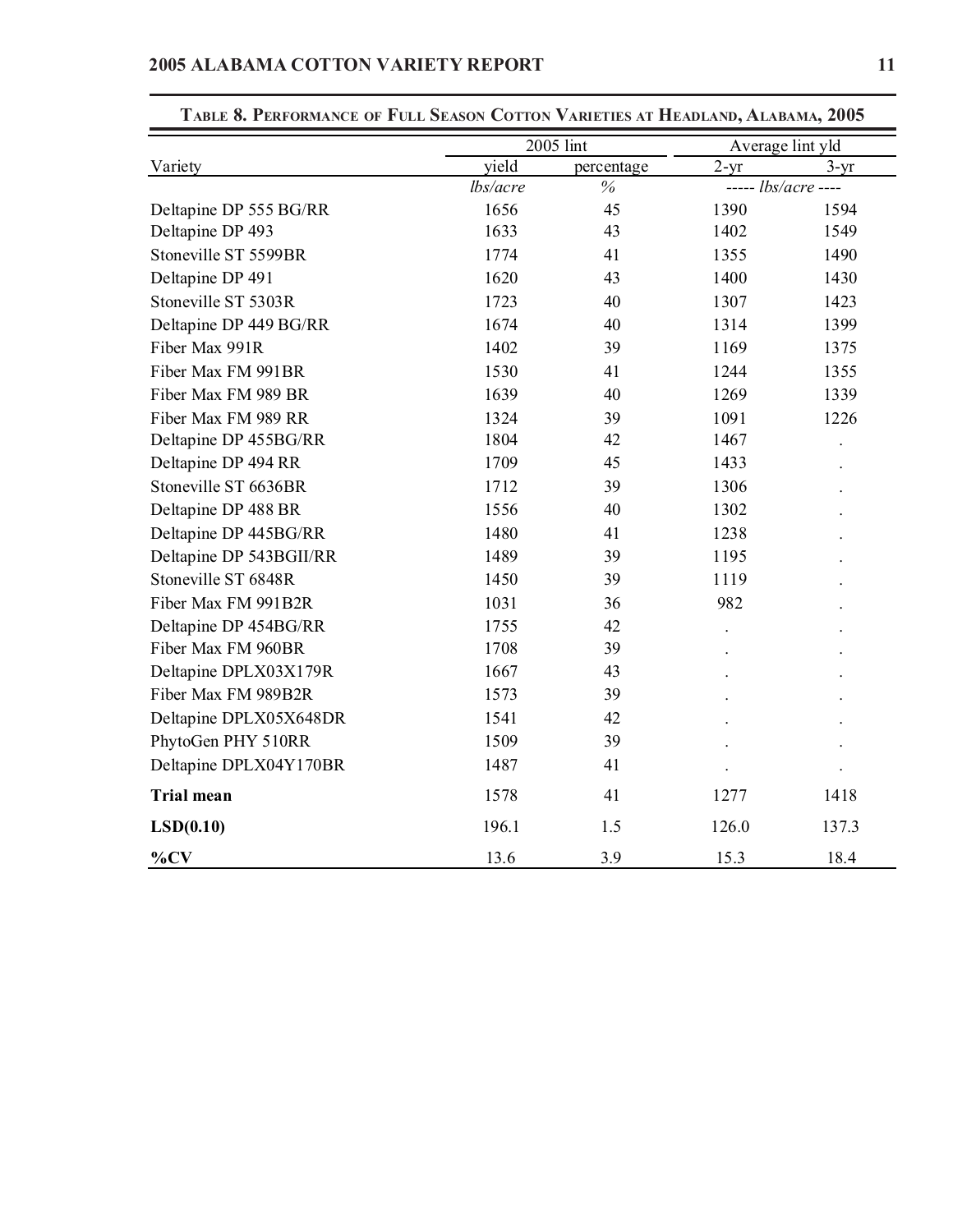|                          |          | 2005 lint  | Average lint yld |                            |
|--------------------------|----------|------------|------------------|----------------------------|
| Variety                  | yield    | percentage | $2-yr$           | $3 - yr$                   |
|                          | lbs/acre | $\%$       |                  | ----- <i>lbs/acre</i> ---- |
| PhytoGen PHY 310R        | 1105     | 42         | t                | t                          |
| Stoneville ST5242BR      | 1016     | 38         |                  |                            |
| Fiber Max FM 960RR       | 1012     | 37         |                  |                            |
| Stoneville STX0416B2R    | 1010     | 37         |                  |                            |
| Fiber Max FM 966LL       | 1001     | 37         |                  |                            |
| PhytoGen PHY 370WR       | 997      | 39         |                  |                            |
| PhytoGen PHY 440W        | 985      | 38         |                  |                            |
| Deltapine DPLX03X179R    | 955      | 41         |                  |                            |
| PhytoGen PHY 410RR       | 939      | 37         |                  |                            |
| Deltapine DP 555 BG/RR   | 937      | 40         |                  |                            |
| Deltapine DP 393         | 925      | 39         |                  |                            |
| PhytoGen PHY 470WR       | 919      | 37         |                  |                            |
| Stoneville ST 4575BR     | 910      | 39         |                  |                            |
| Deltapine DP 432 RR      | 907      | 37         |                  |                            |
| Deltapine DP 434 RR      | 888      | 39         |                  |                            |
| Fiber Max FM 958LL       | 885      | 37         |                  |                            |
| Deltapine DP 445BG/RR    | 878      | 39         |                  |                            |
| PhytoGen PHY 480WR       | 822      | 36         |                  |                            |
| Deltapine DP 454BG/RR    | 813      | 41         |                  |                            |
| Deltapine DPLX04Y170BR   | 801      | 41         |                  |                            |
| Fiber Max FM 960B2R      | 795      | 38         |                  |                            |
| Fiber Max FM 960BR       | 778      | 37         |                  |                            |
| Stoneville ST 4686R      | 775      | 39         | t                |                            |
| Deltapine DP 424 BGII/RR | 774      | 37         | t                |                            |
| Deltapine DP 444BG/RR    | 766      | 39         | t                | $\dagger$                  |
| Deltapine DP 455BG/RR    | 744      | 40         | t                | t                          |
| <b>Trial mean</b>        | 898      | 38         |                  |                            |
| LSD(0.10)                | 174.8    | 0.9        |                  |                            |
| $\%CV$                   | 21.3     | 2.5        |                  |                            |

**TABLE 9. PERFORMANCE OF EARLY SEASON COTTON VARIETIES AT FAIRHOPE, ALABAMA, 2005**

†This test was harvested after receiving 3 inches of rain from Hurricane Rita, which caused losses before harvest. Fairhope also endured two tropical storms (Arlene and Cindy) and three hurricanes (Dennis, Katrina, and Rita) during the growing season.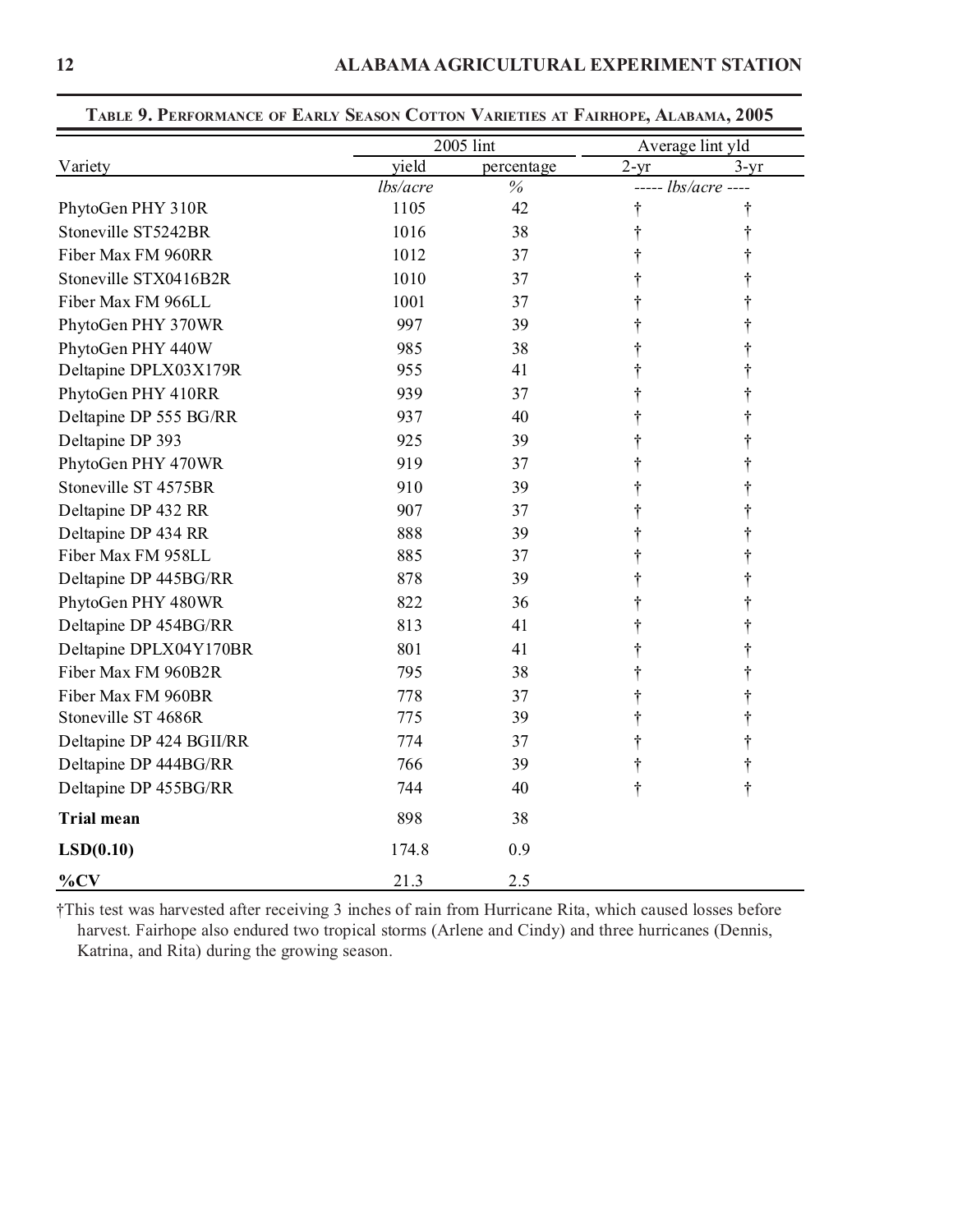|                         | 2005 lint |            |                            | Average lint yld |
|-------------------------|-----------|------------|----------------------------|------------------|
| Variety                 | yield     | percentage | $2 - yr$                   | $3 - yr$         |
|                         | lbs/acre  | $\%$       | $---$ <i>lbs/acre</i> ---- |                  |
| Deltapine DP 454BG/RR   | 1141      | 42         | t                          |                  |
| Deltapine DP 455BG/RR   | 1024      | 41         |                            |                  |
| Deltapine DP 543BGII/RR | 989       | 38         |                            |                  |
| Deltapine DPLX04Y170BR  | 969       | 40         | t                          |                  |
| Fiber Max FM 989 BR     | 949       | 38         |                            |                  |
| Fiber Max FM 989 RR     | 929       | 38         |                            |                  |
| Deltapine DP 449 BG/RR  | 928       | 39         |                            |                  |
| PhytoGen PHY 510RR      | 912       | 39         |                            |                  |
| Stoneville ST 6636BR    | 912       | 37         |                            |                  |
| Deltapine DPLX03X179R   | 910       | 41         |                            |                  |
| Deltapine DP 555 BG/RR  | 909       | 40         |                            |                  |
| Deltapine DPLX05X648DR  | 883       | 41         |                            |                  |
| Deltapine DP 445BG/RR   | 876       | 41         |                            |                  |
| Stoneville ST 5303R     | 872       | 38         |                            |                  |
| Fiber Max FM 960BR      | 868       | 38         |                            |                  |
| Fiber Max FM 991BR      | 866       | 38         |                            |                  |
| Deltapine DP 493        | 855       | 43         |                            |                  |
| Deltapine DP 491        | 840       | 39         | t                          |                  |
| Deltapine DP 488 BR     | 839       | 38         |                            |                  |
| Fiber Max FM 989B2R     | 835       | 36         |                            |                  |
| Fiber Max FM 991B2R     | 821       | 37         |                            |                  |
| Stoneville ST 5599BR    | 804       | 39         |                            |                  |
| Stoneville ST 6848R     | 801       | 37         |                            |                  |
| Deltapine DP 494 RR     | 748       | 39         | $\dagger$                  |                  |
| Fiber Max 991R          | 722       | 38         | $\dagger$                  | $\ddagger$       |
| <b>Trial mean</b>       | 888       | 39         |                            |                  |
| LSD(0.10)               | 132.3     | 0.7        |                            |                  |
| $\%CV$                  | 16.3      | 1.9        |                            |                  |

**TABLE 10. PERFORMANCE OF FULL SEASON COTTON VARIETIES AT FAIRHOPE, ALABAMA, 2005**

†This test was harvested after receiving 3 inches of rain from Hurricane Rita, which caused losses before harvest. Fairhope also endured two tropical storms (Arlene and Cindy) and three hurricanes (Dennis, Katrina, and Rita) during the growing season.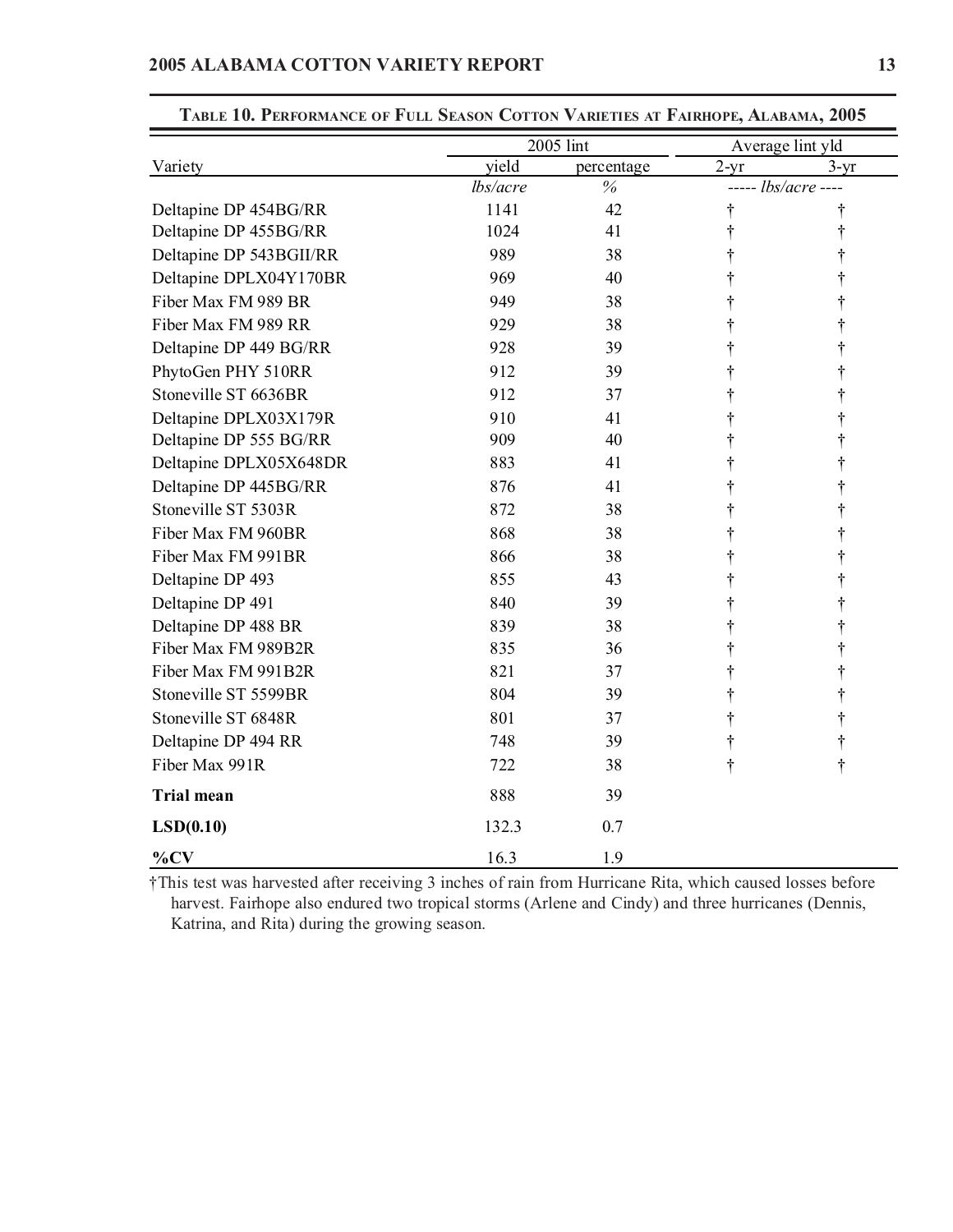| Lint yield               |      |                      | Lint percentage       |               |              |        |
|--------------------------|------|----------------------|-----------------------|---------------|--------------|--------|
| Variety                  | 2005 | $2-yr$               | $3 - yr$              | 2005          | $2-yr$       | $3-yr$ |
|                          |      |                      | lbs/acre------------- | ------------- | - % -------- |        |
| Fiber Max FM 960BR       | 1295 | 1255                 | 1319                  | 39            | 41           | 40     |
| Deltapine DP 444BG/RR    | 1310 | 1182                 | 1307                  | 42            | 43           | 43     |
| PhytoGen PHY 410RR       | 1257 | 1128                 | 1186                  | 39            | 40           | 40     |
| Deltapine DP 432 RR      | 1374 | 1302                 |                       | 40            | 41           |        |
| Deltapine DP 555 BG/RR   | 1332 | 1248                 |                       | 43            | 44           |        |
| Deltapine DP 445BG/RR    | 1358 | 1230                 |                       | 42            | 43           |        |
| Deltapine DP 455BG/RR    | 1300 | 1228                 |                       | 42            | 43           |        |
| Deltapine DP 434 RR      | 1341 | 1226                 |                       | 41            | 43           |        |
| Stoneville ST 4575BR     | 1350 | 1199                 |                       | 41            | 42           |        |
| Deltapine DP 393         | 1312 | 1198                 |                       | 41            | 42           |        |
| Stoneville ST 4686R      | 1269 | 1195                 |                       | 42            | 42           |        |
| Stoneville ST5242BR      | 1379 | 1191                 |                       | 41            | 42           |        |
| Fiber Max FM 960RR       | 1218 | 1186                 |                       | 39            | 41           |        |
| Fiber Max FM 958LL       | 1239 | 1167                 |                       | 40            | 41           |        |
| Deltapine DP 424 BGII/RR | 1215 | 1154                 |                       | 37            | 38           |        |
| Fiber Max FM 966LL       | 1204 | 1144                 |                       | 39            | 40           |        |
| Fiber Max FM 960B2R      | 1152 | 1124                 |                       | 39            | 40           |        |
| PhytoGen PHY 310R        | 1446 |                      |                       | 43            |              |        |
| Stoneville ST 4892BR     | 1371 |                      |                       | 41            |              |        |
| PhytoGen PHY 440W        | 1370 |                      |                       | 40            |              |        |
| Deltapine DP 454BG/RR    | 1369 |                      |                       | 43            |              |        |
| PhytoGen PHY 370WR       | 1331 |                      |                       | 42            |              |        |
| PhytoGen PHY 480WR       | 1286 |                      |                       | 39            |              |        |
| Deltapine DPLX04Y170BR   | 1254 |                      |                       | 41            |              |        |
| Deltapine DPLX03X179R    | 1254 |                      |                       | 42            |              |        |
| PhytoGen PHY 470WR       | 1253 |                      |                       | 40            |              |        |
| Stoneville STX0416B2R    | 1234 |                      |                       | 39            |              |        |
| PM 2167R                 | 929  | $\ddot{\phantom{a}}$ |                       | 37            |              |        |
| <b>Trial mean</b>        | 1239 | 1146                 | 1251                  | 40            | 41           | 41     |
| LSD(0.10)                | 85.7 | 20.7                 | 13.2                  | 0.6           | 0.2          | 0.1    |
| $\%CV$                   | 13.2 | 5.6                  | 4.0                   | 2.9           | 1.8          | 1.3    |

### **TABLE 11. PERFORMANCE OF EARLY SEASON COTTON VARIETIES IN ALABAMA, AVERAGE OF ALL LOCATIONS, 2005**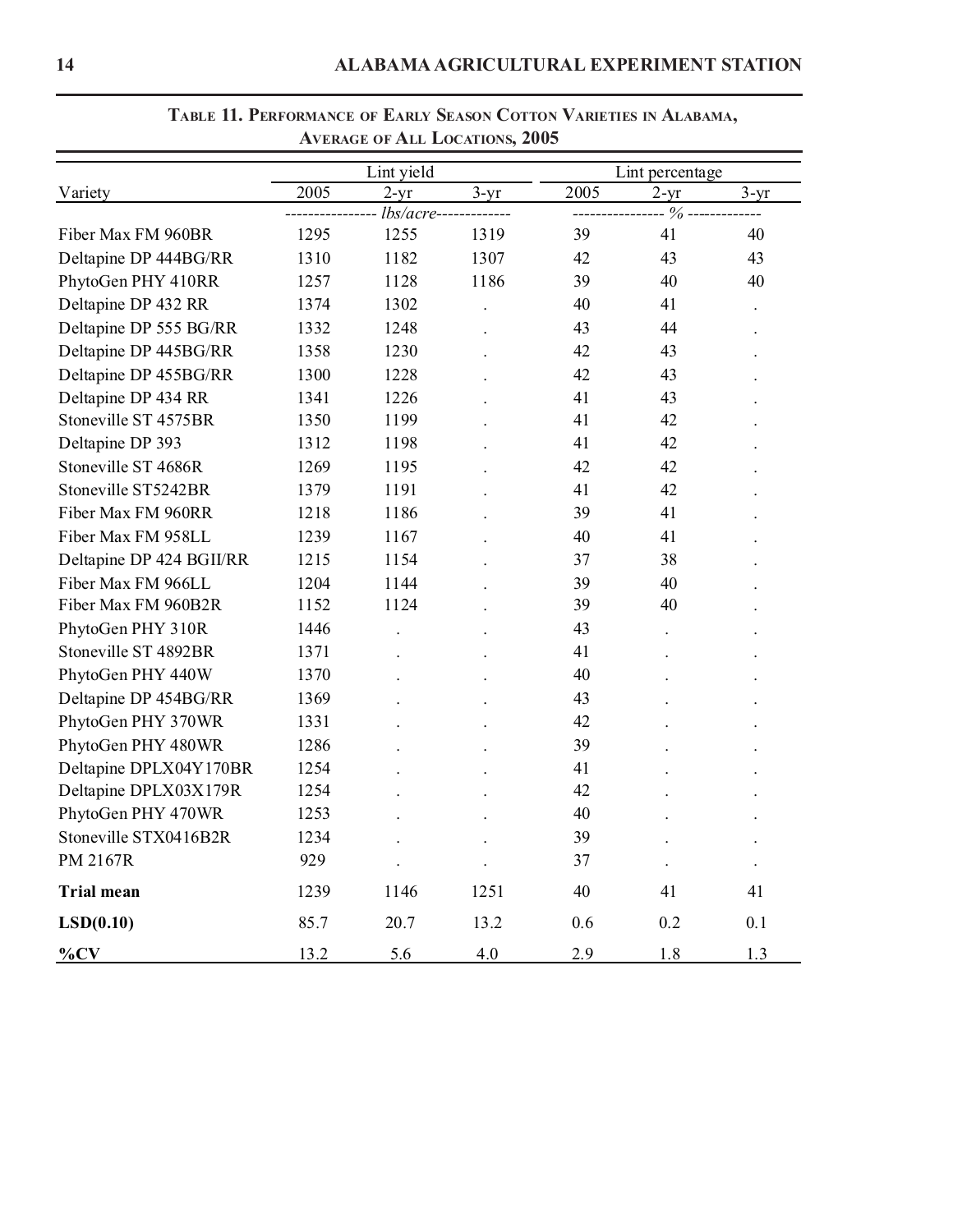|                         |      |               | <b>AVERAGE OF ALL LOCATIONS, 2005</b> |      |                 |        |
|-------------------------|------|---------------|---------------------------------------|------|-----------------|--------|
|                         |      | Lint yield    |                                       |      | Lint percentage |        |
| Variety                 | 2005 | $2-yr$        | $3-yr$                                | 2003 | $2-yr$          | $3-yr$ |
|                         |      | $lbs/acre---$ |                                       |      | - % --------    |        |
| Stoneville ST 5599BR    | 1317 | 1248          | 1378                                  | 40   | 42              | 41     |
| Deltapine DP 555 BG/RR  | 1277 | 1183          | 1327                                  | 43   | 44              | 44     |
| Deltapine DP 493        | 1261 | 1195          | 1302                                  | 44   | 44              | 44     |
| Deltapine DP 491        | 1264 | 1227          | 1267                                  | 42   | 43              | 43     |
| Deltapine DP 449 BG/RR  | 1272 | 1157          | 1234                                  | 40   | 40              | 40     |
| Stoneville ST 5303R     | 1252 | 1134          | 1226                                  | 40   | 41              | 41     |
| Fiber Max FM 989 BR     | 1274 | 1150          | 1221                                  | 39   | 40              | 40     |
| Fiber Max FM 991BR      | 1220 | 1118          | 1205                                  | 40   | 40              | 40     |
| Fiber Max 991R          | 1154 | 1088          | 1187                                  | 39   | 39              | 39     |
| Fiber Max FM 989 RR     | 1181 | 1084          | 1165                                  | 40   | 40              | 40     |
| Deltapine DP 455BG/RR   | 1329 | 1224          |                                       | 42   | 43              |        |
| Deltapine DP 494 RR     | 1256 | 1211          |                                       | 42   | 42              |        |
| Deltapine DP 445BG/RR   | 1309 | 1198          |                                       | 41   | 42              |        |
| Deltapine DP 488 BR     | 1169 | 1151          |                                       | 40   | 42              |        |
| Stoneville ST 6636BR    | 1308 | 1147          |                                       | 39   | 40              |        |
| Stoneville ST 6848R     | 1215 | 1091          |                                       | 38   | 39              |        |
| Deltapine DP 543BGII/RR | 1171 | 1055          |                                       | 39   | 40              |        |
| Fiber Max FM 991B2R     | 992  | 967           |                                       | 37   | 38              |        |
| Deltapine DP 454BG/RR   | 1472 |               |                                       | 42   |                 |        |
| Deltapine DPLX03X179R   | 1310 |               |                                       | 42   |                 |        |
| Deltapine DPLX04Y170BR  | 1297 |               |                                       | 41   |                 |        |
| Fiber Max FM 960BR      | 1288 |               |                                       | 39   |                 |        |
| PhytoGen PHY 510RR      | 1214 |               |                                       | 39   |                 |        |
| Deltapine DPLX05X648DR  | 1174 |               |                                       | 42   |                 |        |
| PhytoGen Phy 72 Acala   | 1124 |               |                                       | 40   |                 |        |
| Fiber Max FM 989B2R     | 1106 |               |                                       | 37   |                 |        |
| <b>Trial mean</b>       | 1239 | 1146          | 1251                                  | 40   | 41              | 41     |
| LSD(0.10)               | 85.7 | 20.7          | 13.2                                  | 0.6  | 0.2             | 0.1    |
| $\%CV$                  | 13.2 | 5.6           | 4.0                                   | 2.9  | 1.8             | 1.3    |

# **TABLE 12. PERFORMANCE OF FULL SEASON COTTON VARIETIES IN ALABAMA,**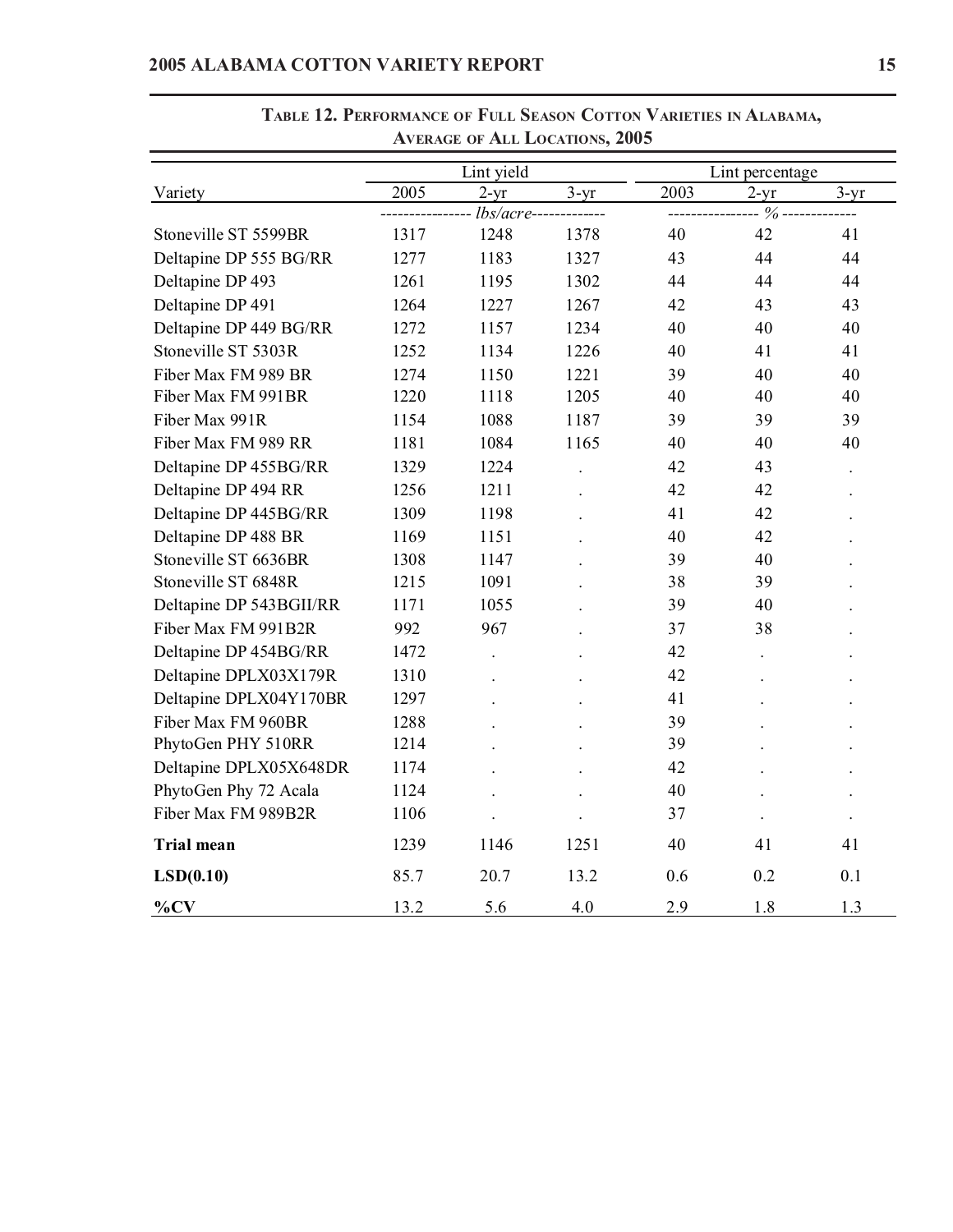|                        | $\overline{AB}$ December Formula $\overline{AB}$ |            |        |                      |
|------------------------|--------------------------------------------------|------------|--------|----------------------|
|                        |                                                  | 2005 lint  |        | Average lint yld     |
| Variety                | yield                                            | percentage | $2-yr$ | $3-yr$               |
|                        | lbs/acre                                         | $\%$       |        | $---$ lbs/acre ----  |
| Deltapine DP 444BG/RR  | 1631                                             | 43         | 1569   | 1598                 |
| Fiber Max FM 960BR     | 1326                                             | 40         | 1352   | 1413                 |
| Deltapine DP 432 RR    | 1521                                             | 40         | 1541   |                      |
| Stoneville ST5242BR    | 1416                                             | 41         | 1527   |                      |
| Deltapine DP 434 RR    | 1397                                             | 42         | 1406   |                      |
| Stoneville ST 4575BR   | 1408                                             | 41         | 1386   |                      |
| Fiber Max FM 960B2R    | 1308                                             | 40         | 1314   |                      |
| Fiber Max FM 966LL     | 1214                                             | 39         | 1260   |                      |
| Deltapine DP 555 BG/RR | 1285                                             | 42         | 1235   |                      |
| Deltapine DP 454BG/RR  | 1576                                             | 42         |        | $\ddot{\phantom{0}}$ |
| PhytoGen PHY 470WR     | 1385                                             | 40         |        | ٠                    |
| PhytoGen PHY 370WR     | 1263                                             | 42         |        | ٠                    |
| <b>Trial mean</b>      | 1394                                             | 41         | 1399   | 1505                 |
| LSD(0.10)              | 117.9                                            | 0.5        | 77.2   | 58.8                 |
| $\%CV$                 | 9.1                                              | 1.4        | 8.5    | 6.9                  |

### **TABLE 13. PERFORMANCE OF EARLY SEASON IRRIGATED COTTON VARIETIES AT BELLE MINA, ALABAMA, 2005**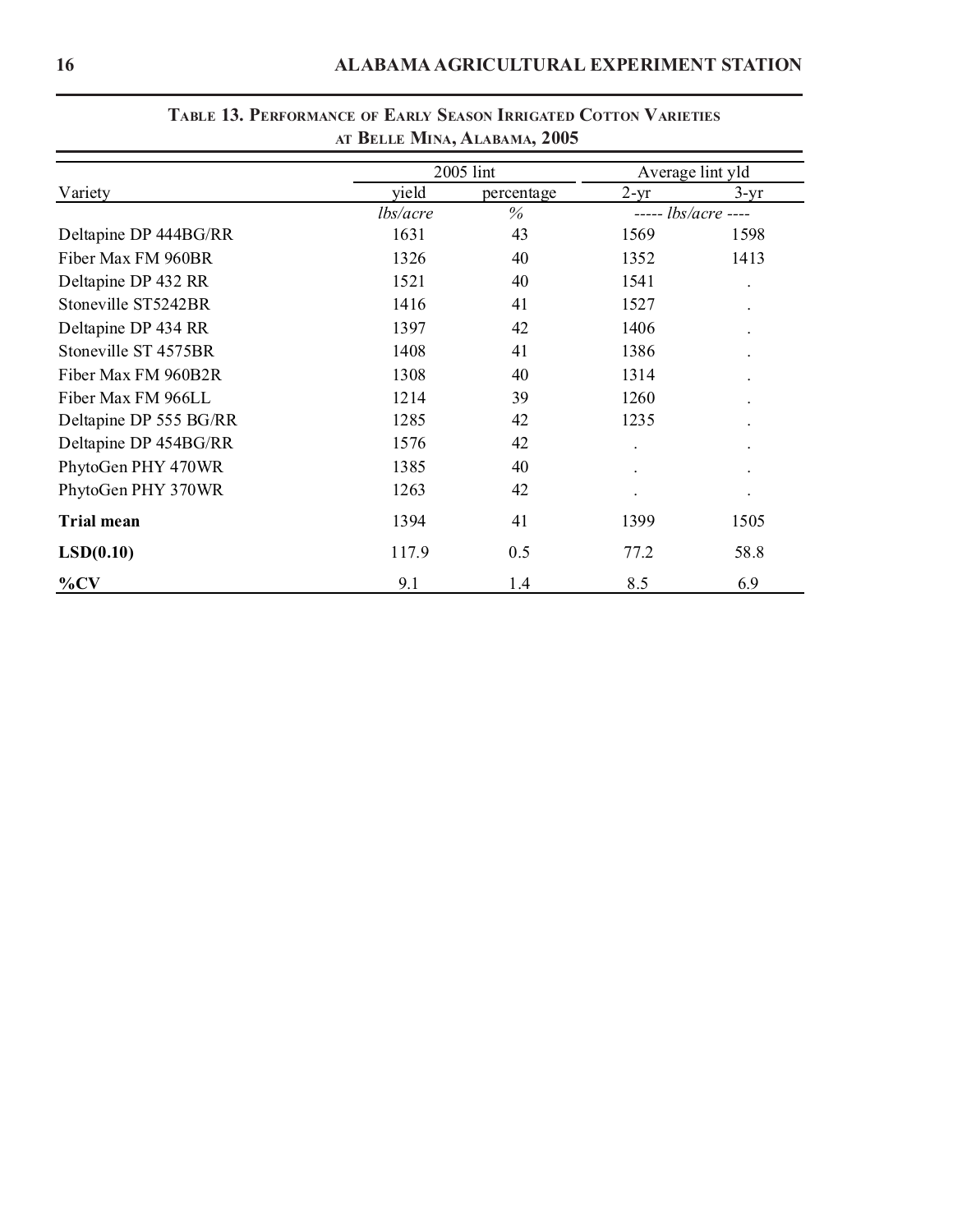|                        | AT BELLE MINA, ALABAMA, 2005 |            |                  |                            |  |
|------------------------|------------------------------|------------|------------------|----------------------------|--|
|                        |                              | 2005 lint  | Average lint yld |                            |  |
| Variety                | vield                        | percentage | $2-yr$           | $3-yr$                     |  |
|                        | lbs/acre                     | $\%$       |                  | ----- <i>lbs/acre</i> ---- |  |
| Stoneville ST 5599BR   | 1380                         | 40         | 1417             | 1474                       |  |
| Deltapine DP 555 BG/RR | 1301                         | 42         | 1239             | 1315                       |  |
| Deltapine DP 488 BR    | 1358                         | 40         | 1365             | $\ddot{\phantom{0}}$       |  |
| Deltapine DP 494 RR    | 1351                         | 42         | 1302             | ٠                          |  |
| Fiber Max FM 991BR     | 1051                         | 39         | 1106             | $\ddot{\phantom{0}}$       |  |
| Fiber Max FM 991B2R    | 1090                         | 38         | 1099             | $\ddot{\phantom{0}}$       |  |
| Deltapine DP 454BG/RR  | 1560                         | 42         |                  | $\bullet$                  |  |
| Fiber Max FM 960BR     | 1432                         | 39         |                  | ٠                          |  |
| PhytoGen PHY 510RR     | 1347                         | 39         |                  | $\bullet$                  |  |
| Stoneville ST 6636BR   | 1312                         | 39         |                  |                            |  |
| <b>Trial mean</b>      | 1318                         | 40         | 1255             | 1394                       |  |
| LSD(0.10)              | 107.1                        | 0.9        | 85.1             | 63.6                       |  |
| $\%CV$                 | 8.7                          | 2.2        | 10.4             | 8.1                        |  |

# **TABLE 14. PERFORMANCE OF FULL SEASON IRRIGATED COTTON VARIETIES**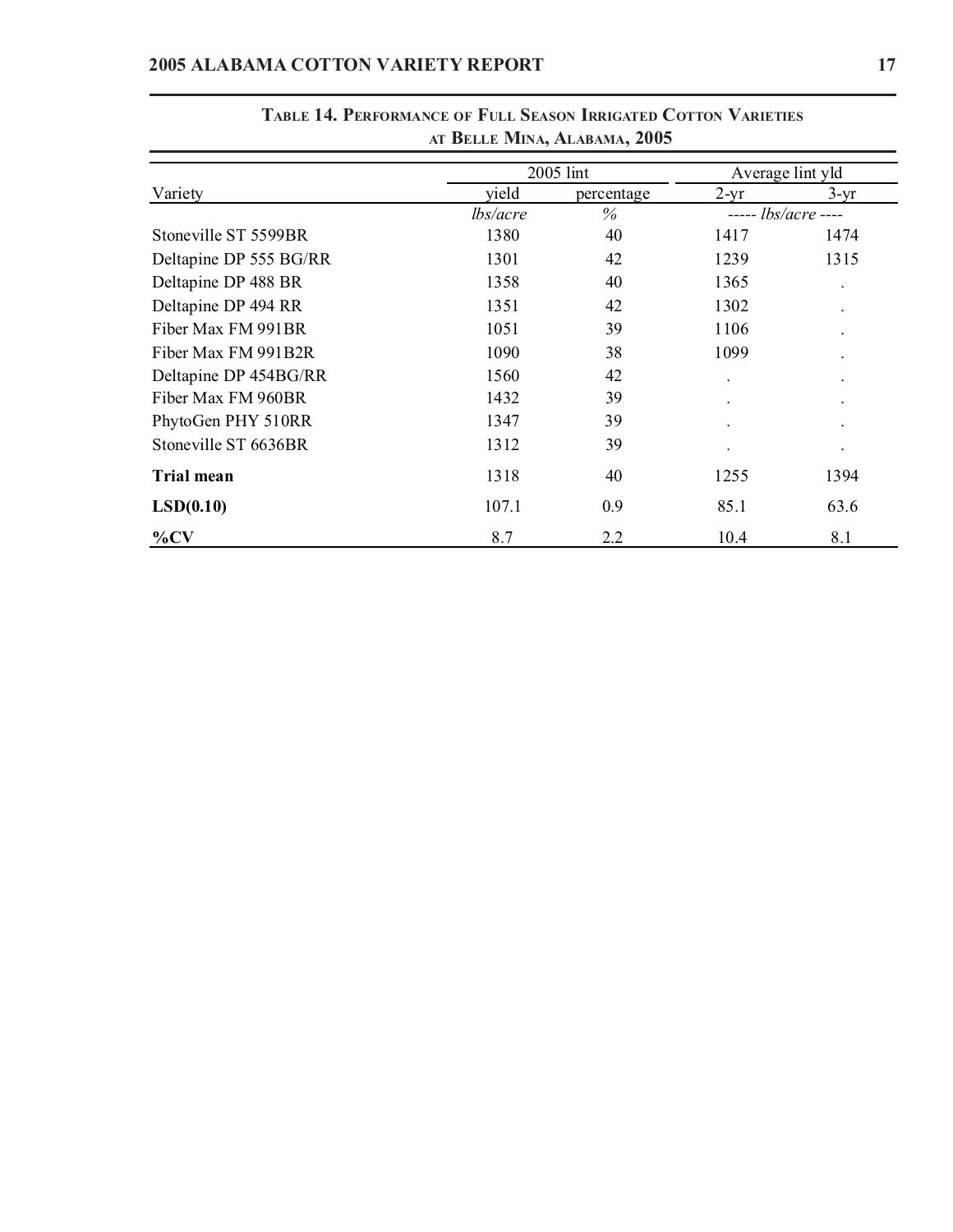|                          |          | 2005 lint  |        | Average lint yld    |
|--------------------------|----------|------------|--------|---------------------|
| Variety                  | yield    | percentage | $2-yr$ | $3-yr$              |
|                          | lbs/acre | $\%$       |        | $---$ lbs/acre ---- |
| Deltapine DP 555 BG/RR   | 2095     | 42         | 1680   | 1657                |
| Stoneville ST 5599BR     | 2119     | 39         | 1753   | 1607                |
| Deltapine DP 444BG/RR    | 1723     | 40         | 1532   | 1499                |
| Deltapine DP 493         | 2120     | 43         | 1776   |                     |
| Fiber Max FM 991BR       | 2067     | 38         | 1705   |                     |
| Deltapine DP 488 BR      | 1757     | 39         | 1589   |                     |
| Stoneville ST5242BR      | 1737     | 38         | 1552   |                     |
| Fiber Max FM 960B2R      | 1621     | 36         | 1537   |                     |
| Deltapine DP 494 RR      | 1775     | 40         | 1530   |                     |
| Fiber Max FM 966LL       | 1636     | 37         | 1480   |                     |
| Stoneville ST 4575BR     | 1692     | 40         | 1385   |                     |
| Deltapine DP 424 BGII/RR | 1538     | 33         | 1314   |                     |
| Fiber Max FM 991B2R      | 1444     | 36         | 1298   |                     |
| Deltapine DP 454BG/RR    | 1969     | 40         |        |                     |
| Deltapine DP 455BG/RR    | 1951     | 41         |        |                     |
| PhytoGen PHY 370WR       | 1934     | 41         |        |                     |
| PhytoGen PHY 440W        | 1927     | 40         |        |                     |
| Stoneville STX0416B2R    | 1925     | 37         |        |                     |
| Stoneville ST 6636BR     | 1900     | 36         |        |                     |
| PhytoGen PHY 480WR       | 1879     | 38         |        |                     |
| Fiber Max FM 958LL       | 1875     | 39         |        |                     |
| Deltapine DP 543BGII/RR  | 1797     | 39         |        |                     |
| Fiber Max FM 960BR       | 1762     | 39         |        |                     |
| Deltapine DP 491         | 1739     | 38         |        |                     |
| Deltapine DPLX05X648DR   | 1738     | 40         |        |                     |
| Deltapine DP 445BG/RR    | 1628     | 39         |        |                     |
| PhytoGen PHY 470WR       | 1480     | 36         |        |                     |
| <b>Trial mean</b>        | 1808     | 39         | 1549   | 1588                |
| LSD(0.10)                | 152.7    | 0.9        | 105.8  | 114.9               |
| $\%CV$                   | 9.2      | 2.5        | 10.6   | 13.3                |

**TABLE 15. PERFORMANCE OF IRRIGATED COTTON VARIETIES AT HEADLAND, ALABAMA, 2005**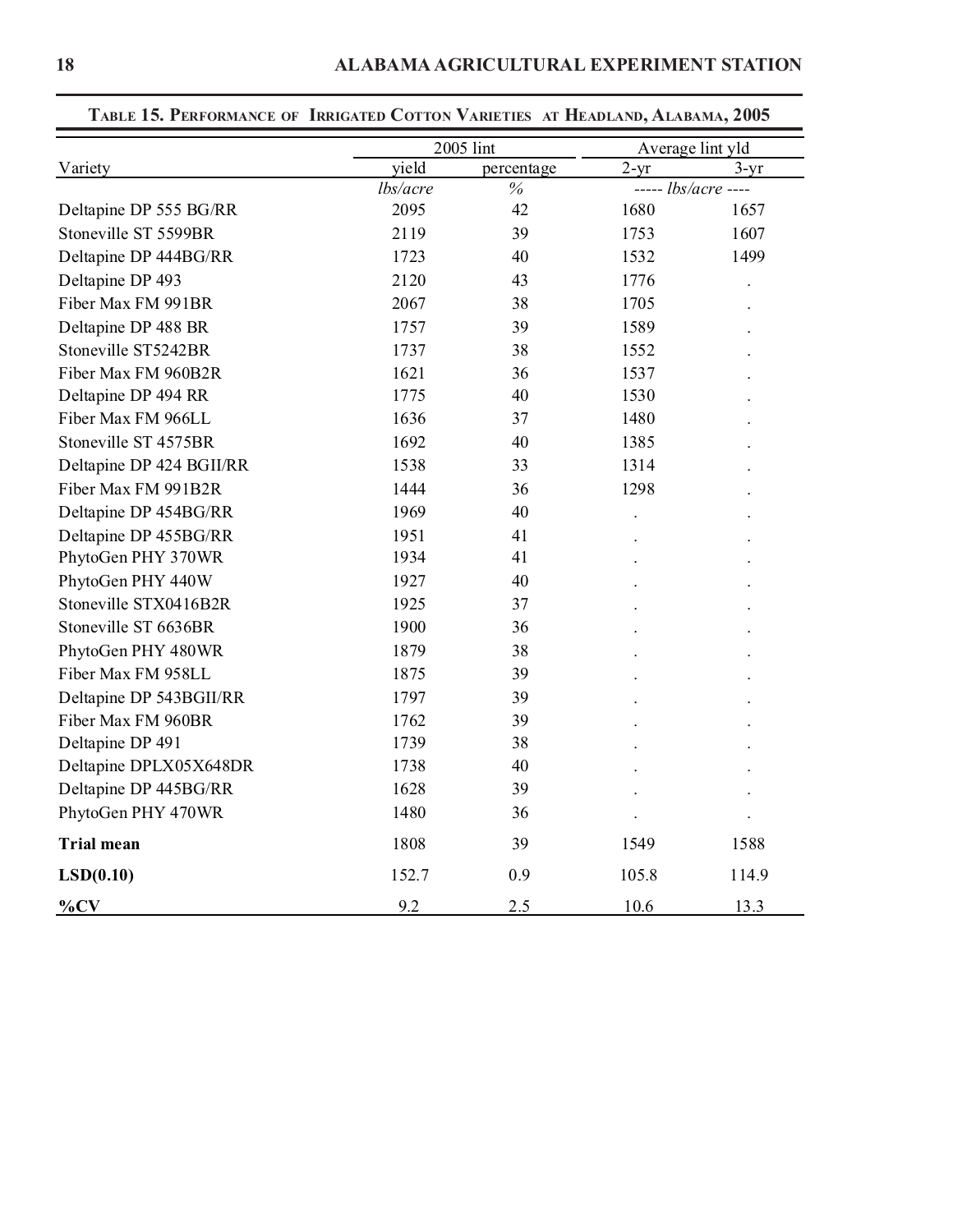| TABLE TO, INELATIVE TIELD INAINMUS BY LOCATION OF EAKLY SEASON COTTON VAKIETIES, 2003 | Belle Mina |                  | Prattville           |                      | Shorter  |                  | Fairhope             |                      | Headland      |                |
|---------------------------------------------------------------------------------------|------------|------------------|----------------------|----------------------|----------|------------------|----------------------|----------------------|---------------|----------------|
| Variety                                                                               | lbs/acre   | Rank             | lbs/acre Rank        |                      | lbs/acre | Rank             | lbs/acre Rank        |                      | lbs/acre Rank |                |
| <b>AllTex Atlas</b>                                                                   | 675        | 30               | $\ddot{\phantom{0}}$ |                      | 655      | 30               |                      |                      |               |                |
| Deltapine DP 393                                                                      | 741        | 27               | 1439                 | 5                    | 1743     | $\overline{4}$   | 925                  | 11                   | 1709          | 14             |
| Deltapine DP 424 BGII/RR                                                              | 891        | 16               | 1264                 | 21                   | 1496     | 21               | 774                  | 24                   | 1649          | 18             |
| Deltapine DP 432 RR                                                                   | 1004       | 5                | 1478                 | 3                    | 1851     | $\mathbf{1}$     | 907                  | 14                   | 1630          | 20             |
| Deltapine DP 434 RR                                                                   | 963        | $8\,$            | 1388                 | 11                   | 1652     | 13               | 888                  | 15                   | 1816          | $8\,$          |
| Deltapine DP 444BG/RR                                                                 | 1099       | $\overline{2}$   | 1364                 | 14                   | 1648     | 14               | 766                  | 25                   | 1674          | 15             |
| Deltapine DP 445BG/RR                                                                 | 1115       | $\mathbf{1}$     | 1438                 | 6                    | 1740     | 5                | 878                  | 17                   | 1620          | 22             |
| Deltapine DP 454BG/RR                                                                 | 993        | 6                | 1382                 | 12                   | 1841     | $\overline{2}$   | 813                  | 19                   | 1817          | 7              |
| Deltapine DP 455BG/RR                                                                 | 829        | 20               | 1483                 | $\overline{2}$       | 1585     | 18               | 744                  | 26                   | 1860          | 5              |
| Deltapine DP 555 BG/RR                                                                | 939        | 10               | 1246                 | 24                   | 1656     | 12               | 937                  | 10                   | 1880          | 3              |
| Deltapine DPLX03X179R                                                                 | 796        | 25               | 1422                 | $8\,$                | 1584     | 19               | 955                  | $\,8\,$              | 1512          | 24             |
| Deltapine DPLX04Y170BR                                                                | 796        | 24               | 1353                 | 15                   | 1673     | 10               | 801                  | $20\,$               | 1649          | 19             |
| Fiber Max FM 958LL                                                                    | 897        | 14               | 1261                 | 22                   | 1411     | 26               | 885                  | 16                   | 1739          | 11             |
| Fiber Max FM 960B2R                                                                   | 837        | 19               | 1246                 | 23                   | 1328     | 27               | 795                  | 21                   | 1556          | 23             |
| Fiber Max FM 960BR                                                                    | 1023       | $\overline{4}$   | 1403                 | $\boldsymbol{9}$     | 1531     | 20               | 778                  | 22                   | 1737          | 12             |
| Fiber Max FM 960RR                                                                    | 826        | 21               | 1372                 | 13                   | 1483     | 23               | 1012                 | $\mathfrak{Z}$       | 1398          | 26             |
| Fiber Max FM 966LL                                                                    | 815        | 23               | 1105                 | 26                   | 1428     | 25               | 1001                 | 5                    | 1668          | 16             |
| PhytoGen PHY 310R                                                                     | 1087       | 3                | 1426                 | $\tau$               | 1757     | 3                | 1105                 | $\mathbf{1}$         | 1855          | 6              |
| PhytoGen PHY 370WR                                                                    | 823        | 22               | 1333                 | 18                   | 1589     | 17               | 997                  | 6                    | 1911          | $\overline{2}$ |
| PhytoGen PHY 410RR                                                                    | 879        | 17               | 1242                 | 25                   | 1487     | 22               | 939                  | 9                    | 1740          | 10             |
| PhytoGen PHY 440W                                                                     | 904        | 12               | 1337                 | 17                   | 1665     | 11               | 985                  | 7                    | 1959          | 1              |
| PhytoGen PHY 470WR                                                                    | 841        | 18               | 1445                 | $\overline{4}$       | 1438     | 24               | 919                  | 12                   | 1623          | 21             |
| PhytoGen PHY 480WR                                                                    | 914        | 11               | 1332                 | 19                   | 1597     | 15               | 822                  | 18                   | 1766          | 9              |
| PM 2167R                                                                              | 690        | 28               | $\ddot{\phantom{a}}$ | $\ddot{\phantom{0}}$ | 1090     | 28               | $\ddot{\phantom{a}}$ | $\Box$               |               |                |
| Stoneville ST 4575BR                                                                  | 896        | 15               | 1393                 | 10                   | 1683     | $8\,$            | 910                  | 13                   | 1869          | $\overline{4}$ |
| Stoneville ST 4686R                                                                   | 902        | 13               | 1328                 | 20                   | 1680     | $\boldsymbol{9}$ | 775                  | 23                   | 1663          | 17             |
| Stoneville ST 4892BR                                                                  | 971        | $\tau$           | $\ddot{\phantom{a}}$ | $\ddot{\phantom{a}}$ | 1692     | $\tau$           | $\ddot{\phantom{0}}$ | $\ddot{\phantom{0}}$ |               |                |
| Stoneville ST5242BR                                                                   | 948        | $\boldsymbol{9}$ | 1485                 | $\mathbf{1}$         | 1719     | 6                | 1016                 | $\overline{c}$       | 1725          | 13             |
| Stoneville STX0416B2R                                                                 | 766        | 26               | 1352                 | 16                   | 1594     | 16               | 1010                 | $\overline{4}$       | 1447          | 25             |
| <b>Trial mean</b>                                                                     | 900        |                  | 1358                 | $\ddot{\phantom{0}}$ | 1594     |                  | 898                  |                      | 1711          |                |
| LSD(0.10)                                                                             | 69         |                  | 56                   | $\ddot{\phantom{a}}$ | 50       |                  | 101                  |                      | 115           |                |
| $\%CV$                                                                                | 15         |                  | $\,8\,$              |                      | 6        |                  | 21                   |                      | 13            |                |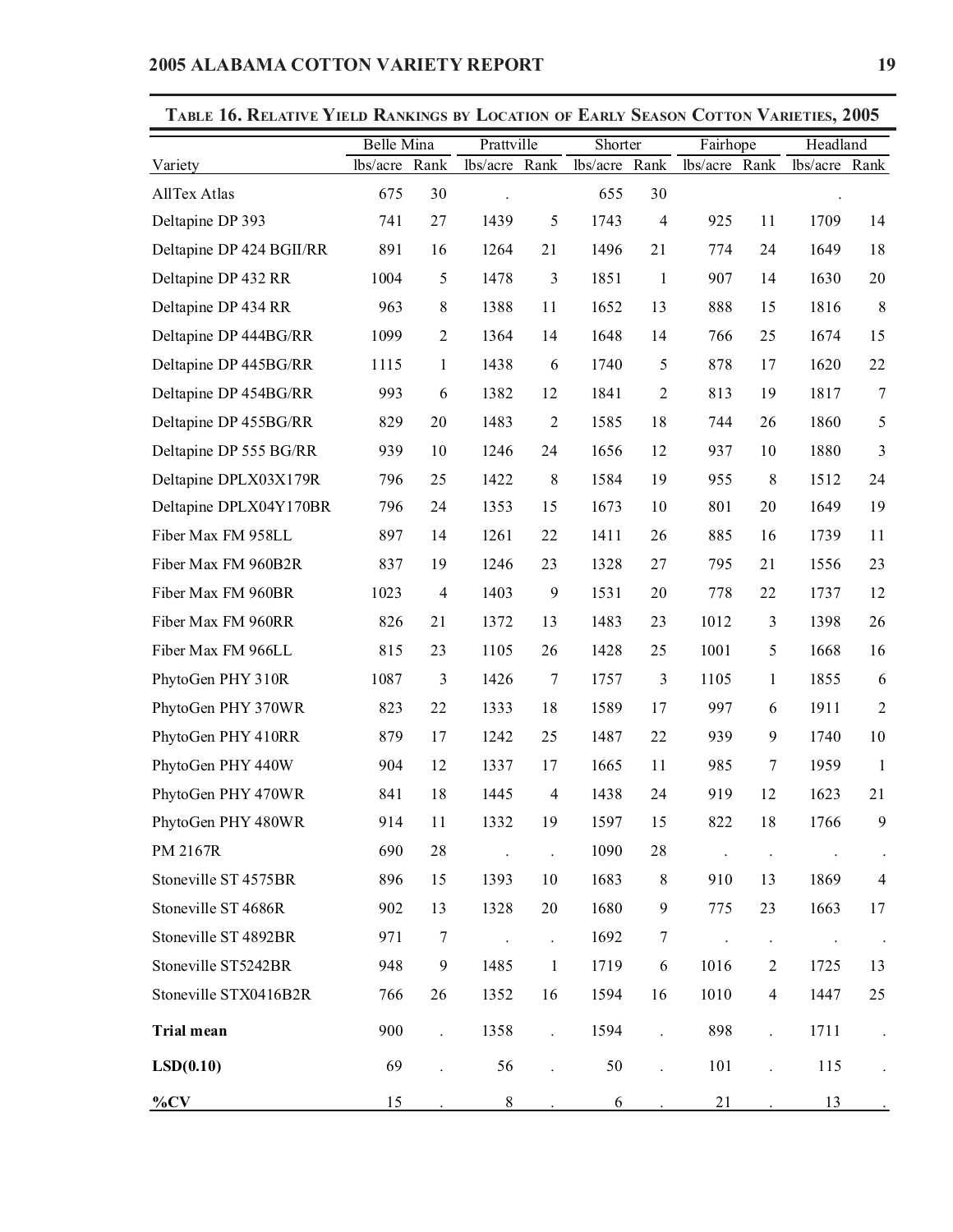|                         | Belle Mina |                  | Prattville           |                      | Shorter  |                | Fairhope      |                  | Headland      |                          |
|-------------------------|------------|------------------|----------------------|----------------------|----------|----------------|---------------|------------------|---------------|--------------------------|
| Variety                 | lbs/acre   | Rank             | lbs/acre             | Rank                 | lbs/acre | Rank           | lbs/acre Rank |                  | lbs/acre Rank |                          |
| Acala 1517-99           | 822        | 20               | $\ddot{\phantom{0}}$ |                      | 843      | 28             |               |                  | $\bullet$     |                          |
| Deltapine DP 445BG/RR   | 990        | $\overline{4}$   | 1336                 | 5                    | 1863     | $\overline{2}$ | 876           | 13               | 1480          | 21                       |
| Deltapine DP 449 BG/RR  | 926        | 11               | 1262                 | 12                   | 1569     | 17             | 928           | $\tau$           | 1674          | $\,8\,$                  |
| Deltapine DP 454BG/RR   | 1049       | 1                | 1349                 | 3                    | 2063     | $\mathbf{1}$   | 1141          | $\mathbf{1}$     | 1755          | 3                        |
| Deltapine DP 455BG/RR   | 953        | 8                | 1348                 | $\overline{4}$       | 1514     | 22             | 1024          | $\overline{2}$   | 1804          | $\mathbf{1}$             |
| Deltapine DP 488 BR     | 686        | 26               | 1176                 | 20                   | 1587     | 15             | 839           | 19               | 1556          | 15                       |
| Deltapine DP 491        | 1008       | $\mathfrak{Z}$   | 1187                 | 18                   | 1664     | 9              | 840           | 18               | 1620          | 13                       |
| Deltapine DP 493        | 807        | 19               | 1169                 | 21                   | 1839     | 3              | 855           | 17               | 1633          | 12                       |
| Deltapine DP 494 RR     | 891        | 13               | 1231                 | 15                   | 1703     | 6              | 748           | 24               | 1709          | 6                        |
| Deltapine DP 543BGII/RR | 782        | 21               | 1117                 | 24                   | 1477     | 23             | 989           | 3                | 1489          | 19                       |
| Deltapine DP 555 BG/RR  | 899        | 12               | 1254                 | 14                   | 1665     | 8              | 909           | 11               | 1656          | 10                       |
| Deltapine DPLX03X179R   | 851        | 17               | 1298                 | $\tau$               | 1824     | $\overline{4}$ | 910           | 10               | 1667          | 9                        |
| Deltapine DPLX04Y170BR  | 961        | 6                | 1411                 | $\mathbf{1}$         | 1656     | 10             | 969           | 4                | 1487          | 20                       |
| Deltapine DPLX05X648DR  | 775        | 22               | 1120                 | 23                   | 1553     | 18             | 883           | 12               | 1541          | 16                       |
| Fiber Max 991R          | 853        | 16               | 1179                 | 19                   | 1613     | 13             | 722           | 25               | 1402          | 23                       |
| Fiber Max FM 960BR      | 1029       | $\overline{2}$   | 1257                 | 13                   | 1576     | 16             | 868           | 15               | 1708          | $7\phantom{.0}$          |
| Fiber Max FM 989 BR     | 863        | 15               | 1288                 | 8                    | 1630     | 11             | 949           | 5                | 1639          | 11                       |
| Fiber Max FM 989 RR     | 931        | 9                | 1194                 | 17                   | 1528     | 21             | 929           | 6                | 1324          | 24                       |
| Fiber Max FM 989B2R     | 732        | 25               | 1047                 | 25                   | 1341     | 25             | 835           | 20               | 1573          | 14                       |
| Fiber Max FM 991B2R     | 739        | 24               | 1138                 | 22                   | 1234     | 26             | 821           | 21               | 1031          | 25                       |
| Fiber Max FM 991BR      | 881        | 14               | 1360                 | $\overline{2}$       | 1464     | 24             | 866           | 16               | 1530          | 17                       |
| PhytoGen PHY 510RR      | 831        | 18               | 1272                 | 11                   | 1546     | 19             | 912           | 8                | 1509          | 18                       |
| PhytoGen Phy 72 Acala   | 740        | 23               |                      |                      | 1528     | 20             |               |                  |               |                          |
| Stoneville ST 5303R     | 788        | 20               | 1276                 | 10                   | 1603     | 14             | 872           | 14               | 1723          | $\overline{\mathcal{A}}$ |
| Stoneville ST 5599BR    | 958        | $\boldsymbol{7}$ | 1279                 | 9                    | 1770     | 5              | 804           | 22               | 1774          | $\overline{c}$           |
| Stoneville ST 6636BR    | 930        | 10               | 1305                 | 6                    | 1684     | 7              | 912           | $\boldsymbol{9}$ | 1712          | 5                        |
| Stoneville ST 6848R     | 972        | $\mathfrak s$    | 1226                 | 16                   | 1627     | 12             | 801           | 23               | 1450          | 22                       |
| <b>Trial mean</b>       | 878        |                  | 1243                 | $\ddot{\phantom{0}}$ | 1620     |                | 888           |                  | 1578          |                          |
| LSD(0.10)               | 75         |                  | 61                   |                      | 65       |                | 76            |                  | 113           |                          |
| $\%CV$                  | 16         |                  | $\boldsymbol{9}$     |                      | $8\,$    |                | 16            |                  | 14            |                          |

**TABLE 17. RELATIVE YIELD RANKINGS BY LOCATION OF FULL SEASON COTTON VARIETIES, 2004**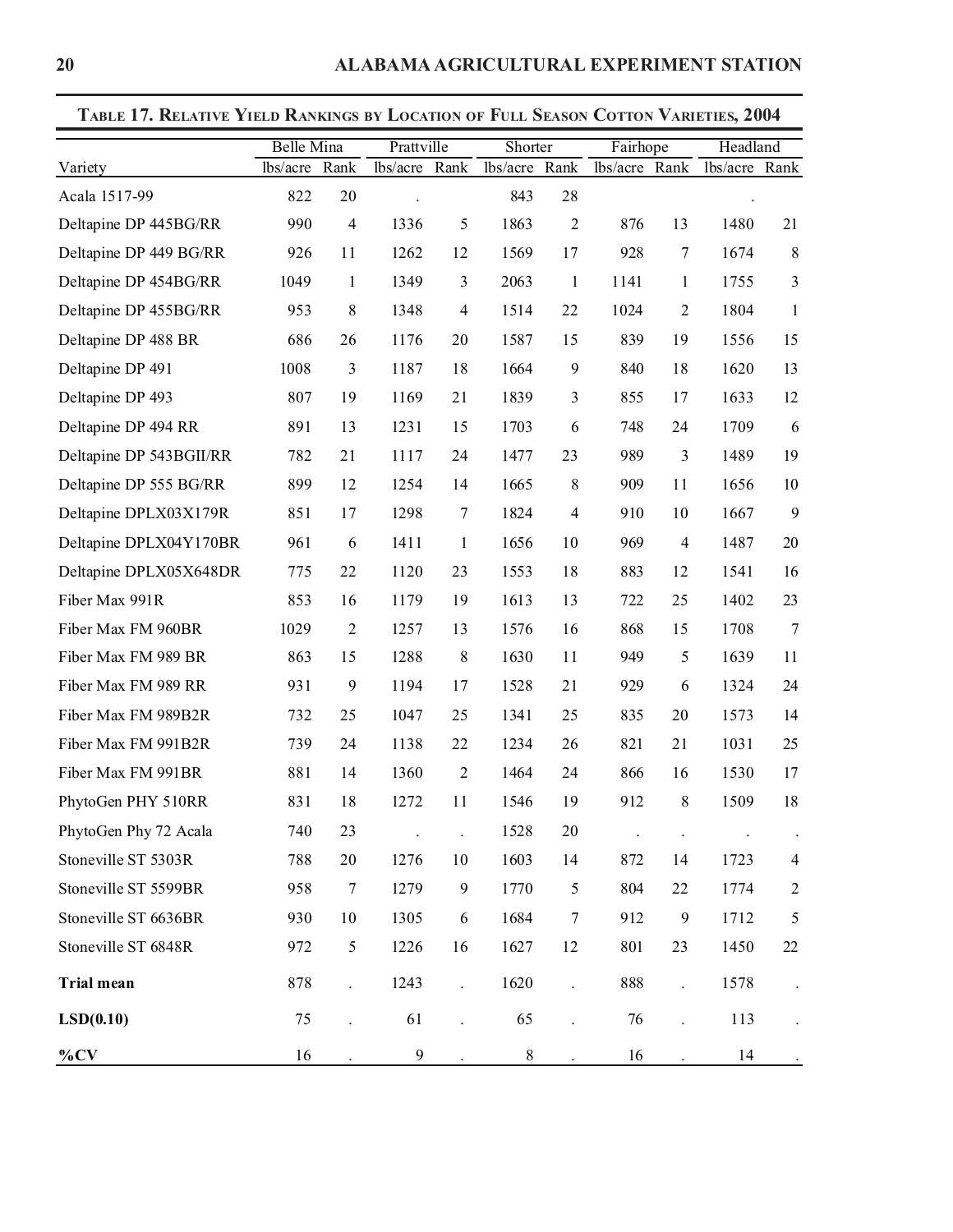|                         | <b>Belle Mina</b> |           | Prattville |          | Fairhope |           |
|-------------------------|-------------------|-----------|------------|----------|----------|-----------|
| Variety                 | lbs/acre          | $\%$ lint | lbs/acre   | $%$ lint | lbs/acre | $\%$ lint |
| Deltapine DP 444BG/RR   | 1050              | 45        | 1296       | 43       | 922      | 41        |
| Fiber Max FM 960BR      | 987               | 42        | 1288       | 38       | 973      | 39        |
| <b>CG 3020 B2RF</b>     | 947               | 39        | 1271       | 38       | 1113     | 41        |
| <b>CG 3520 B2RF</b>     | 1001              | 41        | 1241       | 40       | 988      | 38        |
| <b>CG 4020 B2RF</b>     | 1019              | 42        | 1254       | 39       | 1163     | 40        |
| Vigoro CX 601           | 1058              | 40        | 1174       | 37       | 968      | 38        |
| Vigoro CX 621           | 881               | 41        | 1295       | 40       | 1049     | 40        |
| <b>DP 108 RF</b>        | 901               | 42        | 1137       | 40       | 895      | 40        |
| <b>DP 110 RF</b>        | 798               | 42        | 1168       | 41       | 897      | 39        |
| <b>DP 113 B2RF</b>      | 892               | 40        | 1115       | 39       | 894      | 40        |
| <b>DP 117 B2RF</b>      | 895               | 41        | 1080       | 38       | 1013     | 41        |
| <b>PHY 415 RF</b>       | 1001              | 43        | 1404       | 40       | 975      | 40        |
| <b>PHY 425 RF</b>       | 808               | 42        | 1296       | 41       | 969      | 41        |
| PHY 475 WRF             | 956               | 43        | 1286       | 42       | 964      | 41        |
| PHY 485 WRF             | 1000              | 44        | 1353       | 41       | 975      | 40        |
| xBCG - 9124 - BBII/Flex | 1094              | 41        | 1342       | 41       | 1005     | 40        |
| xBCG - 8391 - BBII/Flex | 909               | 39        | 1221       | 37       | 865      | 37        |
| xBCG - 4630 - BBII/Flex | 898               | 41        | 1427       | 40       | 1137     | 40        |
| xBCG - 4153 - BBII/Flex | 938               | 39        | 1226       | 39       | 944      | 39        |
| xBCG - 3255 - BBII/Flex | 959               | 39        | 1350       | 40       | 941      | 38        |
| xBCG - 1004 - BBII/Flex | 942               | 40        | 1274       | 39       | 1032     | 39        |
| xBCG - 4575 - BBII/Flex | 902               | 39        | 1219       | 35       | 928      | 38        |
| xBCG - 1505 - Flex      | 881               | 40        | 893        | 38       | 710      | 38        |
| xBCG - 0105 - Flex      | 772               | 36        | 975        | 37       | 772      | 37        |
| STX 4554B2RF            | 941               | 42        | 1304       | 39       | 1167     | 41        |
| <b>STX 4664RF</b>       | 1010              | 44        | 1328       | 43       | 959      | 41        |
| <b>DG 2100 B2RF</b>     | 929               | 39        | 1318       | 40       | 845      | 37        |
| <b>DG 2520 B2RF</b>     | 970               | 43        | 1266       | 41       | 994      | 39        |
| <b>Trial mean</b>       | 941               | 41        | 1243       | 40       | 966      | 39        |
| LSD(0.10)               | 96.5              | 1.1       | 84.7       | 1.3      | 83.8     | 1.1       |
| $\%CV$                  | 11.2              | 2.9       | 7.5        | 3.4      | 9.5      | 2.9       |

**TABLE 18. PERFORMANCE OF EARLY SEASON FLEX COTTON VARIETIES IN ALABAMA, 2005**

†The test at Fairhope was harvested after receiving 3 inches of rain from Hurricane Rita, which caused losses before harvest. Fairhope also endured two tropical storms (Arlene and Cindy) and three hurricanes (Dennis, Katrina, and Rita) during the growing season.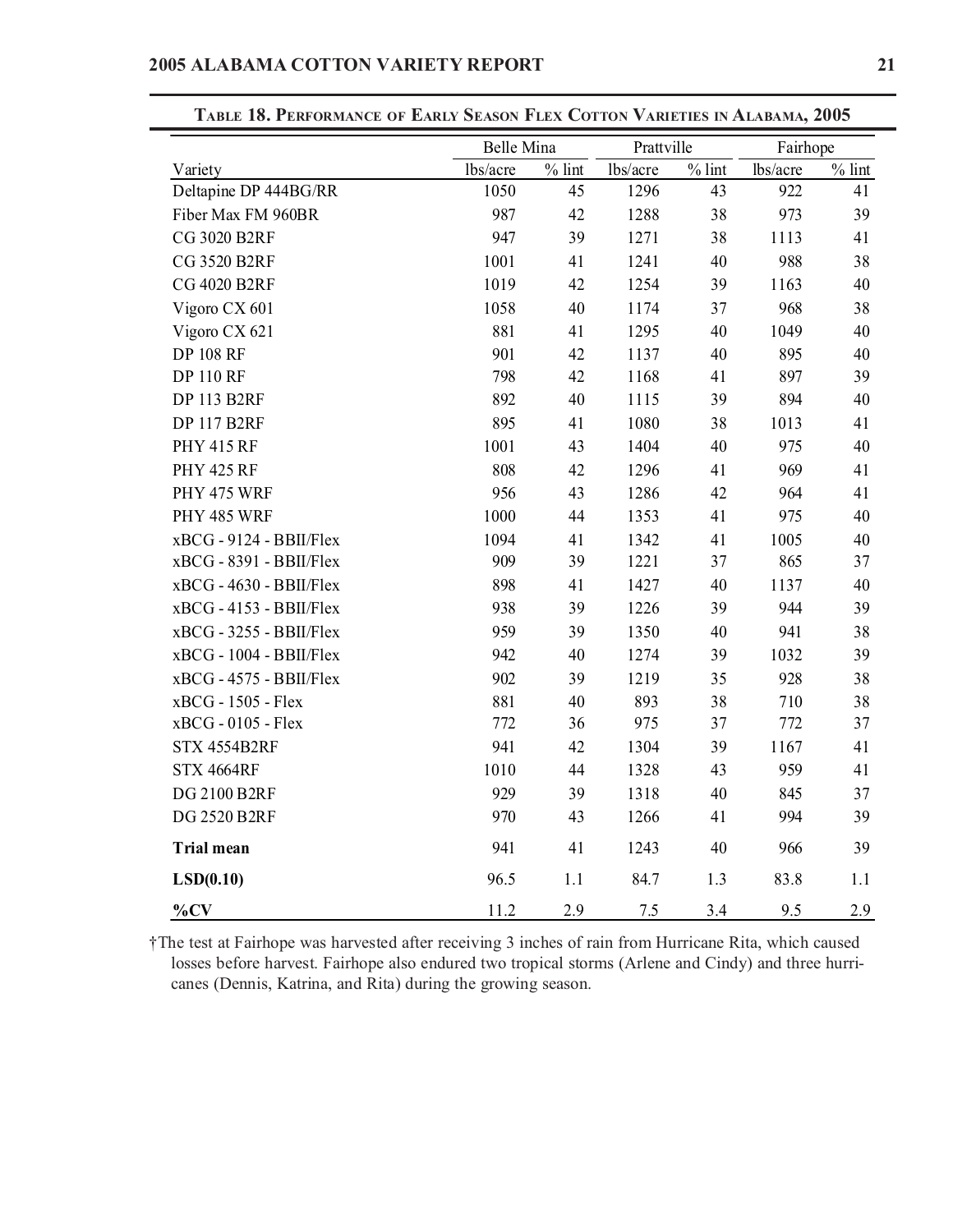|                        |          | Belle Mina |          | Prattville | Fairhope |          |
|------------------------|----------|------------|----------|------------|----------|----------|
| Variety                | lbs/acre | $%$ lint   | lbs/acre | $%$ lint   | lbs/acre | $%$ lint |
| Stoneville ST 5599BR   | 1085     | 44         | 1433     | 40         | 983      | 41       |
| Deltapine DP 555 BG/RR | 1002     | 46         | 1492     | 44         | 1017     | 43       |
| <b>DP 167 RF</b>       | 1022     | 42         | 1217     | 38         | 834      | 40       |
| <b>DP 147 RF</b>       | 1155     | 42         | 1261     | 41         | 921      | 39       |
| <b>DP 152 RF</b>       | 1006     | 41         | 1070     | 38         | 814      | 38       |
| <b>DP 164 B2RF</b>     | 859      | 42         | 1242     | 41         | 930      | 40       |
| <b>DP 143 B2RF</b>     | 1007     | 40         | 1240     | 38         | 883      | 39       |
| <b>DP 156 B2RF</b>     | 871      | 40         | 1126     | 39         | 972      | 41       |
| STX 5885B2RF           | 776      | 38         | 1147     | 37         | 908      | 37       |
| ST 6611B2RF            | 1006     | 39         | 1216     | 37         | 920      | 39       |
| <b>STX 0414B2RF</b>    | 837      | 40         | 1303     | 38         | 987      | 38       |
| <b>ST 6622B2RF</b>     | 987      | 42         | 1332     | 40         | 954      | 41       |
| <b>ST 4357B2RF</b>     | 1070     | 41         | 1276     | 40         | 1039     | 40       |
| <b>ST 5007B2RF</b>     | 985      | 38         | 1175     | 37         | 928      | 39       |
| <b>Trial mean</b>      | 976      | 41         | 1252     | 39         | 935      | 40       |
| LSD(0.10)              | 119.5    | 0.9        | 71.9     | 1.2        | 67.6     | 1.4      |
| $\%CV$                 | 13.3     | 2.3        | 6.2      | 3.2        | 7.8      | 3.8      |

†The test at Fairhope was harvested after receiving 3 inches of rain from Hurricane Rita, which caused losses before harvest. Fairhope also endured two tropical storms (Arlene and Cindy) and three hurricanes (Dennis, Katrina, and Rita) during the growing season.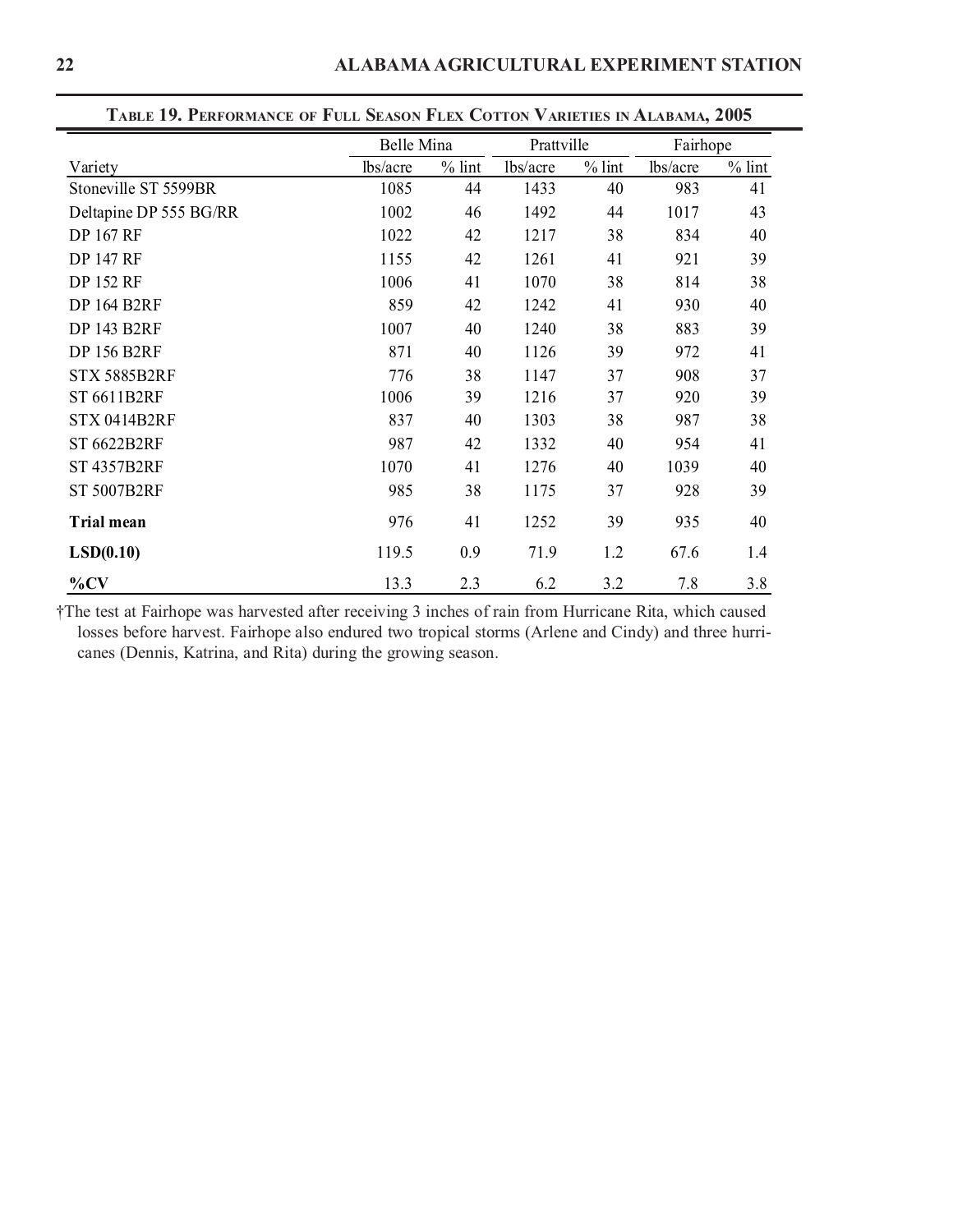| Variety                  | Micronaire          | Length | Strength | Uniformity |
|--------------------------|---------------------|--------|----------|------------|
|                          | units               | in.    | $g$ /tex | pct.       |
|                          | <b>Early season</b> |        |          |            |
| Deltapine DP 393         | 4.1                 | 1.10   | 29.2     | 80         |
| Deltapine DP 424 BGII/RR | 3.8                 | 1.05   | 27.4     | 82         |
| Deltapine DP 432 RR      | 4.4                 | 1.13   | 31.4     | 83         |
| Deltapine DP 434 RR      | 3.7                 | 1.18   | 29.1     | 84         |
| Deltapine DP 444BG/RR    | 3.8                 | 1.11   | 24.6     | 84         |
| Deltapine DP 445BG/RR    | 3.8                 | 1.14   | 32.6     | 83         |
| Deltapine DP 454BG/RR    | 3.3                 | 1.09   | 29.2     | 83         |
| Deltapine DP 455BG/RR    | 3.6                 | 1.10   | 27.2     | 82         |
| Deltapine DP 555 BG/RR   | 4.2                 | 1.07   | 26.9     | 81         |
| Deltapine DPLX03X179R    | 4.3                 | 1.15   | 34.4     | 84         |
| Deltapine DPLX04Y170BR   | 4.1                 | 1.08   | 27.9     | 83         |
| Fiber Max FM 958LL       | 3.9                 | 1.15   | 30.4     | 82         |
| Fiber Max FM 960B2R      | 4.0                 | 1.11   | 34.6     | 82         |
| Fiber Max FM 960BR       | 3.7                 | 1.03   | 32.1     | 82         |
| Fiber Max FM 960RR       | 3.1                 | 1.12   | 29.2     | 82         |
| Fiber Max FM 966LL       | 3.3                 | 1.09   | 34.7     | 82         |
| PhytoGen PHY 310R        | 4.2                 | 1.05   | 27.8     | 82         |
| PhytoGen PHY 370WR       | 4.1                 | 1.02   | 27.6     | 82         |
| PhytoGen PHY 410RR       | 4.2                 | 1.10   | 28.6     | 83         |
| PhytoGen PHY 440W        | 3.6                 | 1.13   | 28.6     | 83         |
| PhytoGen PHY 470WR       | 3.9                 | 1.06   | 28.6     | 83         |
| PhytoGen PHY 480WR       | 4.1                 | 1.11   | 29.2     | 83         |
| PM 2167R                 | 3.8                 | 1.01   | 26.1     | 83         |
| Stoneville ST 4575BR     | 4.2                 | 1.07   | 30.8     | 83         |
| Stoneville ST 4686R      | 4.1                 | 1.11   | 27.7     | 81         |
| Stoneville ST 4892BR     | 4.4                 | 1.10   | 30.1     | 82         |
| Stoneville ST5242BR      | 3.7                 | 1.07   | 26.8     | 82         |
| Stoneville STX0416B2R    | 3.8                 | 1.08   | 29.9     | 83         |

**TABLE 20.A. COTTON FIBER ANALYSIS, HVI, OF EARLY SEASON COTTON VARIETIES AT BELLE MINA, 2005**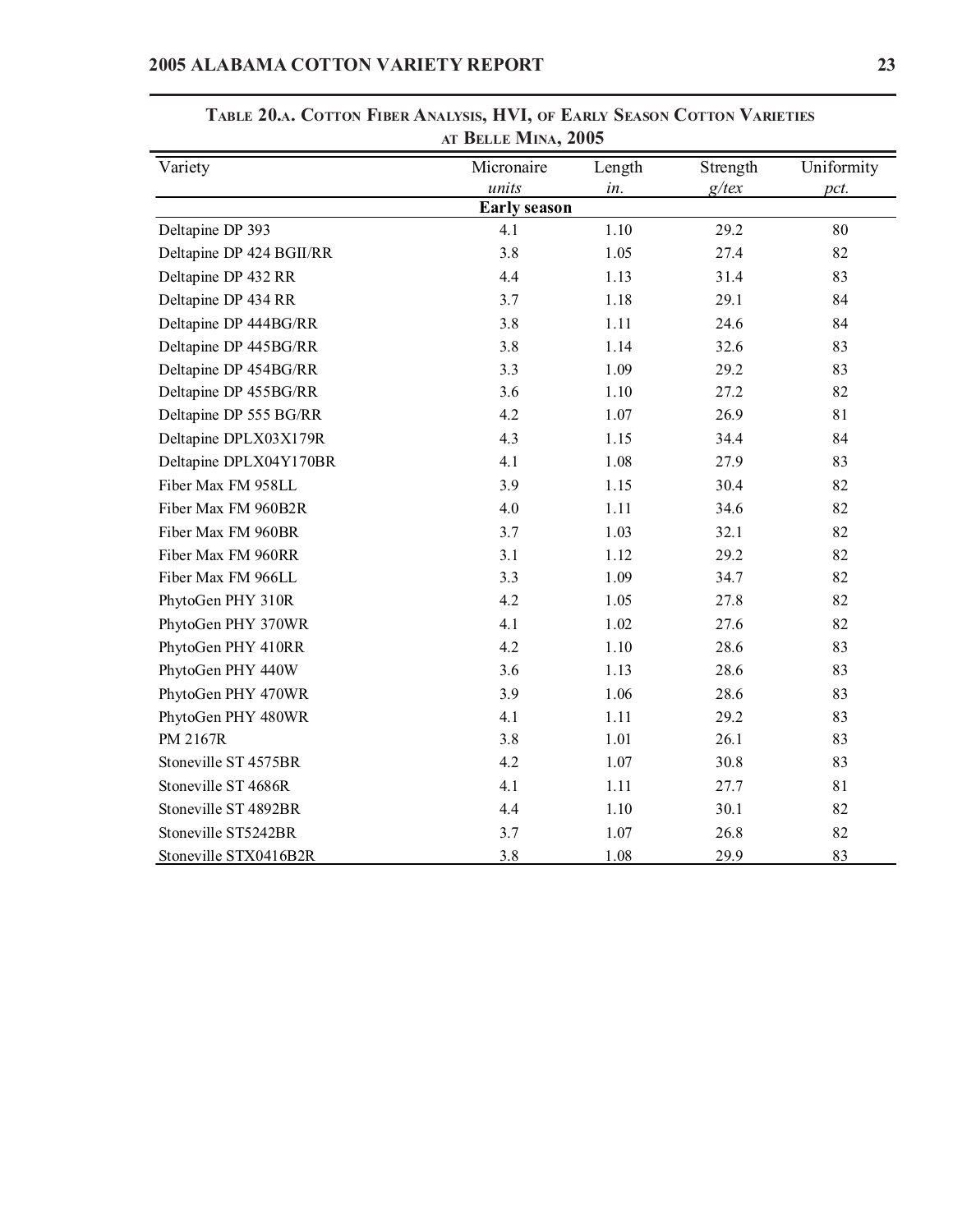| Variety                 | Micronaire         | Length | Strength | Uniformity |
|-------------------------|--------------------|--------|----------|------------|
|                         | units              | in.    | $g$ /tex | pct.       |
|                         | <b>Full season</b> |        |          |            |
| Deltapine DP 445BG/RR   | 3.8                | 1.14   | 30.9     | 83         |
| Deltapine DP 449 BG/RR  | 3.5                | 1.09   | 29.4     | 81         |
| Deltapine DP 454BG/RR   | 3.4                | 1.07   | 29.8     | 81         |
| Deltapine DP 455BG/RR   | 3.8                | 1.11   | 29.7     | 81         |
| Deltapine DP 488 BG/RR  | 3.9                | 1.11   | 29.3     | 81         |
| Deltapine DP 491        | 4.0                | 1.11   | 30.1     | 81         |
| Deltapine DP 493        | 4.8                | 1.12   | 29.9     | 81         |
| Deltapine DP 494 RR     | 3.6                | 1.10   | 30.4     | 83         |
| Deltapine DP 543BGII/RR | 3.9                | 1.02   | 26.1     | 80         |
| Deltapine DP 555 BG/RR  | 4.5                | 1.10   | 27.7     | 82         |
| Deltapine DPLX03X179R   | 4.3                | 1.09   | 31.5     | 83         |
| Deltapine DPLX04Y170BR  | 4.5                | 1.10   | 30.5     | 82         |
| Deltapine DPLX05X648DR  | 4.8                | 1.03   | 23.7     | 80         |
| Fiber Max 991R          | 4.4                | 1.11   | 30.4     | 82         |
| Fiber Max FM 960BR      | 3.7                | 1.08   | 34.1     | 82         |
| Fiber Max FM 989 BR     | 3.5                | 1.07   | 28.5     | 82         |
| Fiber Max FM 989 RR     | 3.8                | 1.11   | 32.4     | 82         |
| Fiber Max FM 989B2R     | 3.6                | 1.10   | 30.9     | 83         |
| Fiber Max FM 991B2R     | 4.6                | 1.12   | 31.8     | 82         |
| Fiber Max FM 991BR      | 4.6                | 1.11   | 30.4     | 82         |
| <b>PHY 72</b>           | 4.1                | 1.19   | 33.9     | 84         |
| PhytoGen PHY 510RR      | 4.0                | 1.06   | 31.0     | 81         |
| Stoneville ST 5303R     | 4.3                | 1.03   | 29.8     | 82         |
| Stoneville ST 5599BR    | 4.0                | 1.08   | 31.0     | 82         |
| Stoneville ST 6636BR    | 4.3                | 1.14   | 31.4     | 82         |
| Stoneville ST 6848R     | 4.4                | 1.12   | 34.8     | 83         |

### **TABLE 20.B. COTTON FIBER ANALYSIS, HVI, OF FULL SEASON COTTON VARIETIES AT BELLE MINA, 2005**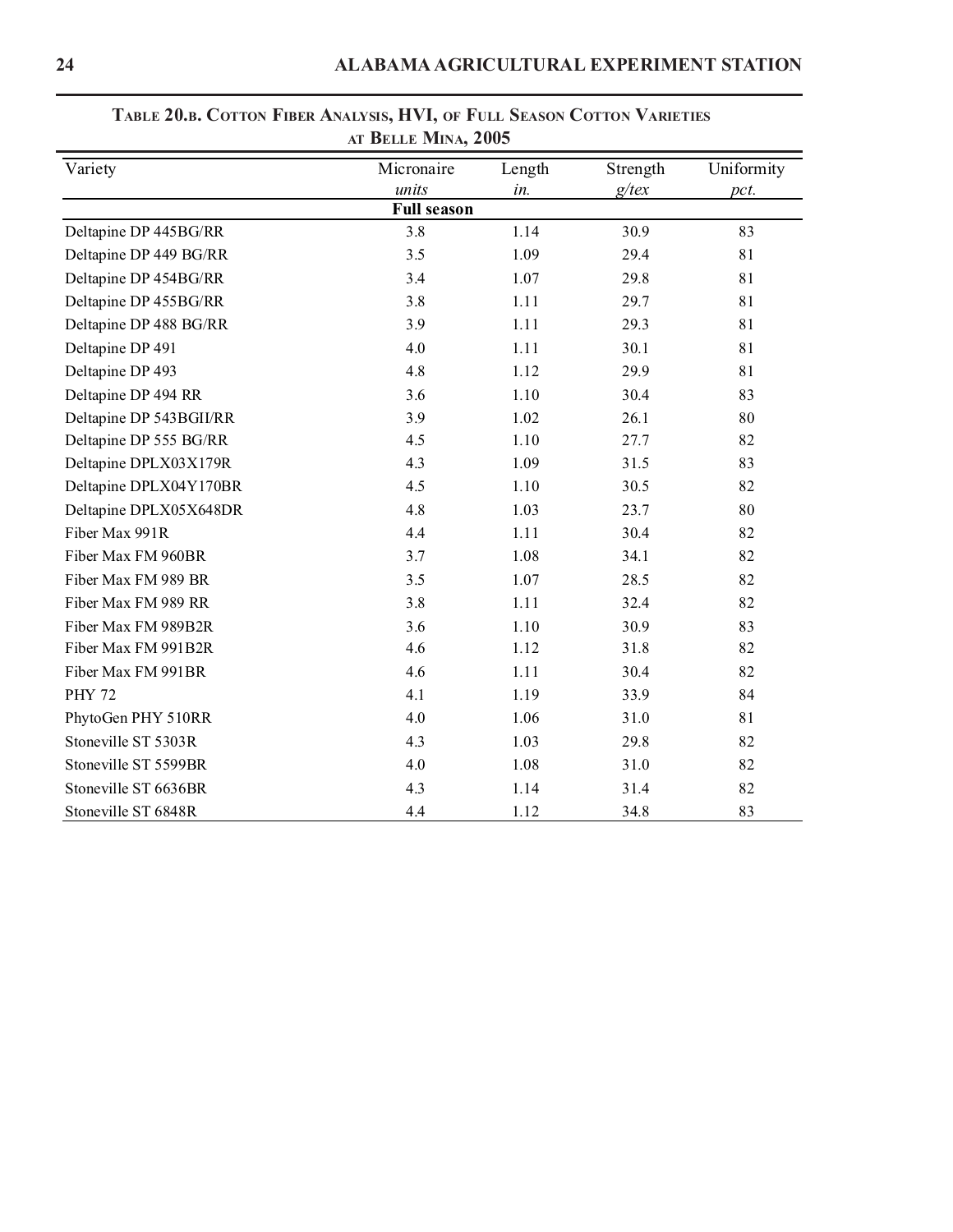| Variety                  | Micronaire          | Length | Strength | Uniformity |
|--------------------------|---------------------|--------|----------|------------|
|                          | units               | in.    | $g$ /tex | pct.       |
|                          | <b>Early season</b> |        |          |            |
| Deltapine DP 393         | 4.7                 | 1.22   | 31.9     | 85         |
| Deltapine DP 424 BGII/RR | 4.1                 | 1.17   | 30.6     | 84         |
| Deltapine DP 432 RR      | 4.1                 | 1.18   | 31.9     | 85         |
| Deltapine DP 434 RR      | 3.9                 | 1.25   | 30.3     | 84         |
| Deltapine DP 444BG/RR    | 4.1                 | 1.16   | 30.8     | 84         |
| Deltapine DP 445BG/RR    | 4.7                 | 1.21   | 32.0     | 85         |
| Deltapine DP 454BG/RR    | 3.9                 | 1.14   | 31.9     | 84         |
| Deltapine DP 455BG/RR    | 3.6                 | 1.18   | 33.5     | 83         |
| Deltapine DP 555 BG/RR   | 4.5                 | 1.17   | 31.7     | 83         |
| Deltapine DPLX03X179R    | 4.5                 | 1.19   | 34.6     | 85         |
| Deltapine DPLX04Y170BR   | 4.8                 | 1.18   | 31.5     | 83         |
| Fiber Max FM 958LL       | 4.5                 | 1.22   | 35.2     | 83         |
| Fiber Max FM 960B2R      | 4.4                 | 1.20   | 34.8     | 84         |
| Fiber Max FM 960BR       | 4.5                 | 1.12   | 36.3     | 83         |
| Fiber Max FM 960RR       | 3.9                 | 1.19   | 35.1     | 83         |
| Fiber Max FM 966LL       | 4.2                 | 1.15   | 36.4     | 84         |
| PhytoGen PHY 310R        | 4.5                 | 1.12   | 30.5     | 84         |
| PhytoGen PHY 370WR       | 4.0                 | 1.18   | 32.1     | 85         |
| PhytoGen PHY 410RR       | 4.9                 | 1.15   | 31.8     | 84         |
| PhytoGen PHY 440W        | 4.3                 | 1.19   | 31.1     | 84         |
| PhytoGen PHY 470WR       | 4.4                 | 1.16   | 30.5     | 84         |
| PhytoGen PHY 480WR       | 4.6                 | 1.20   | 32.0     | 85         |
| Stoneville ST 4575BR     | 4.6                 | 1.16   | 31.7     | 85         |
| Stoneville ST 4686R      | 4.4                 | 1.16   | 32.4     | 83         |
| Stoneville ST5242BR      | 4.3                 | 1.14   | 29.6     | 84         |
| Stoneville STX0416B2R    | 4.6                 | 1.17   | 32.9     | 84         |

# **TABLE 21.A. COTTON FIBER ANALYSIS, HVI, OF EARLY SEASON COTTON VARIETIES AT PRATTVILLE, 2005**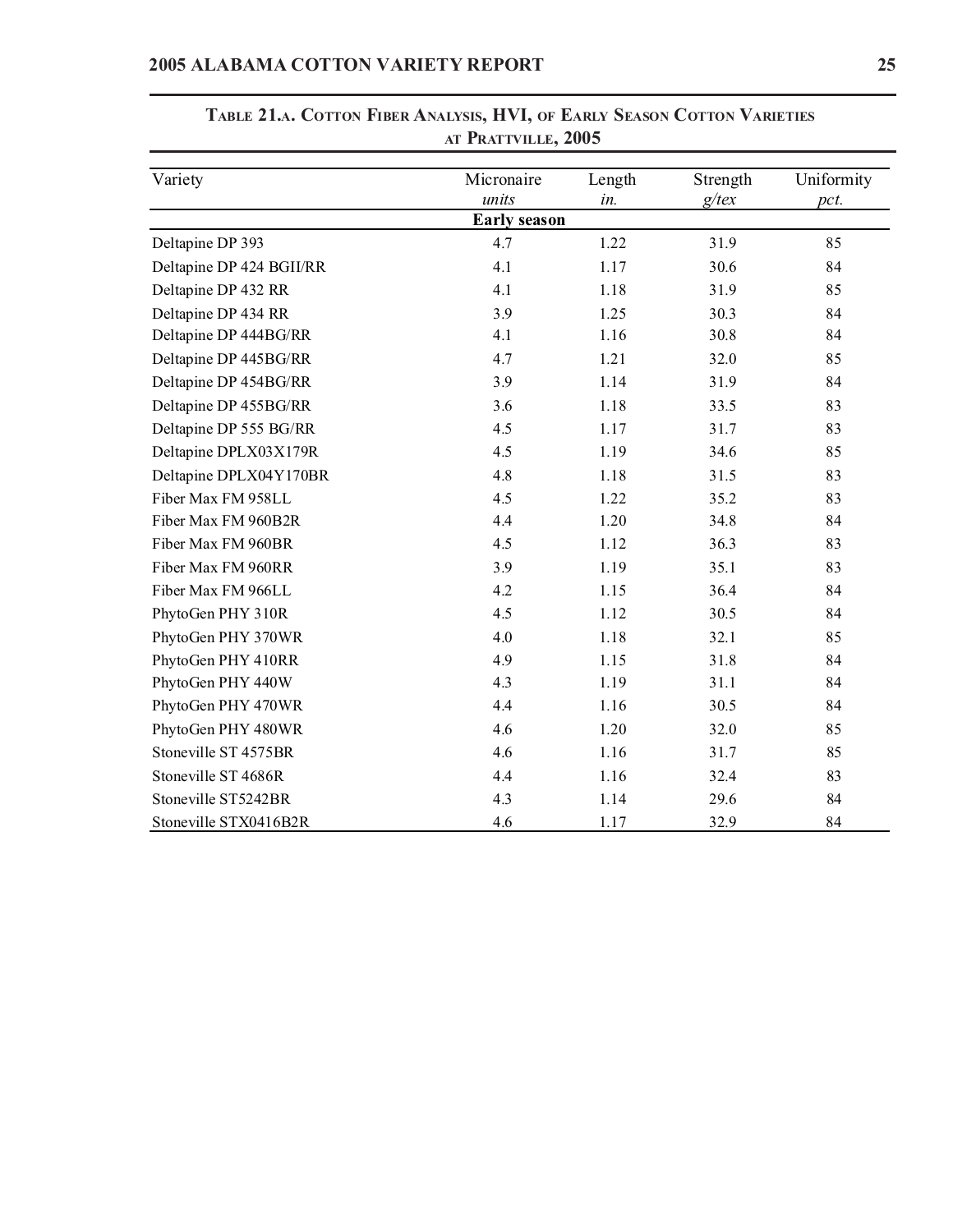| Variety                 | Micronaire         | Length | Strength | Uniformity |
|-------------------------|--------------------|--------|----------|------------|
|                         | units              | in.    | $g$ /tex | pct.       |
|                         | <b>Full season</b> |        |          |            |
| Deltapine DP 445BG/RR   | 4.2                | 1.21   | 30.5     | 85         |
| Deltapine DP 449 BG/RR  | 4.2                | 1.20   | 33.6     | 86         |
| Deltapine DP 454BG/RR   | 3.9                | 1.13   | 29.8     | 84         |
| Deltapine DP 455BG/RR   | 3.6                | 1.17   | 31.3     | 84         |
| Deltapine DP 488 BR     | 4.6                | 1.23   | 32.1     | 86         |
| Deltapine DP 491        | 4.3                | 1.26   | 32.4     | 85         |
| Deltapine DP 493        | 4.8                | 1.18   | 31.5     | 85         |
| Deltapine DP 494 RR     | 4.6                | 1.20   | 32.9     | 85         |
| Deltapine DP 543BGII/RR | 4.6                | 1.19   | 32.3     | 83         |
| Deltapine DP 555 BG/RR  | 4.5                | 1.16   | 30.9     | 84         |
| Deltapine DPLX03X179R   | 4.2                | 1.20   | 34.2     | 85         |
| Deltapine DPLX04Y170BR  | 4.4                | 1.20   | 33.6     | 85         |
| Deltapine DPLX05X648DR  | 4.7                | 1.16   | 28.9     | 83         |
| Fiber Max 991R          | 3.9                | 1.20   | 34.0     | 84         |
| Fiber Max FM 960BR      | 4.3                | 1.14   | 33.9     | 84         |
| Fiber Max FM 989 BR     | 4.3                | 1.17   | 32.6     | 85         |
| Fiber Max FM 989 RR     | 4.0                | 1.15   | 34.1     | 85         |
| Fiber Max FM 989B2R     | 4.2                | 1.18   | 34.0     | 85         |
| Fiber Max FM 991B2R     | 4.3                | 1.20   | 33.3     | 84         |
| Fiber Max FM 991BR      | 4.8                | 1.16   | 32.9     | 84         |
| PhytoGen PHY 510RR      | 4.5                | 1.22   | 33.6     | 85         |
| Stoneville ST 5303R     | 4.3                | 1.13   | 33.0     | 85         |
| Stoneville ST 5599BR    | 4.4                | 1.16   | 32.6     | 83         |
| Stoneville ST 6636BR    | 4.6                | 1.12   | 29.5     | 83         |
| Stoneville ST 6848R     | 4.4                | 1.20   | 33.6     | 85         |

# **TABLE 21.B. COTTON FIBER ANALYSIS, HVI, OF FULL SEASON COTTON VARIETIES AT PRATTVILLE, 2005**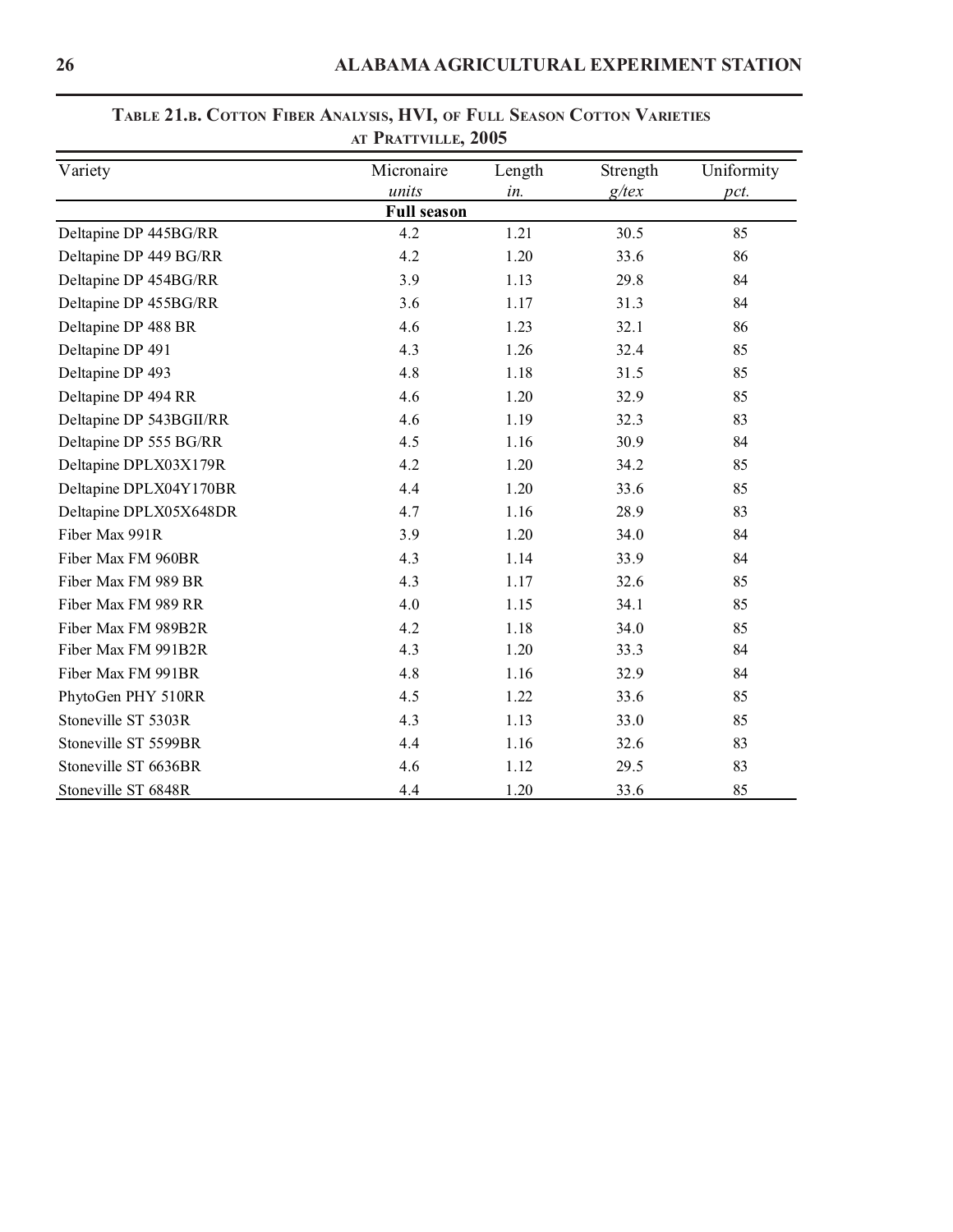| Variety                  | Micronaire          | Length | Strength | Uniformity |
|--------------------------|---------------------|--------|----------|------------|
|                          | units               | in.    | $g$ /tex | pct.       |
|                          | <b>Early season</b> |        |          |            |
| Deltapine DP 393         | 4.7                 | 1.18   | 30.9     | 85         |
| Deltapine DP 424 BGII/RR | 4.9                 | 1.13   | 29.1     | 84         |
| Deltapine DP 432 RR      | 4.6                 | 1.10   | 29.2     | 84         |
| Deltapine DP 434 RR      | 4.6                 | 1.16   | 27.1     | 84         |
| Deltapine DP 444BG/RR    | 4.1                 | 1.11   | 29.0     | 83         |
| Deltapine DP 445BG/RR    | 4.7                 | 1.14   | 28.8     | 83         |
| Deltapine DP 454BG/RR    | 4.5                 | 1.07   | 29.4     | 83         |
| Deltapine DP 455BG/RR    | 4.5                 | 1.11   | 30.3     | 83         |
| Deltapine DP 555 BG/RR   | 4.3                 | 1.10   | 29.0     | 83         |
| Deltapine DPLX03X179R    | 4.9                 | 1.13   | 32.4     | 84         |
| Deltapine DPLX04Y170BR   | 4.7                 | 1.13   | 29.9     | 83         |
| Fiber Max FM 958LL       | 4.2                 | 1.20   | 33.3     | 84         |
| Fiber Max FM 960B2R      | 4.8                 | 1.16   | 32.1     | 83         |
| Fiber Max FM 960BR       | 5.0                 | 1.08   | 31.6     | 83         |
| Fiber Max FM 960RR       | 4.5                 | 1.14   | 32.6     | 83         |
| Fiber Max FM 966LL       | 4.2                 | 1.11   | 33.8     | 83         |
| PhytoGen PHY 310R        | 4.7                 | 1.07   | 31.1     | 84         |
| PhytoGen PHY 370WR       | 4.8                 | 1.11   | 30.0     | 83         |
| PhytoGen PHY 410RR       | 4.7                 | 1.10   | 30.3     | 84         |
| PhytoGen PHY 440W        | 4.2                 | 1.14   | 29.5     | 83         |
| PhytoGen PHY 470WR       | 4.6                 | 1.09   | 29.2     | 83         |
| PhytoGen PHY 480WR       | 4.7                 | 1.13   | 32.3     | 84         |
| <b>PM 2167R</b>          | 4.4                 | 1.02   | 28.7     | 82         |
| Stoneville ST 4575BR     | 5.0                 | 1.08   | 30.0     | 84         |
| Stoneville ST 4686R      | 4.6                 | 1.08   | 29.3     | 83         |
| Stoneville ST 4892BR     | 4.9                 | 1.09   | 29.5     | 83         |
| Stoneville ST5242BR      | 4.8                 | 1.05   | 27.9     | 82         |
| Stoneville STX0416B2R    | 5.1                 | 1.11   | 31.0     | 84         |

**TABLE 22.A. COTTON FIBER ANALYSIS, HVI, OF EARLY SEASON COTTON VARIETIES AT SHORTER, 2005**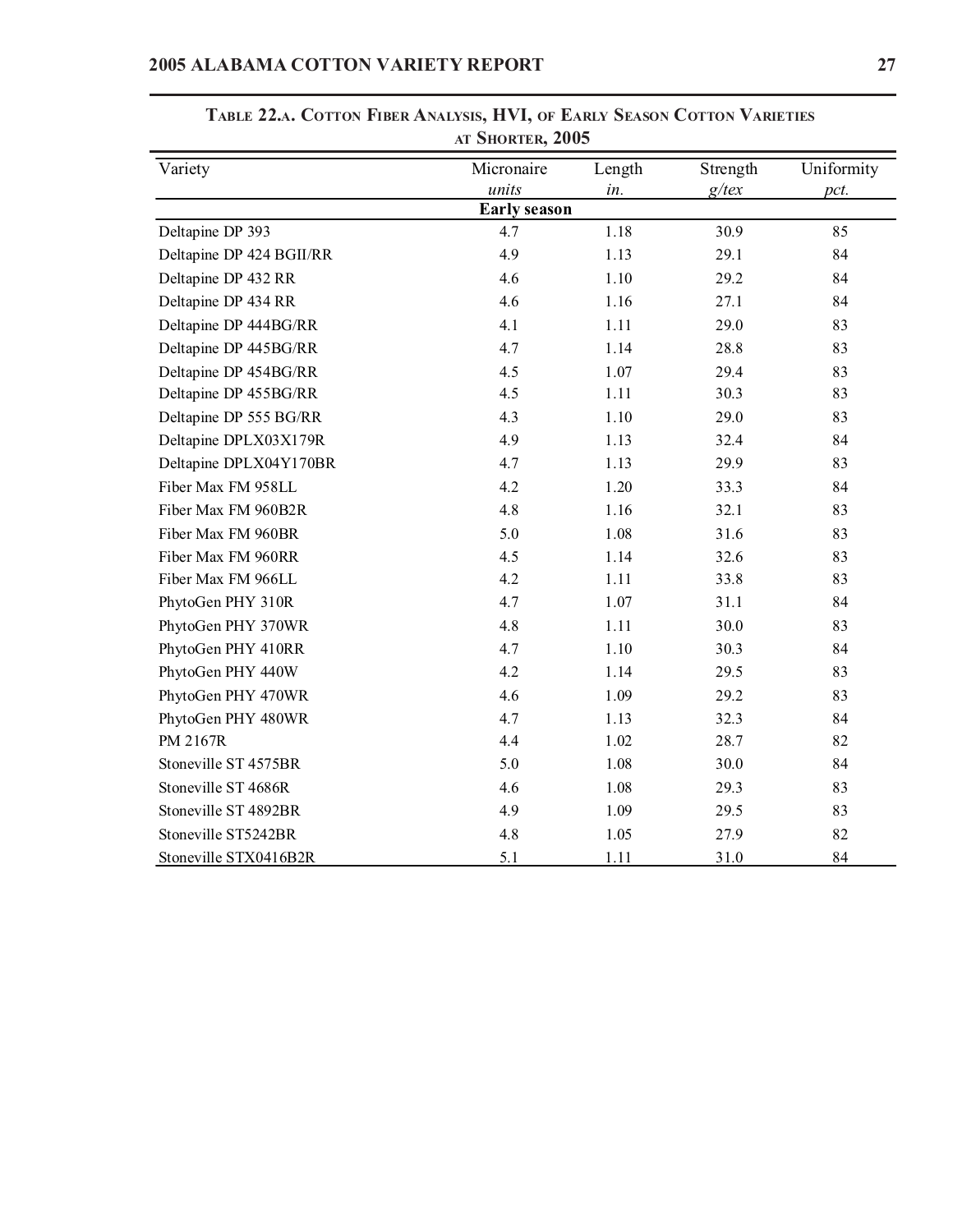| Variety                 | Micronaire         | Length | Strength | Uniformity |  |
|-------------------------|--------------------|--------|----------|------------|--|
|                         | units<br>in.       |        | $g$ /tex | pct.       |  |
|                         | <b>Full season</b> |        |          |            |  |
| Deltapine DP 445BG/RR   | 4.3                | 1.12   | 31.8     | 84         |  |
| Deltapine DP 449 BG/RR  | 4.7                | 1.09   | 32.1     | 83         |  |
| Deltapine DP 454BG/RR   | 4.2                | 1.14   | 26.1     | 84         |  |
| Deltapine DP 455BG/RR   | 4.3                | 1.14   | 31.2     | 82         |  |
| Deltapine DP 488 BR     | 4.2                | 1.19   | 29.2     | 85         |  |
| Deltapine DP 491        | 4.5                | 1.20   | 31.9     | 84         |  |
| Deltapine DP 493        | 5.0                | 1.11   | 31.1     | 83         |  |
| Deltapine DP 494 RR     | 4.5                | 1.15   | 35.1     | 83         |  |
| Deltapine DP 543BGII/RR | 4.8                | 1.12   | 29.6     | 82         |  |
| Deltapine DP 555 BG/RR  | 4.6                | 1.11   | 27.8     | 83         |  |
| Deltapine DPLX03X179R   | 4.6                | 1.16   | 30.8     | 84         |  |
| Deltapine DPLX04Y170BR  | 4.6                | 1.11   | 30.7     | 83         |  |
| Deltapine DPLX05X648DR  | 4.8                | 1.11   | 28.6     | 83         |  |
| Fiber Max 991R          | 4.6                | 1.13   | 31.4     | 83         |  |
| Fiber Max FM 960BR      | 4.2                | 1.07   | 33.6     | 81         |  |
| Fiber Max FM 989 BR     | 4.2                | 1.14   | 31.4     | 83         |  |
| Fiber Max FM 989 RR     | 3.9                | 1.12   | 37.2     | 83         |  |
| Fiber Max FM 989B2R     | 4.3                | 1.13   | 32.3     | 83         |  |
| Fiber Max FM 991B2R     | 4.0                | 1.16   | 33.8     | 82         |  |
| Fiber Max FM 991BR      | 4.5                | 1.13   | 34.2     | 83         |  |
| PhytoGen Phy 72 Acala   | 4.3                | 1.16   | 32.4     | 83         |  |
| PhytoGen PHY 510RR      | 4.3                | 1.12   | 31.1     | 83         |  |
| Stoneville ST 5303R     | 5.0                | 1.06   | 33.5     | 83         |  |
| Stoneville ST 5599BR    | 4.7                | 1.11   | 32.0     | 83         |  |
| Stoneville ST 6636BR    | 4.5                | 1.13   | 31.0     | 84         |  |
| Stoneville ST 6848R     | 4.4                | 1.13   | 34.6     | 84         |  |

### **TABLE 22.B. COTTON FIBER ANALYSIS, HVI, OF FULL SEASON COTTON VARIETIES AT SHORTER, 2005**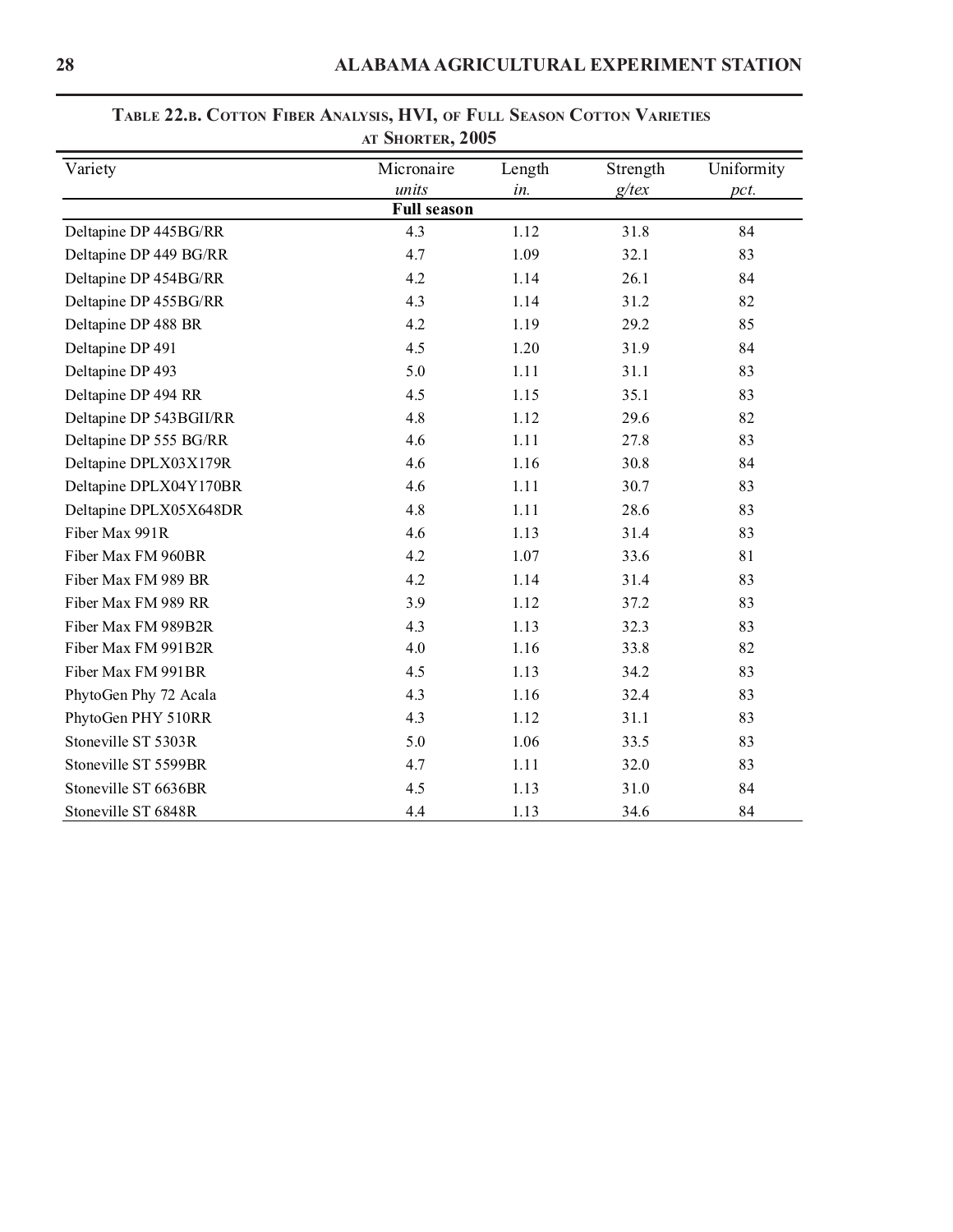|                          | AI <b>II</b> EADLAND, ZUUJ |               |                      |                    |
|--------------------------|----------------------------|---------------|----------------------|--------------------|
| Variety                  | Micronaire<br>units        | Length<br>in. | Strength<br>$g$ /tex | Uniformity<br>pct. |
|                          | <b>Early season</b>        |               |                      |                    |
| Deltapine DP 393         | 4.8                        | 1.14          | 30.3                 | 84                 |
| Deltapine DP 424 BGII/RR | 4.6                        | 1.11          | 26.8                 | 83                 |
| Deltapine DP 432 RR      | 4.7                        | 1.12          | 29.8                 | 83                 |
| Deltapine DP 434 RR      | 4.5                        | 1.15          | 28.4                 | 82                 |
| Deltapine DP 444BG/RR    | 4.1                        | 1.17          | 31.8                 | 85                 |
| Deltapine DP 445BG/RR    | 4.9                        | 1.12          | 29.5                 | 83                 |
| Deltapine DP 454BG/RR    | 4.6                        | 1.14          | 27.1                 | 83                 |
| Deltapine DP 455BG/RR    | 4.4                        | 1.16          | 30.1                 | 82                 |
| Deltapine DP 555 BG/RR   | 4.6                        | 1.14          | 28.9                 | 82                 |
| Deltapine DPLX03X179R    | 4.9                        | 1.16          | 30.4                 | 84                 |
| Deltapine DPLX04Y170BR   | 4.6                        | 1.14          | 29.5                 | 82                 |
| Fiber Max FM 958LL       | 4.7                        | 1.21          | 32.5                 | 84                 |
| Fiber Max FM 960B2R      | 4.7                        | 1.17          | 30.7                 | 82                 |
| Fiber Max FM 960BR       | 4.7                        | 1.11          | 31.9                 | 82                 |
| Fiber Max FM 960RR       | 4.0                        | 1.20          | 33.8                 | 83                 |
| Fiber Max FM 966LL       | 4.7                        | 1.14          | 32.3                 | 82                 |
| PhytoGen PHY 310R        | 4.9                        | 1.14          | 29.0                 | 83                 |
| PhytoGen PHY 370WR       | 4.6                        | 1.10          | 30.2                 | 83                 |
| PhytoGen PHY 410RR       | 4.6                        | 1.15          | 29.5                 | 84                 |
| PhytoGen PHY 440W        | 4.6                        | 1.17          | 28.1                 | 83                 |
| PhytoGen PHY 470WR       | 4.3                        | 1.13          | 28.9                 | 83                 |
| PhytoGen PHY 480WR       | 4.8                        | 1.17          | 29.6                 | 83                 |
| Stoneville ST 4575BR     | 4.8                        | 1.13          | 28.5                 | 83                 |
| Stoneville ST 4686R      | 5.1                        | 1.14          | 29.7                 | 83                 |
| Stoneville ST5242BR      | 4.4                        | 1.11          | 27.3                 | 83                 |
| Stoneville STX0416B2R    | 4.7                        | 1.13          | 30.2                 | 83                 |

**TABLE 23.A. COTTON FIBER ANALYSIS, HVI, OF EARLY SEASON COTTON VARIETIES AT HEADLAND, 2005**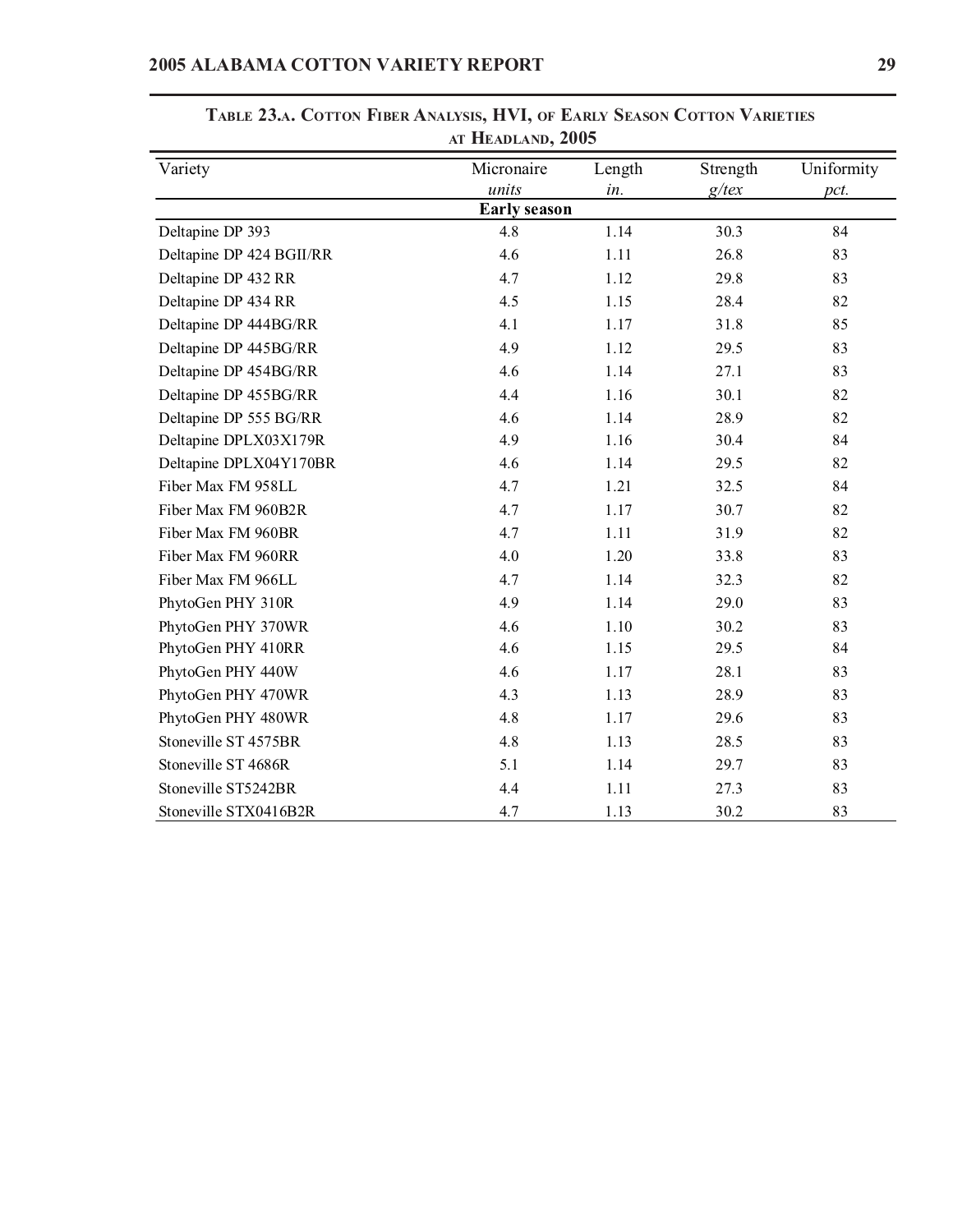| Variety                 | Micronaire         | Length | Strength | Uniformity |  |
|-------------------------|--------------------|--------|----------|------------|--|
|                         | units              | in.    |          | pct.       |  |
|                         | <b>Full season</b> |        |          |            |  |
| Deltapine DP 445BG/RR   | 4.7                | 1.14   | 30.0     | 82         |  |
| Deltapine DP 449 BG/RR  | 4.7                | 1.12   | 29.8     | 83         |  |
| Deltapine DP 454BG/RR   | 4.2                | 1.14   | 29.7     | 83         |  |
| Deltapine DP 455BG/RR   | 4.3                | 1.13   | 31.0     | 83         |  |
| Deltapine DP 488 BR     | 4.7                | 1.23   | 30.2     | 83         |  |
| Deltapine DP 491        | 4.6                | 1.22   | 31.1     | 83         |  |
| Deltapine DP 493        | 5.0                | 1.12   | 30.3     | 83         |  |
| Deltapine DP 494 RR     | 4.7                | 1.16   | 31.3     | 83         |  |
| Deltapine DP 543BGII/RR | 4.8                | 1.15   | 31.8     | 83         |  |
| Deltapine DP 555 BG/RR  | 4.7                | 1.11   | 28.3     | 81         |  |
| Deltapine DPLX03X179R   | 5.0                | 1.16   | 31.6     | 84         |  |
| Deltapine DPLX04Y170BR  | 5.0                | 1.12   | 28.1     | 83         |  |
| Deltapine DPLX05X648DR  | 4.5                | 1.14   | 28.7     | 82         |  |
| Fiber Max 991R          | 4.8                | 1.13   | 30.2     | 83         |  |
| Fiber Max FM 960BR      | 4.9                | 1.08   | 32.9     | 83         |  |
| Fiber Max FM 989 BR     | 4.5                | 1.17   | 32.6     | 83         |  |
| Fiber Max FM 989 RR     | 4.4                | 1.11   | 34.8     | 83         |  |
| Fiber Max FM 989B2R     | 4.2                | 1.17   | 32.7     | 83         |  |
| Fiber Max FM 991B2R     | 4.3                | 1.15   | 32.6     | 83         |  |
| Fiber Max FM 991BR      | 4.9                | 1.13   | 31.7     | 82         |  |
| PhytoGen PHY 510RR      | 4.8                | 1.15   | 32.5     | 82         |  |
| Stoneville ST 5303R     | 4.8                | 1.12   | 33.4     | 84         |  |
| Stoneville ST 5599BR    | 4.8                | 1.16   | 30.9     | 83         |  |
| Stoneville ST 6636BR    | 4.7                | 1.14   | 30.5     | 83         |  |
| Stoneville ST 6848R     | 4.8                | 1.12   | 33.5     | 83         |  |

# **TABLE 23.B. COTTON FIBER ANALYSIS, HVI, OF FULL SEASON COTTON VARIETIES AT HEADLAND, 2005**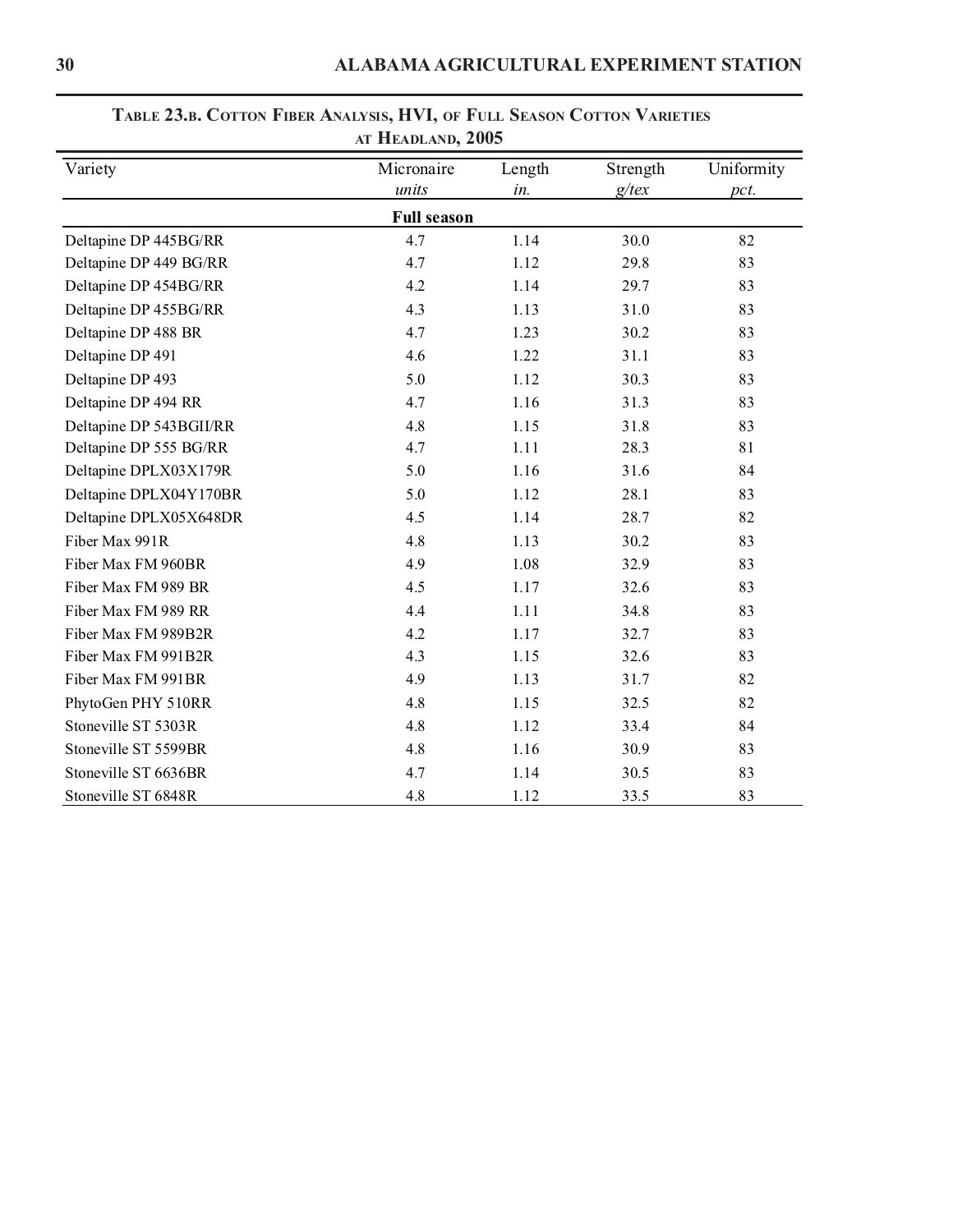| COTTON VARIETIES AT FAIRHOPE, ALABAMA, 2005 |                     |        |          |            |
|---------------------------------------------|---------------------|--------|----------|------------|
| Variety                                     | Micronaire          | Length | Strength | Uniformity |
|                                             | units               | in.    | $g$ /tex | pct.       |
|                                             | <b>Early season</b> |        |          |            |
| Deltapine DP 393                            | 4.7                 | 1.18   | 32.2     | 83         |
| Deltapine DP 424 BGII/RR                    | 4.0                 | 1.14   | 34.0     | 84         |
| Deltapine DP 432 RR                         | 4.2                 | 1.17   | 31.2     | 83         |
| Deltapine DP 434 RR                         | 3.5                 | 1.24   | 30.7     | 84         |
| Deltapine DP 444BG/RR                       | 3.2                 | 1.16   | 31.4     | 84         |
| Deltapine DP 445BG/RR                       | 4.4                 | 1.17   | 31.2     | 83         |
| Deltapine DP 454BG/RR                       | 3.4                 | 1.11   | 31.3     | 82         |
| Deltapine DP 455BG/RR                       | 3.8                 | 1.16   | 31.0     | 82         |
| Deltapine DP 555 BG/RR                      | 4.2                 | 1.13   | 31.8     | 81         |
| Deltapine DPLX03X179R                       | 4.5                 | 1.19   | 34.1     | 83         |
| Deltapine DPLX04Y170BR                      | 4.2                 | 1.15   | 31.1     | 83         |
| Fiber Max FM 958LL                          | 3.9                 | 1.22   | 35.3     | 83         |
| Fiber Max FM 960B2R                         | 4.1                 | 1.20   | 36.2     | 83         |
| Fiber Max FM 960BR                          | 4.3                 | 1.11   | 35.9     | 83         |
| Fiber Max FM 960RR                          | 3.8                 | 1.15   | 32.2     | 82         |
| Fiber Max FM 966LL                          | 4.2                 | 1.13   | 36.8     | 83         |
| PhytoGen PHY 310R                           | 4.2                 | 1.11   | 32.4     | 83         |
| PhytoGen PHY 370WR                          | 4.4                 | 1.12   | 30.7     | 83         |
| PhytoGen PHY 410RR                          | 4.1                 | 1.14   | 32.3     | 84         |
| PhytoGen PHY 440W                           | 3.9                 | 1.18   | 29.6     | 83         |
| PhytoGen PHY 470WR                          | 4.0                 | 1.11   | 31.8     | 82         |
| PhytoGen PHY 480WR                          | 4.0                 | 1.17   | 32.6     | 83         |
| Stoneville ST 4575BR                        | 3.9                 | 1.16   | 30.9     | 82         |
| Stoneville ST 4686R                         | 4.1                 | 1.13   | 32.1     | 83         |
| Stoneville ST5242BR                         | 3.4                 | 1.11   | 31.8     | 82         |
| Stoneville STX0416B2R                       | 4.2                 | 1.12   | 32.8     | 82         |

**TABLE 24A. COTTON FIBER ANALYSIS, HVI, OF EARLY SEASON**

†The test at Fairhope was harvested after receiving 3 inches of rain from Hurricane Rita, which caused losses before harvest. Fairhope also endured two tropical storms (Arlene and Cindy) and three hurricanes (Dennis, Katrina, and Rita) during the growing season.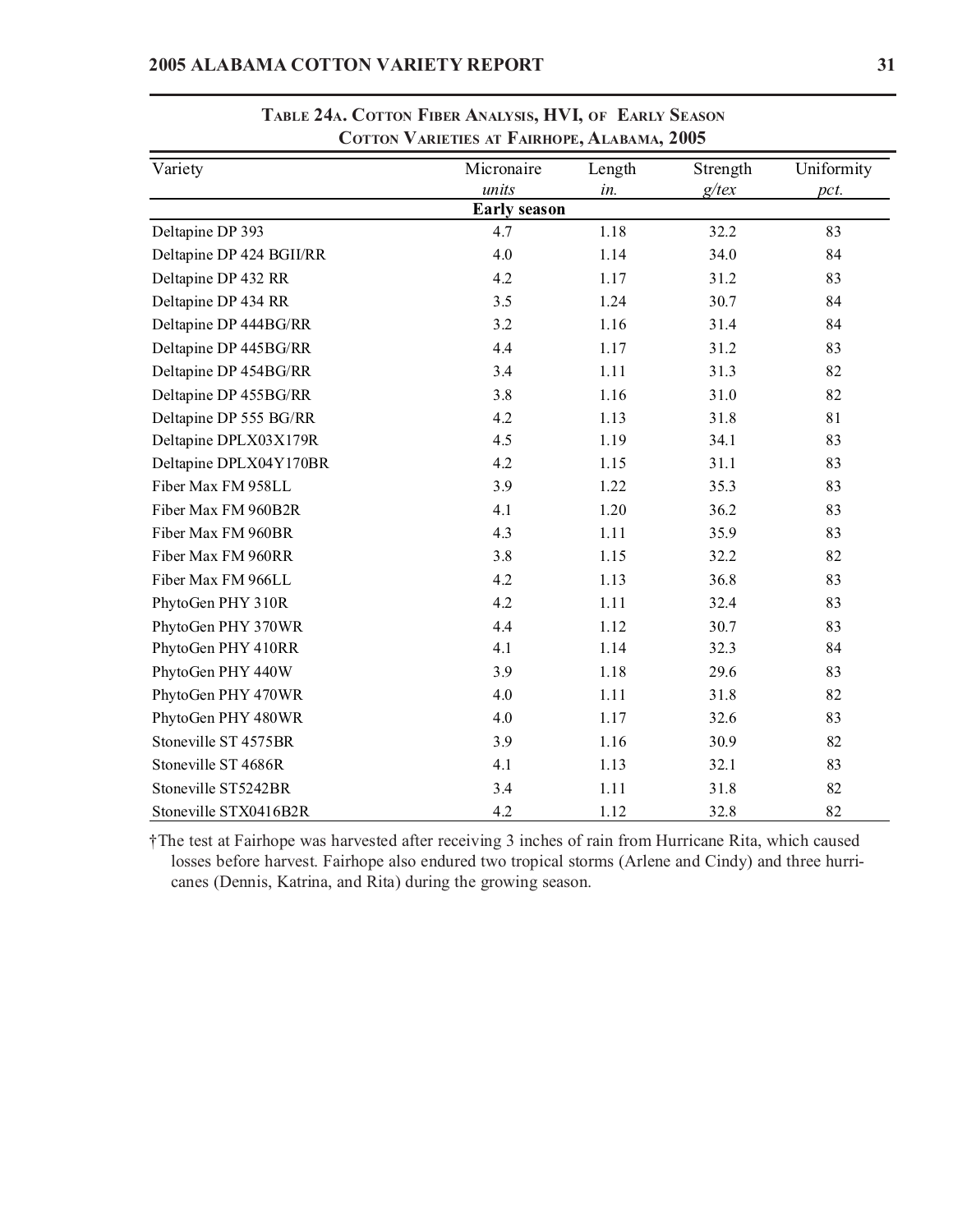| Variety                 | Micronaire         | Length | Strength | Uniformity |
|-------------------------|--------------------|--------|----------|------------|
|                         | units              | in.    | $g$ /tex | pct.       |
|                         | <b>Full season</b> |        |          |            |
| Deltapine DP 445BG/RR   | 3.7                | 1.20   | 31.9     | 85         |
| Deltapine DP 449 BG/RR  | 3.9                | 1.17   | 33.1     | 83         |
| Deltapine DP 454BG/RR   | 3.7                | 1.15   | 30.9     | 83         |
| Deltapine DP 455BG/RR   | 3.6                | 1.19   | 31.1     | 83         |
| Deltapine DP 488 BR     | 3.9                | 1.22   | 32.3     | 83         |
| Deltapine DP 491        | 4.0                | 1.25   | 33.4     | 83         |
| Deltapine DP 493        | 4.0                | 1.15   | 31.5     | 84         |
| Deltapine DP 494 RR     | 4.4                | 1.21   | 34.3     | 84         |
| Deltapine DP 543BGII/RR | 4.3                | 1.16   | 33.1     | 82         |
| Deltapine DP 555 BG/RR  | 3.7                | 1.13   | 29.5     | 81         |
| Deltapine DPLX03X179R   | 4.4                | 1.21   | 32.7     | 85         |
| Deltapine DPLX04Y170BR  | 4.0                | 1.16   | 31.3     | 83         |
| Deltapine DPLX05X648DR  | 4.3                | 1.14   | 29.4     | 82         |
| Fiber Max 991R          | 3.9                | 1.18   | 33.8     | 83         |
| Fiber Max FM 960BR      | 4.1                | 1.17   | 32.7     | 83         |
| Fiber Max FM 989 BR     | 4.0                | 1.19   | 31.9     | 83         |
| Fiber Max FM 989 RR     | 3.9                | 1.17   | 33.6     | 84         |
| Fiber Max FM 989B2R     | 3.7                | 1.19   | 33.2     | 84         |
| Fiber Max FM 991B2R     | 4.4                | 1.19   | 31.7     | 83         |
| Fiber Max FM 991BR      | 4.6                | 1.17   | 32.3     | 83         |
| PhytoGen PHY 510RR      | 4.0                | 1.16   | 31.9     | 83         |
| Stoneville ST 5303R     | 3.9                | 1.11   | 32.8     | 83         |
| Stoneville ST 5599BR    | 4.0                | 1.15   | 30.5     | 83         |
| Stoneville ST 6636BR    | 4.2                | 1.20   | 33.5     | 83         |
| Stoneville ST 6848R     | 4.5                | 1.17   | 32.6     | 84         |

### **TABLE 24B. COTTON FIBER ANALYSIS, HVI, OF FULL SEASON COTTON VARIETIES AT FAIRHOPE, ALABAMA, 2005**

†The test at Fairhope was harvested after receiving 3 inches of rain from Hurricane Rita, which caused losses before harvest. Fairhope also endured two tropical storms (Arlene and Cindy) and three hurricanes (Dennis, Katrina, and Rita) during the growing season.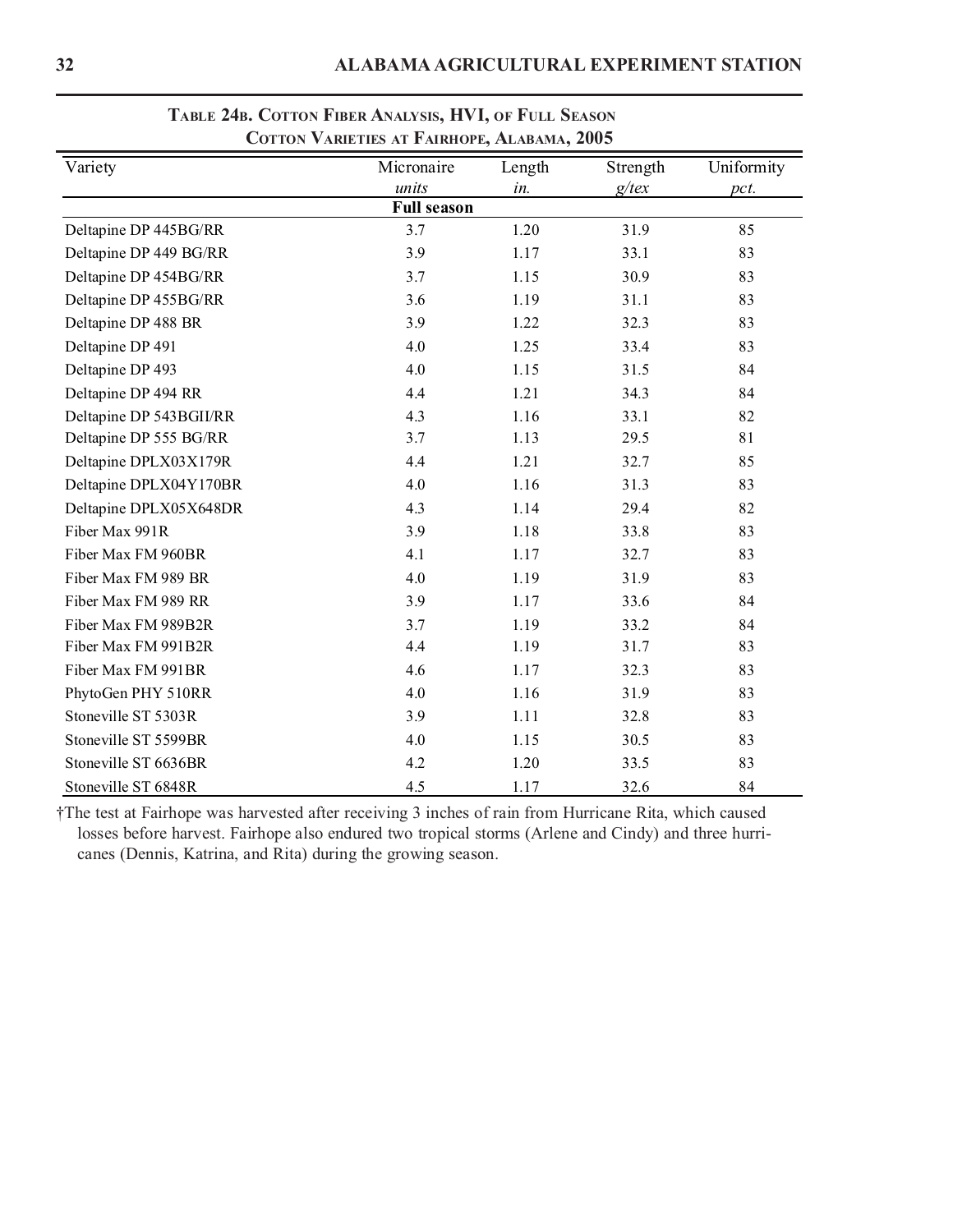| AI DELLE IVIINA, 200J  |                     |        |          |            |  |
|------------------------|---------------------|--------|----------|------------|--|
| Variety                | Micronaire          | Length | Strength | Uniformity |  |
|                        | units               | in.    | $g$ /tex | pct.       |  |
|                        | <b>Early season</b> |        |          |            |  |
| Deltapine DP 432 RR    | 4.4                 | 1.17   | 31.1     | 85         |  |
| Deltapine DP 434 RR    | 3.9                 | 1.18   | 29.8     | 84         |  |
| Deltapine DP 444BG/RR  | 3.8                 | 1.13   | 30.8     | 84         |  |
| Deltapine DP 454BG/RR  | 3.9                 | 1.14   | 30.4     | 85         |  |
| Deltapine DP 555 BG/RR | 3.7                 | 1.17   | 32.2     | 84         |  |
| Fiber Max FM 960B2R    | 4.2                 | 1.23   | 34.6     | 84         |  |
| Fiber Max FM 960BR     | 4.4                 | 1.11   | 34.9     | 84         |  |
| Fiber Max FM 966LL     | 3.8                 | 1.15   | 35.5     | 85         |  |
| PhytoGen PHY 370WR     | 4.0                 | 1.15   | 30.7     | 85         |  |
| PhytoGen PHY 470WR     | 4.0                 | 1.16   | 30.2     | 85         |  |
| Stoneville ST 4575BR   | 4.4                 | 1.16   | 30.3     | 84         |  |
| Stoneville ST5242BR    | 4.1                 | 1.12   | 28.0     | 84         |  |
|                        | <b>Full season</b>  |        |          |            |  |
| Deltapine DP 454BG/RR  | 3.8                 | 1.13   | 29.5     | 83         |  |
| Deltapine DP 488 BR    | 3.7                 | 1.20   | 32.2     | 85         |  |
| Deltapine DP 494 RR    | 4.2                 | 1.19   | 31.9     | 86         |  |
| Deltapine DP 555 BG/RR | 3.6                 | 1.14   | 32.2     | 83         |  |
| Fiber Max FM 960BR     | 4.1                 | 1.16   | 33.6     | 84         |  |
| Fiber Max FM 991B2R    | 4.0                 | 1.18   | 36.8     | 85         |  |
| Fiber Max FM 991BR     | 4.4                 | 1.17   | 35.5     | 84         |  |
| PhytoGen PHY 510RR     | 4.1                 | 1.20   | 32.6     | 84         |  |
| Stoneville ST 5599BR   | 4.1                 | 1.15   | 30.9     | 83         |  |
| Stoneville ST 6636BR   | 4.2                 | 1.22   | 31.6     | 85         |  |

**TABLE 25. COTTON FIBER ANALYSIS, HVI, OF IRRIGATED COTTON VARIETIES AT BELLE MINA, 2005**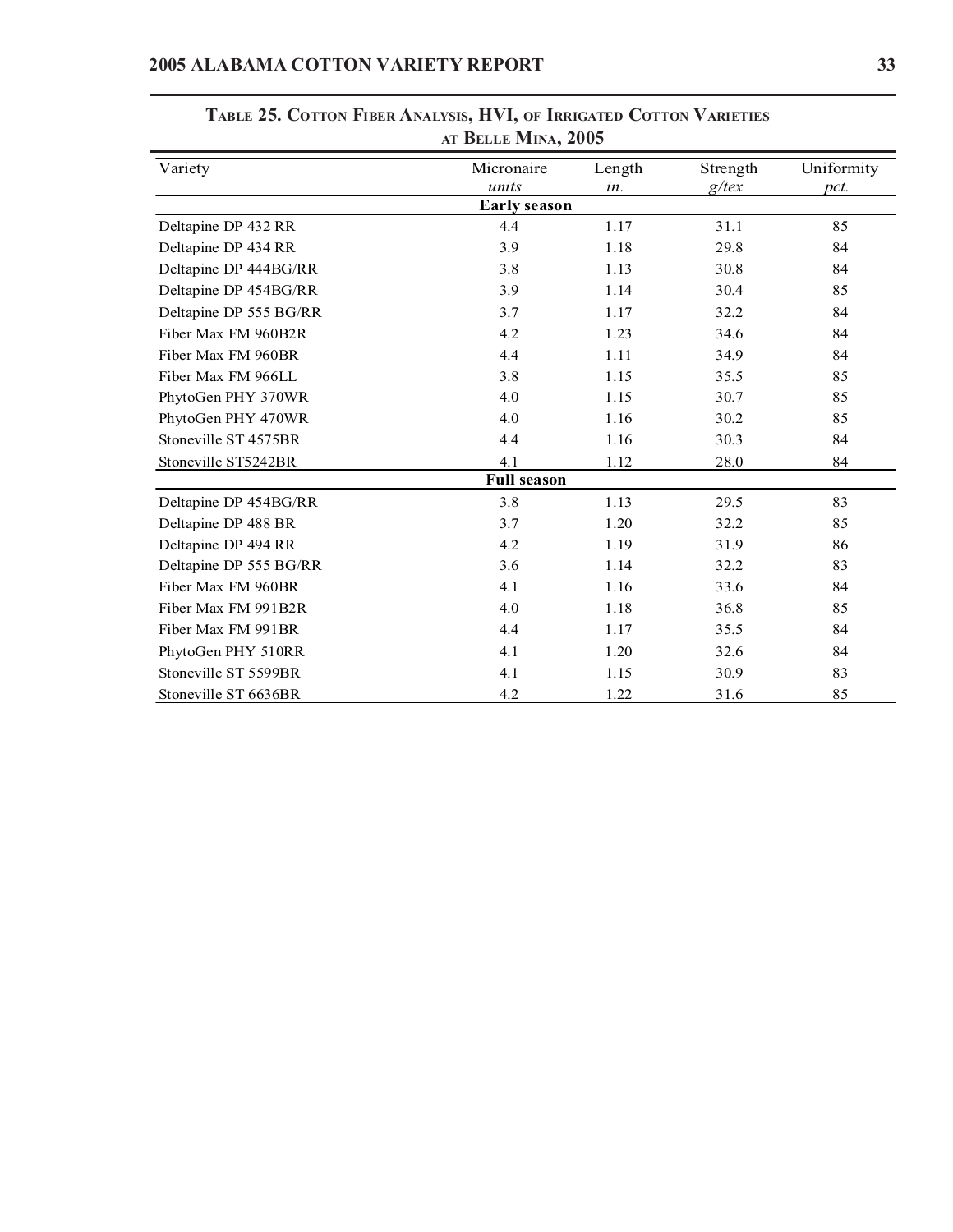| Variety                  | Micronaire<br>units | Length<br>in. | Strength<br>$g$ /tex | Uniformity<br>pct. |
|--------------------------|---------------------|---------------|----------------------|--------------------|
| Deltapine DP 424 BGII/RR | 4.2                 | 1.13          | 27.2                 | 81                 |
| Deltapine DP 444BG/RR    | 4.3                 | 1.14          | 30.2                 | 82                 |
| Deltapine DP 445BG/RR    | 4.6                 | 1.14          | 30.0                 | 82                 |
| Deltapine DP 454BG/RR    | 4.3                 | 1.15          | 31.1                 | 84                 |
| Deltapine DP 455BG/RR    | 4.0                 | 1.17          | 31.9                 | 82                 |
| Deltapine DP 488 BR      | 4.9                 | 1.20          | 32.9                 | 83                 |
| Deltapine DP 491         | 5.0                 | 1.26          | 33.3                 | 83                 |
| Deltapine DP 493         | 5.3                 | 1.11          | 29.8                 | 81                 |
| Deltapine DP 494 RR      | 4.7                 | 1.20          | 34.4                 | 84                 |
| Deltapine DP 543BGII/RR  | 5.0                 | 1.12          | 30.7                 | 81                 |
| Deltapine DP 555 BG/RR   | 4.7                 | 1.09          | 29.5                 | 81                 |
| Deltapine DPLX05X648DR   | 5.0                 | 1.12          | 28.7                 | 81                 |
| Fiber Max FM 958LL       | 4.8                 | 1.19          | 33.3                 | 83                 |
| Fiber Max FM 960B2R      | 5.1                 | 1.15          | 33.5                 | 81                 |
| Fiber Max FM 960BR       | 4.6                 | 1.10          | 32.7                 | 81                 |
| Fiber Max FM 966LL       | 4.5                 | 1.14          | 35.7                 | 82                 |
| Fiber Max FM 991B2R      | 4.7                 | 1.18          | 32.7                 | 81                 |
| Fiber Max FM 991BR       | 4.9                 | 1.13          | 32.8                 | 82                 |
| PhytoGen PHY 370WR       | 4.7                 | 1.08          | 28.5                 | 81                 |
| PhytoGen PHY 440W        | 4.7                 | 1.13          | 29.7                 | 82                 |
| PhytoGen PHY 470WR       | 4.6                 | 1.13          | 30.9                 | 82                 |
| PhytoGen PHY 480WR       | 4.7                 | 1.16          | 29.7                 | 83                 |
| Stoneville ST 4575BR     | 4.7                 | 1.12          | 30.2                 | 82                 |
| Stoneville ST 5599BR     | 4.9                 | 1.15          | 30.1                 | 81                 |
| Stoneville ST 6636BR     | 4.9                 | 1.14          | 34.0                 | 83                 |
| Stoneville ST5242BR      | 4.4                 | 1.14          | 29.4                 | 83                 |
| Stoneville STX0416B2R    | 4.8                 | 1.14          | 33.1                 | 83                 |

### **TABLE 26. COTTON FIBER ANALYSIS, HVI, OF IRRIGATED COTTON VARIETIES AT HEADLAND, ALABAMA, 2005**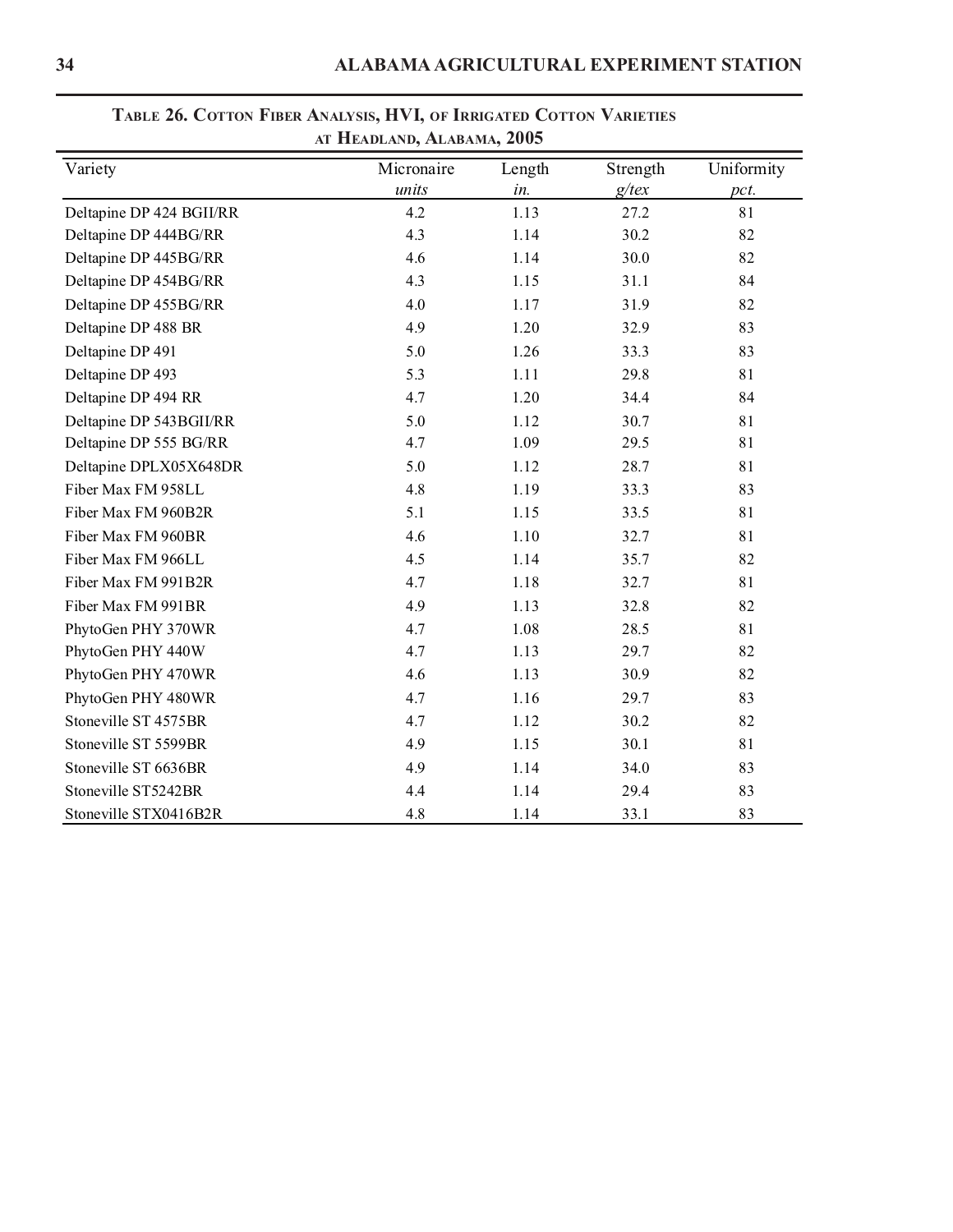| <b><i>LUUS</i></b>      |                     |        |          |            |  |
|-------------------------|---------------------|--------|----------|------------|--|
| Variety                 | Micronaire          | Length | Strength | Uniformity |  |
|                         | units               | in.    | $g$ /tex | pct.       |  |
|                         | <b>Early season</b> |        |          |            |  |
| <b>CG 3020 B2RF</b>     | 3.1                 | 1.12   | 26.8     | 84         |  |
| <b>CG 3520 B2RF</b>     | 3.4                 | 1.17   | 28.8     | 84         |  |
| <b>CG 4020 B2RF</b>     | 3.8                 | 1.17   | 27.7     | 83         |  |
| Deltapine DP 444BG/RR   | 3.5                 | 1.12   | 28.5     | 84         |  |
| <b>DP 113 B2RF</b>      | 3.2                 | 1.12   | 31.4     | 83         |  |
| <b>DP 117 B2RF</b>      | 3.4                 | 1.17   | 33.5     | 83         |  |
| <b>DP 108 RF</b>        | 3.4                 | 1.13   | 27.8     | 82         |  |
| <b>DP 110 RF</b>        | 3.4                 | 1.15   | 33.5     | 83         |  |
| <b>DG 2100 B2RF</b>     | 3.4                 | 1.11   | 27.3     | 84         |  |
| <b>DG 2520 B2RF</b>     | 3.9                 | 1.17   | 28.0     | 84         |  |
| Fiber Max FM 960BR      | 3.8                 | 1.09   | 29.9     | 83         |  |
| <b>PHY 415 RF</b>       | 4.1                 | 1.08   | 28.1     | 85         |  |
| <b>PHY 425 RF</b>       | 4.1                 | 1.13   | 30.1     | 84         |  |
| PHY 475 WRF             | 4.1                 | 1.07   | 29.3     | 84         |  |
| PHY 485 WRF             | 4.1                 | 1.10   | 29.6     | 84         |  |
| <b>ST 4554B2RF</b>      | 4.2                 | 1.10   | 31.6     | 82         |  |
| <b>ST 4664RF</b>        | 3.9                 | 1.11   | 28.1     | 83         |  |
| Vigoro CX 601           | 3.5                 | 1.13   | 27.4     | 84         |  |
| Vigoro CX 621           | 3.5                 | 1.17   | 27.5     | 84         |  |
| xBCG - 0105 - Flex      | 3.0                 | 1.21   | 26.9     | 82         |  |
| xBCG - 1004 - BBII/Flex | 3.5                 | 1.15   | 27.1     | 83         |  |
| xBCG - 1505 - Flex      | 3.5                 | 1.13   | 31.8     | 84         |  |
| xBCG - 3255 - BBII/Flex | 3.1                 | 1.12   | 25.9     | 84         |  |
| xBCG - 4153 - BBII/Flex | 3.3                 | 1.13   | 26.6     | 83         |  |
| xBCG - 4575 - BBII/Flex | 2.9                 | 1.13   | 26.4     | 84         |  |
| xBCG - 4630 - BBII/Flex | 3.8                 | 1.19   | 27.1     | 82         |  |
| xBCG - 8391 - BBII/Flex | 3.6                 | 1.20   | 29.6     | 85         |  |
| xBCG - 9124 - BBII/Flex | 3.5                 | 1.19   | 26.8     | 84         |  |
|                         | <b>Full season</b>  |        |          |            |  |
| Deltapine DP 555 BG/RR  | 4.6                 | 1.10   | 32.1     | 81         |  |
| <b>DP 164 B2RF</b>      | 4.2                 | 1.17   | 32.1     | 82         |  |
| <b>DP 167 RF</b>        | 4.2                 | 1.15   | 30.9     | 83         |  |
| <b>DP 143 B2RF</b>      | 3.9                 | 1.22   | 29.9     | 83         |  |
| <b>DP 156 B2RF</b>      | 3.9                 | 1.17   | 31.2     | 83         |  |
| <b>DP 147 RF</b>        | 3.8                 | 1.23   | 30.8     | 83         |  |
| <b>DP 152 RF</b>        | 3.8                 | 1.18   | 29.2     | 83         |  |
| Stoneville ST 5599BR    | 4.4                 | 1.10   | 32.7     | 82         |  |
| <b>STX 0414B2RF</b>     | 4.1                 | 1.13   | 33.2     | 83         |  |
| ST 4357B2RF             | 3.7                 | 1.18   | 28.9     | 84         |  |
| ST 5007B2RF             | 3.3                 | 1.24   | 30.5     | 85         |  |
| STX 5885B2RF            | 4.5                 | 1.17   | 32.9     | 83         |  |
| ST 6611B2RF             | 4.5                 | 1.16   | 32.8     | 84         |  |
| ST 6622B2RF             | 4.0                 | 1.17   | 31.8     | 84         |  |

**TABLE 27. COTTON FIBER ANALYSIS, HVI, OF FLEX COTTON VARIETIES AT BELLE MINA, 2005**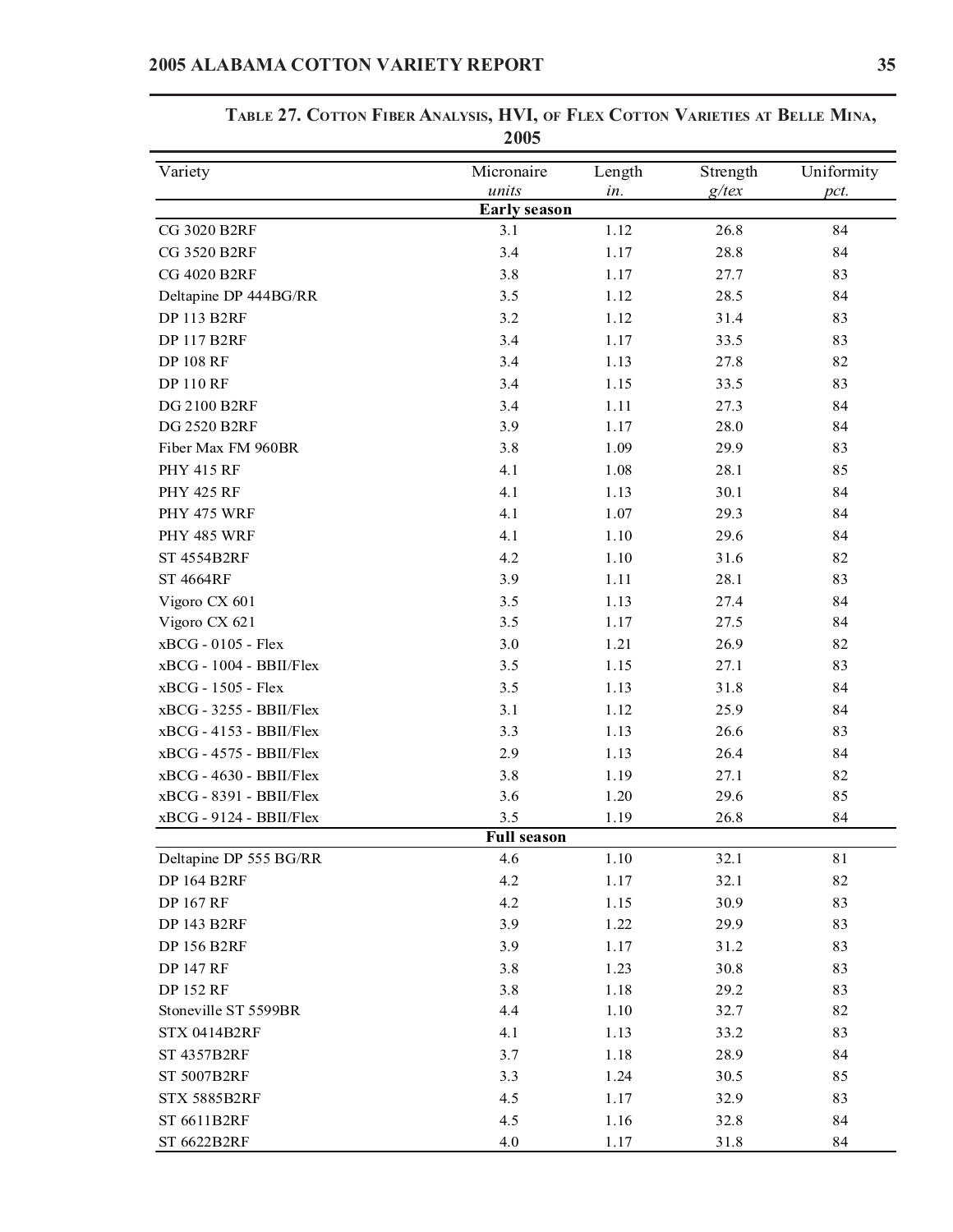| Variety                 | Micronaire          | Length | Strength | Uniformity |  |
|-------------------------|---------------------|--------|----------|------------|--|
|                         | units               | in.    | $g$ /tex | pct.       |  |
|                         | <b>Early season</b> |        |          |            |  |
| CG 3020 B2RF            | 3.9                 | 1.12   | 28.6     | 83         |  |
| <b>CG 3520 B2RF</b>     | 4.4                 | 1.17   | 28.4     | 83         |  |
| CG 4020 B2RF            | 4.1                 | 1.22   | 28.7     | 85         |  |
| Deltapine DP 444BG/RR   | 4.0                 | 1.12   | 29.2     | 83         |  |
| <b>DP 113 B2RF</b>      | 4.2                 | 1.19   | 32.2     | 83         |  |
| <b>DP 117 B2RF</b>      | 4.3                 | 1.16   | 34.4     | 83         |  |
| <b>DP 108 RF</b>        | 4.1                 | 1.16   | 33.4     | 83         |  |
| <b>DP 110 RF</b>        | 4.0                 | 1.10   | 31.7     | 83         |  |
| DG 2100 B2RF            | 4.4                 | 1.16   | 29.8     | 85         |  |
| <b>DG 2520 B2RF</b>     | 4.3                 | 1.18   | 29.1     | 84         |  |
| Fiber Max FM 960BR      | 4.2                 | 1.15   | 36.2     | 84         |  |
| <b>PHY 415 RF</b>       | 4.3                 | 1.12   | 29.9     | 84         |  |
| <b>PHY 425 RF</b>       | 5.0                 | 1.12   | 31.7     | 84         |  |
| PHY 475 WRF             | 4.7                 | 1.16   | 32.3     | 84         |  |
| PHY 485 WRF             | 4.5                 | 1.15   | 30.9     | 84         |  |
| <b>ST 4554B2RF</b>      | 4.2                 | 1.15   | 30.0     | 83         |  |
| <b>ST 4664RF</b>        | 4.3                 | 1.14   | 30.4     | 83         |  |
| Vigoro CX 601           | 4.0                 | 1.15   | 28.5     | 83         |  |
| Vigoro CX 621           | 4.1                 | 1.21   | 30.3     | 84         |  |
| xBCG - 0105 - Flex      | 3.5                 | 1.20   | 30.0     | 83         |  |
| xBCG - 1004 - BBII/Flex | 4.0                 | 1.18   | 28.5     | 85         |  |
| xBCG - 1505 - Flex      | 4.1                 | 1.15   | 32.6     | 83         |  |
| xBCG - 3255 - BBII/Flex | 4.2                 | 1.12   | 28.2     | 84         |  |
| xBCG - 4153 - BBII/Flex | 4.2                 | 1.18   | 29.1     | 83         |  |
| xBCG - 4575 - BBII/Flex | 3.6                 | 1.13   | 29.2     | 83         |  |
| xBCG - 4630 - BBII/Flex | 4.2                 | 1.20   | 28.7     | 83         |  |
| xBCG - 8391 - BBII/Flex | 3.8                 | 1.24   | 29.6     | 85         |  |
| xBCG - 9124 - BBII/Flex | 4.2                 | 1.21   | 28.7     | 84         |  |
|                         | <b>Full season</b>  |        |          |            |  |
| Deltapine DP 555 BG/RR  | 4.9                 | 1.15   | 30.5     | 82         |  |
| <b>DP 164 B2RF</b>      | 4.9                 | 1.20   | 31.9     | 84         |  |
| <b>DP 167 RF</b>        | 4.2                 | 1.21   | 31.7     | 83         |  |
| <b>DP 143 B2RF</b>      | 4.4                 | 1.26   | 30.9     | 84         |  |
| <b>DP 156 B2RF</b>      | 4.5                 | 1.19   | 28.9     | 83         |  |
| <b>DP 147 RF</b>        | 4.4                 | 1.22   | 31.7     | 84         |  |
| <b>DP 152 RF</b>        | 4.2                 | 1.18   | 29.5     | 83         |  |
| Stoneville ST 5599BR    | 4.5                 | 1.16   | 32.6     | 82         |  |
| <b>STX 0414B2RF</b>     | 4.5                 | 1.12   | 29.5     | 83         |  |
| ST 4357B2RF             | 4.4                 | 1.19   | 27.9     | 84         |  |
| ST 5007B2RF             | 4.4                 | 1.20   | 29.5     | 84         |  |
| STX 5885B2RF            | 4.5                 | 1.20   | 32.1     | 83         |  |
| ST 6611B2RF             | 4.7                 | 1.16   | 31.0     | 84         |  |
| ST 6622B2RF             | 4.6                 | 1.16   | 32.7     | 84         |  |

# **TABLE 28. COTTON FIBER ANALYSIS, HVI, OF FLEX COTTON VARIETIES AT PRATTVILLE, 2005**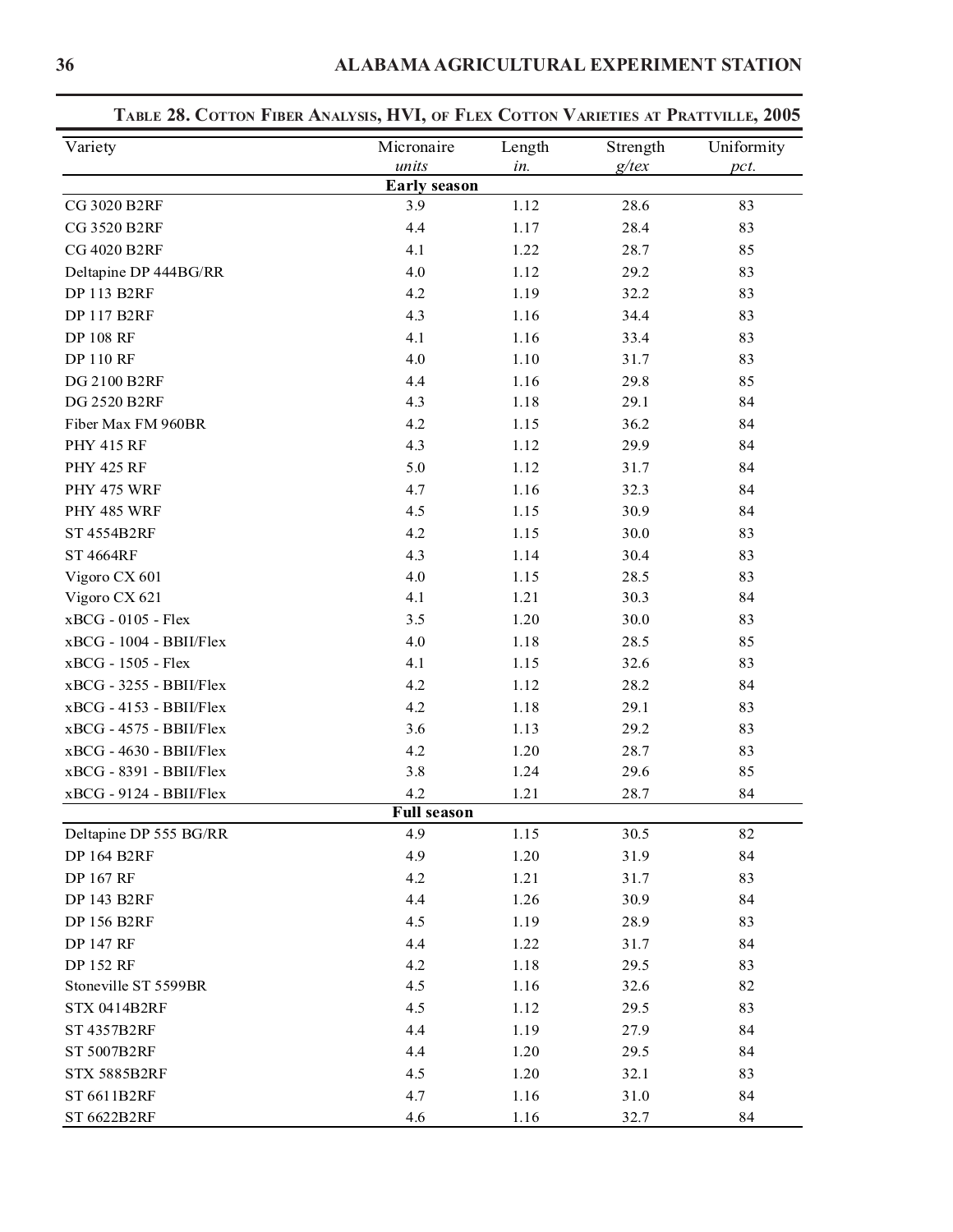| Variety                   | Micronaire          | Length | Strength | Uniformity |
|---------------------------|---------------------|--------|----------|------------|
|                           | units               | in.    | $g$ /tex | pct.       |
|                           | <b>Early season</b> |        |          |            |
| <b>CG 3020 B2RF</b>       | 4.3                 | 1.15   | 30.1     | 83         |
| <b>CG 3520 B2RF</b>       | 4.2                 | 1.23   | 31.7     | 84         |
| <b>CG 4020 B2RF</b>       | 4.1                 | 1.24   | 30.1     | 83         |
| Deltapine DP 444BG/RR     | 3.8                 | 1.16   | 32.3     | 83         |
| <b>DP 113 B2RF</b>        | 4.2                 | 1.15   | 32.9     | 81         |
| <b>DP 117 B2RF</b>        | 4.1                 | 1.13   | 34.3     | 82         |
| <b>DP 108 RF</b>          | 4.2                 | 1.12   | 33.2     | 82         |
| <b>DP 110 RF</b>          | 4.3                 | 1.15   | 31.2     | 82         |
| DG 2100 B2RF              | 4.1                 | 1.13   | 29.9     | 81         |
| DG 2520 B2RF              | 4.0                 | 1.18   | 30.7     | 81         |
| Fiber Max FM 960BR        | 4.4                 | 1.09   | 36.1     | 81         |
| <b>PHY 415 RF</b>         | 4.3                 | 1.17   | 34.3     | 82         |
| <b>PHY 425 RF</b>         | 4.6                 | 1.16   | 33.1     | 84         |
| PHY 475 WRF               | 4.0                 | 1.14   | 30.8     | 82         |
| PHY 485 WRF               | 4.5                 | 1.17   | 33.0     | 83         |
| <b>ST 4554B2RF</b>        | 4.4                 | 1.15   | 32.9     | 81         |
| <b>ST 4664RF</b>          | 4.5                 | 1.15   | 30.7     | 82         |
| Vigoro CX 601             | 3.8                 | 1.13   | 30.5     | 82         |
| Vigoro CX 621             | 3.8                 | 1.21   | 31.8     | 83         |
| xBCG - 0105 - Flex        | 3.3                 | 1.19   | 32.2     | 81         |
| xBCG - 1004 - BBII/Flex   | 4.2                 | 1.19   | 28.6     | 82         |
| xBCG - 1505 - Flex        | 3.9                 | 1.13   | 33.7     | 81         |
| xBCG - 3255 - BBII/Flex   | 3.7                 | 1.13   | 28.8     | 82         |
| $xBCG - 4153 - BBII/Flex$ | 4.1                 | 1.15   | 28.2     | 81         |
| xBCG - 4575 - BBII/Flex   | 3.8                 | 1.14   | 29.8     | 82         |
| xBCG - 4630 - BBII/Flex   | 4.1                 | 1.19   | 30.4     | 83         |
| xBCG - 8391 - BBII/Flex   | 4.5                 | 1.22   | 30.8     | 83         |
| xBCG - 9124 - BBII/Flex   | 4.1                 | 1.21   | 30.2     | 83         |
|                           | <b>Full season</b>  |        |          |            |
| Deltapine DP 555 BG/RR    | 4.8                 | 1.11   | 30.5     | 82         |
| <b>DP 164 B2RF</b>        | 4.5                 | 1.22   | 31.4     | 84         |
| <b>DP 167 RF</b>          | 4.2                 | 1.20   | 31.7     | 84         |
| <b>DP 143 B2RF</b>        | 3.9                 | 1.23   | 29.6     | 82         |
| <b>DP 156 B2RF</b>        | 4.1                 | 1.16   | 29.3     | 81         |
| <b>DP 147 RF</b>          | 3.7                 | 1.26   | 30.1     | 82         |
| <b>DP 152 RF</b>          | 4.3                 | 1.20   | 29.8     | 83         |
| Stoneville ST 5599BR      | 4.2                 | 1.16   | 31.8     | 83         |
| <b>STX 0414B2RF</b>       | 4.3                 | 1.16   | 33.2     | 83         |
| <b>ST 4357B2RF</b>        | 4.4                 | 1.24   | 28.5     | 84         |
| ST 5007B2RF               | 4.1                 | 1.24   | 29.5     | 84         |
| STX 5885B2RF              | 3.9                 | 1.19   | 30.9     | 83         |
| ST 6611B2RF               | 4.9                 | 1.14   | 30.8     | 83         |
| ST 6622B2RF               | 4.8                 | 1.17   | 32.9     | 84         |

**TABLE 29. COTTON FIBER ANALYSIS, HVI, OF FLEX COTTON VARIETIES AT FAIRHOPE, 2005**

†The test at Fairhope was harvested after receiving 3 inches of rain from Hurricane Rita, which caused losses before harvest. Fairhope also endured two tropical storms (Arlene and Cindy) and three hurricanes (Dennis, Katrina, and Rita) during the growing season.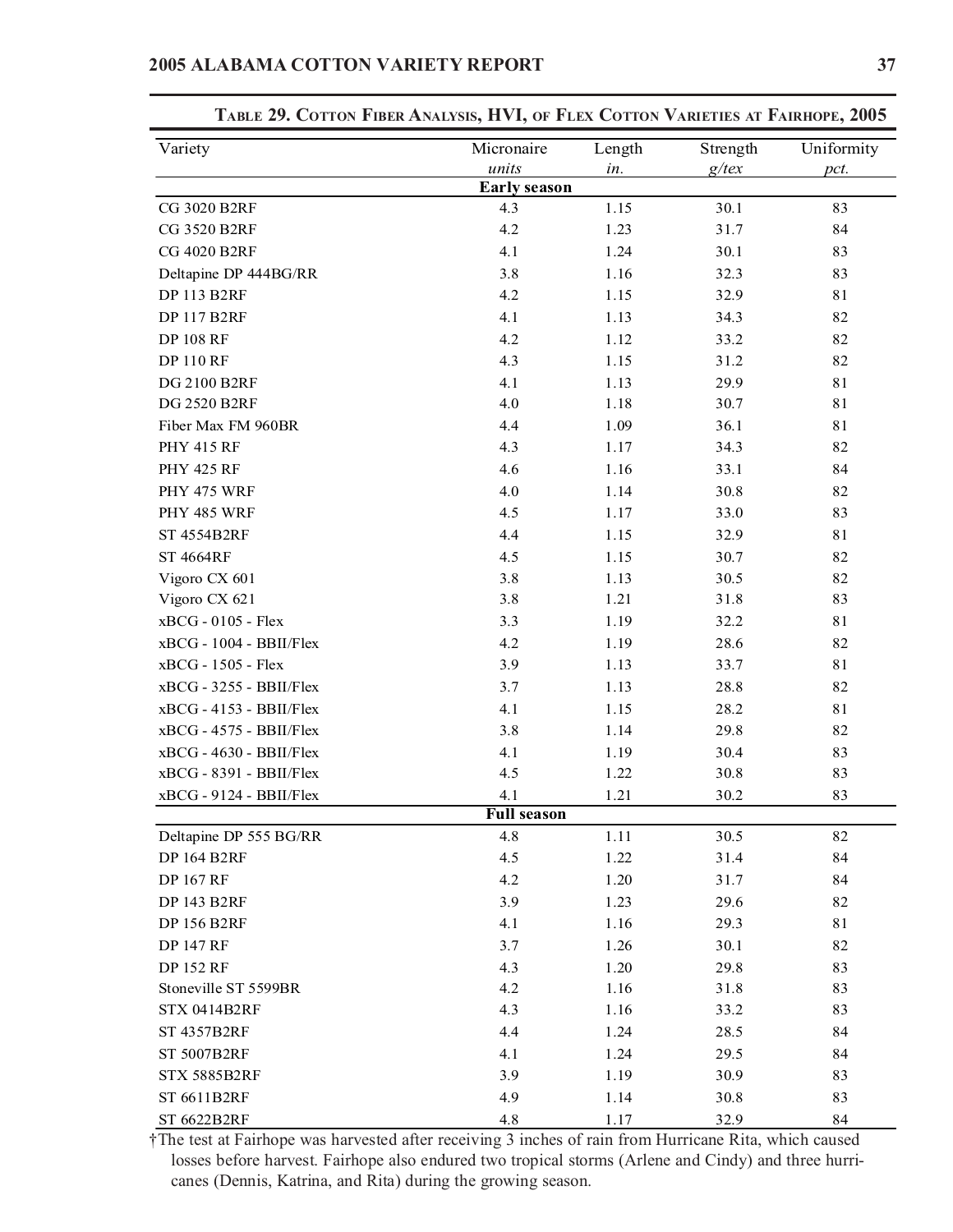| Variety                  | Disease index $\bar{ }$<br>16 Sep |                    | Seed cotton<br>lbs/acre | $%$ lint |
|--------------------------|-----------------------------------|--------------------|-------------------------|----------|
| PhytoGen PHY 310R        | 33.0                              | $a-d^{\ddagger}$   | 1105                    | 0.42     |
| Stoneville ST5242BR      | 34.8                              | a-d                | 1016                    | 0.38     |
| Fiber Max FM 960RR       | 34.1                              | $a-d$              | 1012                    | 0.37     |
| Stoneville STX0416B2R    | 30.1                              | a-e                | 1010                    | 0.37     |
| Fiber Max FM 966LL       | 36.8                              | abc                | 1001                    | 0.37     |
| PhytoGen PHY 370WR       | 22.4                              | $\mathbf{e}% _{w}$ | 997                     | 0.39     |
| PhytoGen PHY 440W        | 26.2                              | de                 | 985                     | 0.38     |
| Deltapine DPLX03X179R    | 27.3                              | $b-e$              | 955                     | 0.41     |
| PhytoGen PHY 410RR       | 32.6                              | a-e                | 939                     | 0.37     |
| Deltapine DP 555 BG/RR   | 31.1                              | a-e                | 937                     | 0.40     |
| Deltapine DP 393         | 28.6                              | a-e                | 925                     | 0.39     |
| PhytoGen PHY 470WR       | 26.7                              | cde                | 919                     | 0.37     |
| Stoneville ST 4575BR     | 27.3                              | $b-e$              | 910                     | 0.39     |
| Deltapine DP 432 RR      | 29.3                              | a-e                | 907                     | 0.37     |
| Deltapine DP 434 RR      | 27.6                              | a-e                | 888                     | 0.39     |
| Fiber Max FM 958LL       | 30.6                              | a-e                | 885                     | 0.37     |
| Deltapine DP 445BG/RR    | 37.6                              | a                  | 878                     | 0.39     |
| PhytoGen PHY 480WR       | 25.6                              | de                 | 822                     | 0.36     |
| Deltapine DP 454BG/RR    | 28.4                              | a-e                | 813                     | 0.41     |
| Deltapine DPLX04Y170BR   | 34.4                              | a-d                | 801                     | 0.41     |
| Fiber Max FM 960B2R      | 32.9                              | a-d                | 795                     | 0.38     |
| Fiber Max FM 960BR       | 35.1                              | a-d                | 778                     | 0.37     |
| Stoneville ST 4686R      | 37.4                              | ab                 | 775                     | 0.39     |
| Deltapine DP 424 BGII/RR | 33.4                              | a-d                | 774                     | 0.37     |
| Deltapine DP 444BG/RR    | 26.7                              | cde                | 766                     | 0.39     |
| Deltapine DP 455BG/RR    | 33.5                              | a-d                | 744                     | 0.40     |
| LSD(0.10)                | 10.2                              |                    | 175                     |          |

**TABLE 30. DISEASE INDEX, SEED COTTON YIELD, AND LINT PERCENTAGE OF EARLY SEASON COT-TON VARIETIES AT FAIRHOPE, ALABAMA, 2005**

<sup>†</sup> Disease index = (# diseased bolls / total # healthy bolls)\*100.

‡ Means within columns followed by different letters are significantly different according to Fisher's protected LSD  $(P \le 0.10)$ .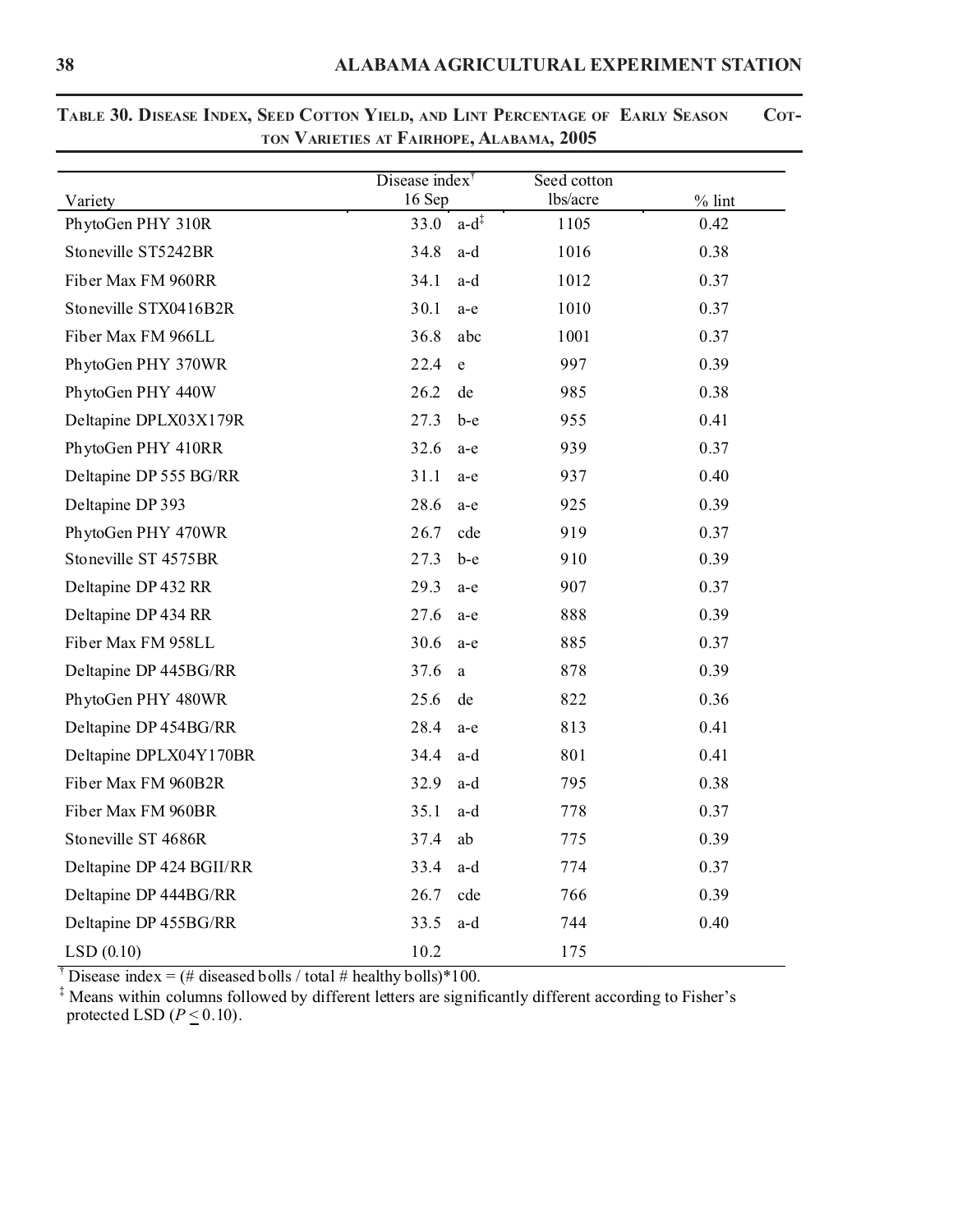|                         | Disease index <sup>†</sup> | Seed cotton |          |
|-------------------------|----------------------------|-------------|----------|
| Variety                 | 16 Sep                     | lb/A        | Lint $%$ |
| Deltapine DP 454BG/RR   | $11.5^{\ddagger}$          | 1141        | 0.42     |
| Deltapine DP 455BG/RR   | 11.7                       | 1024        | 0.41     |
| Deltapine DP 543BGII/RR | 7.5                        | 989         | 0.38     |
| Deltapine DPLX04Y170BR  | 7.3                        | 969         | 0.40     |
| Fiber Max FM 989 BR     | 18.7                       | 949         | 0.38     |
| Fiber Max FM 989 RR     | 9.0                        | 929         | 0.38     |
| Deltapine DP 449 BG/RR  | 10.3                       | 928         | 0.39     |
| PhytoGen PHY 510RR      | 6.1                        | 912         | 0.39     |
| Stoneville ST 6636BR    | 11.8                       | 912         | 0.37     |
| Deltapine DPLX03X179R   | 6.8                        | 910         | 0.41     |
| Deltapine DP 555 BG/RR  | 11.4                       | 909         | 0.40     |
| Deltapine DPLX05X648DR  | 13.4                       | 883         | 0.41     |
| Deltapine DP 445BG/RR   | 12.5                       | 876         | 0.41     |
| Stoneville ST 5303R     | 11.9                       | 872         | 0.38     |
| Fiber Max FM 960BR      | 8.5                        | 868         | 0.38     |
| Fiber Max FM 991BR      | 7.8                        | 866         | 0.38     |
| Deltapine DP 493        | 10.9                       | 855         | 0.43     |
| Deltapine DP 491        | 10.3                       | 840         | 0.39     |
| Deltapine DP 488 BG/RR  | 15.9                       | 839         | 0.38     |
| Fiber Max FM 989B2R     | 15.6                       | 835         | 0.36     |
| Fiber Max FM 991B2R     | 10.9                       | 821         | 0.37     |
| Stoneville ST 5599BR    | 9.4                        | 804         | 0.39     |
| Stoneville ST 6848R     | 18.0                       | 801         | 0.37     |
| Deltapine DP 494 RR     | 8.1                        | 748         | 0.39     |
| Fiber Max 991R          | 14.4                       | 722         | 0.38     |
| LSD(0.10)               | 7.5                        | 132.3       |          |

**TABLE 31. DISEASE INDEX, SEED COTTON YIELD, AND LINT PERCENTAGE OF FULL SEASON COTTON VARIETIES AT FAIRHOPE, ALABAMA, 2005**

<sup>†</sup> Disease index = (# diseased bolls / total # healthy bolls)\*100.

<sup>‡</sup> Means within columns followed by different letters are significantly different according to Fisher's protected LSD ( $P \le 0.10$ ).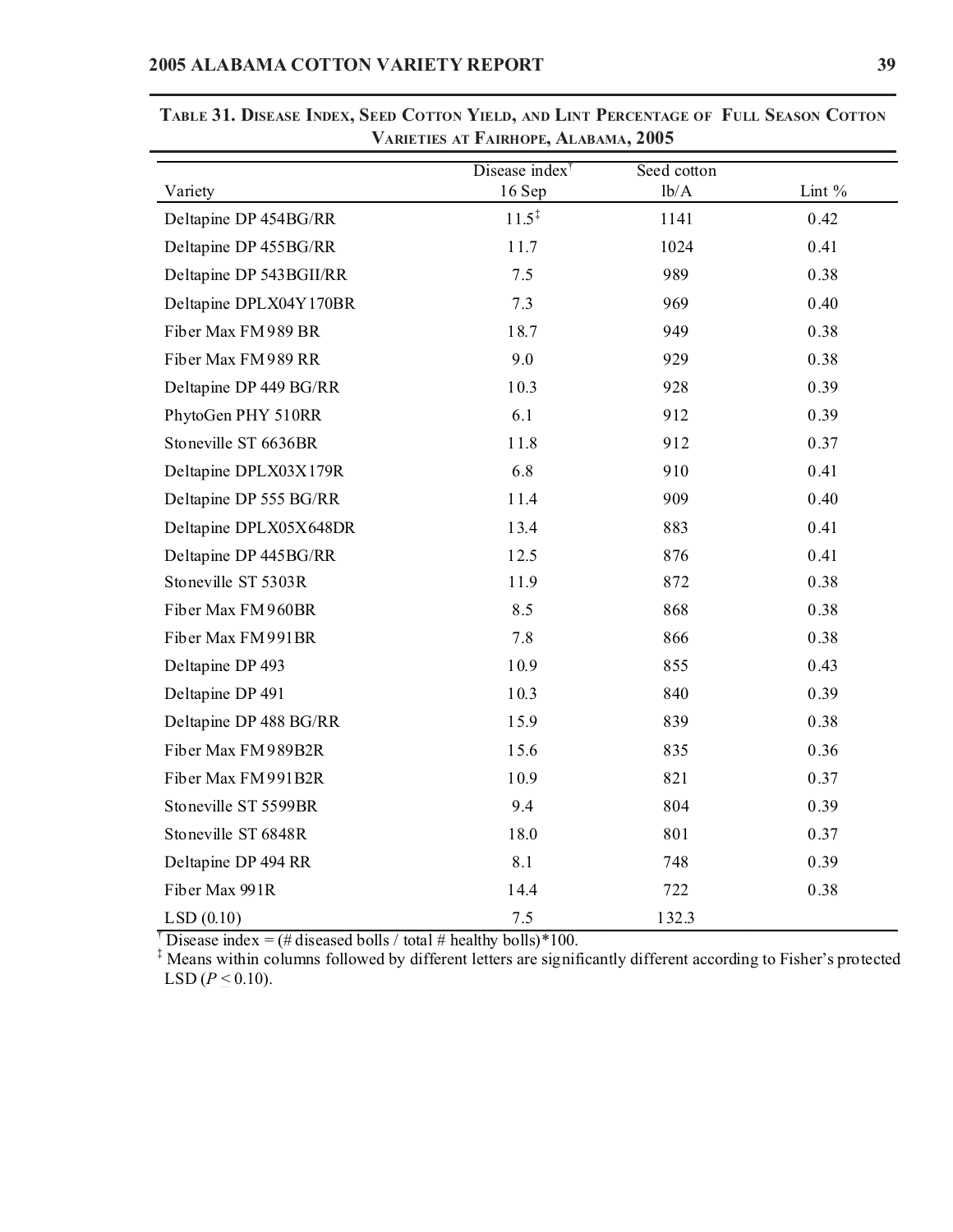| Variety                   | Disease index <sup>†</sup><br>16 Sep |                 | Seed cotton<br>lbs/acre | $%$ lint |
|---------------------------|--------------------------------------|-----------------|-------------------------|----------|
| STX 4554B2RF              | 21.3                                 | $ab^{\ddagger}$ | 1167                    | 0.41     |
| CG 4020 B2RF              | 20.8                                 | abc             | 1163                    | 0.40     |
| $xBCG - 4630 - BBII/Flex$ | 12.9                                 | $b-g$           | 1137                    | 0.40     |
| <b>CG 3020 B2RF</b>       | 11.7                                 | $b-g$           | 1113                    | 0.41     |
| Vigoro CX 621             | 6.7                                  | fg              | 1049                    | 0.40     |
| xBCG - 1004 - BBII/Flex   | 18.6                                 | a-d             | 1032                    | 0.39     |
| <b>DP 117 B2RF</b>        | 9.4                                  | efg             | 1013                    | 0.41     |
| xBCG - 9124 - BBII/Flex   | 15.9                                 | $b-f$           | 1005                    | 0.40     |
| DynaGro 2520 B2 RF        | 27.2                                 | a               | 994                     | 0.39     |
| CG 3520 B2RF              | 18.8                                 | a-d             | 988                     | 0.38     |
| <b>PHY 415 RF</b>         | 10.5                                 | $d-g$           | 975                     | 0.40     |
| PHY 485 WRF               | 5.4                                  | g               | 975                     | 0.40     |
| Fiber Max FM 960BR        | 13.0                                 | $b-g$           | 973                     | 0.39     |
| Vigoro CX 601             | 16.0                                 | $b-f$           | 968                     | 0.38     |
| <b>PHY 425 RF</b>         | 10.0                                 | efg             | 969                     | 0.41     |
| PHY 475 WRF               | 14.1                                 | $b-g$           | 964                     | 0.41     |
| <b>STX 4664RF</b>         | 11.2                                 | $c-g$           | 959                     | 0.41     |
| $xBCG - 4153 - BBII/Flex$ | 9.5                                  | efg             | 944                     | 0.39     |
| xBCG - 3255 - BBII/Flex   | 8.6                                  | fg              | 941                     | 0.38     |
| $xBCG - 4575 - BBII/Flex$ | 7.1                                  | fg              | 928                     | 0.38     |
| Deltapine DP 444BG/RR     | 11.0                                 | $c-g$           | 922                     | 0.41     |
| <b>DP 110 RF</b>          | 10.7                                 | $d-g$           | 896                     | 0.39     |
| <b>DP 108 RF</b>          | 26.9                                 | a               | 895                     | 0.40     |
| <b>DP 113 B2RF</b>        | 20.8                                 | abc             | 894                     | 0.40     |
| xBCG - 8391 - BBII/Flex   | 16.5                                 | $b-f$           | 865                     | 0.37     |
| DynaGro 2100 B2 RF        | 20.0                                 | a-d             | 845                     | 0.37     |
| LSD(.10)                  | 9.9                                  |                 | 83.8                    |          |

**TABLE 32. DISEASE INDEX, SEED COTTON YIELD, AND LINT PERCENTAGE OF EARLY SEASON-FLEX RR COTTON VARIETIES AT FAIRHOPE, ALABAMA, 2005**

<sup>†</sup> Disease index = (# diseased bolls / total # healthy bolls)\*100.

‡ Means within columns followed by different letters are significantly different according to Fisher's protected LSD ( $P \leq 0.10$ ).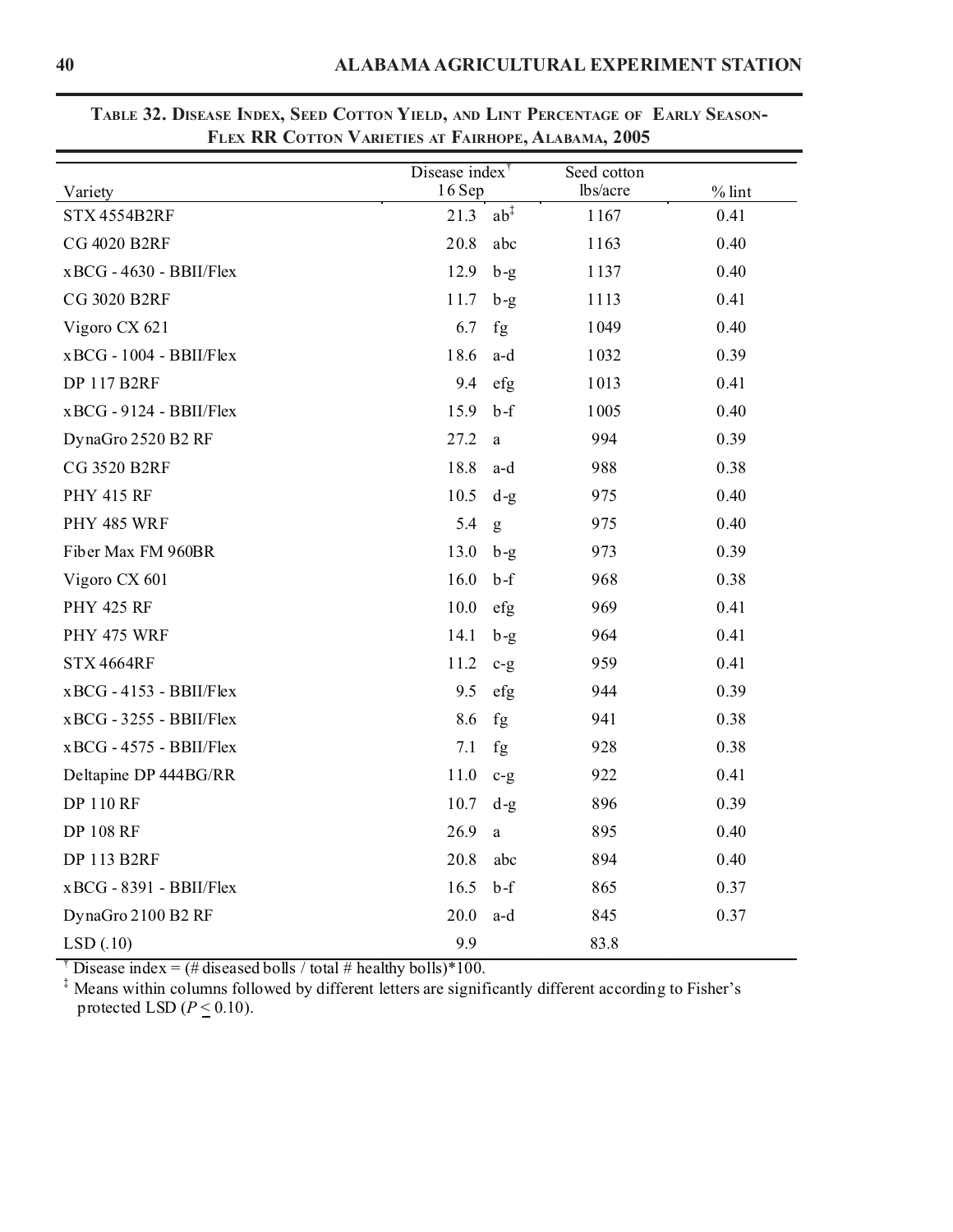| Variety                 | Disease index <sup>†</sup><br>$16$ Sep | Seed cotton<br>lbs/acre | $%$ lint |
|-------------------------|----------------------------------------|-------------------------|----------|
|                         |                                        |                         |          |
| Stoneville ST 4357B2RF  | 8.43‡                                  | 1039                    | 0.40     |
| Deltapine DP 555 BG/RR  | 5.34                                   | 1018                    | 0.43     |
| Deltapine DP 164 B2RF   | 15.19                                  | 987                     | 0.40     |
| Deltapine DP 167 RF     | 14.46                                  | 832                     | 0.40     |
| Deltapine DP 143 B2RF   | 10.89                                  | 883                     | 0.39     |
| Deltapine DP 156 B2RF   | 11.57                                  | 973                     | 0.41     |
| Deltapine DP 147 RF     | 5.65                                   | 921                     | 0.39     |
| Deltapine DP 152 RF     | 10.19                                  | 813                     | 0.38     |
| Stoneville ST 5599BR    | 16.02                                  | 983                     | 0.41     |
| Stoneville STX 0414B2RF | 12.48                                  | 987                     | 0.38     |
| Stoneville ST 5007B2RF  | 7.65                                   | 928                     | 0.39     |
| Stoneville STX 5885B2RF | 11.71                                  | 908                     | 0.37     |
| Stoneville STX 6611B2RF | 16.83                                  | 920                     | 0.39     |
| Stoneville ST 6622B2RF  | 5.72                                   | 955                     | 0.41     |
| LSD(0.10)               | 9.66                                   | 67.5                    |          |

**TABLE 33. DISEASE INDEX, SEED COOTTON YIELD, AND LINT PERCENTAGE OF FULL SEASON-FLEX RR COTTON VARIETIES AT FAIRHOPE, ALABAMA, 2005**

<sup>†</sup> Disease index = (# diseased bolls / total # healthy bolls)\*100.

‡ Means within columns followed by different letters are significantly different according to Fisher's protected LSD ( $P \leq 0.10$ ).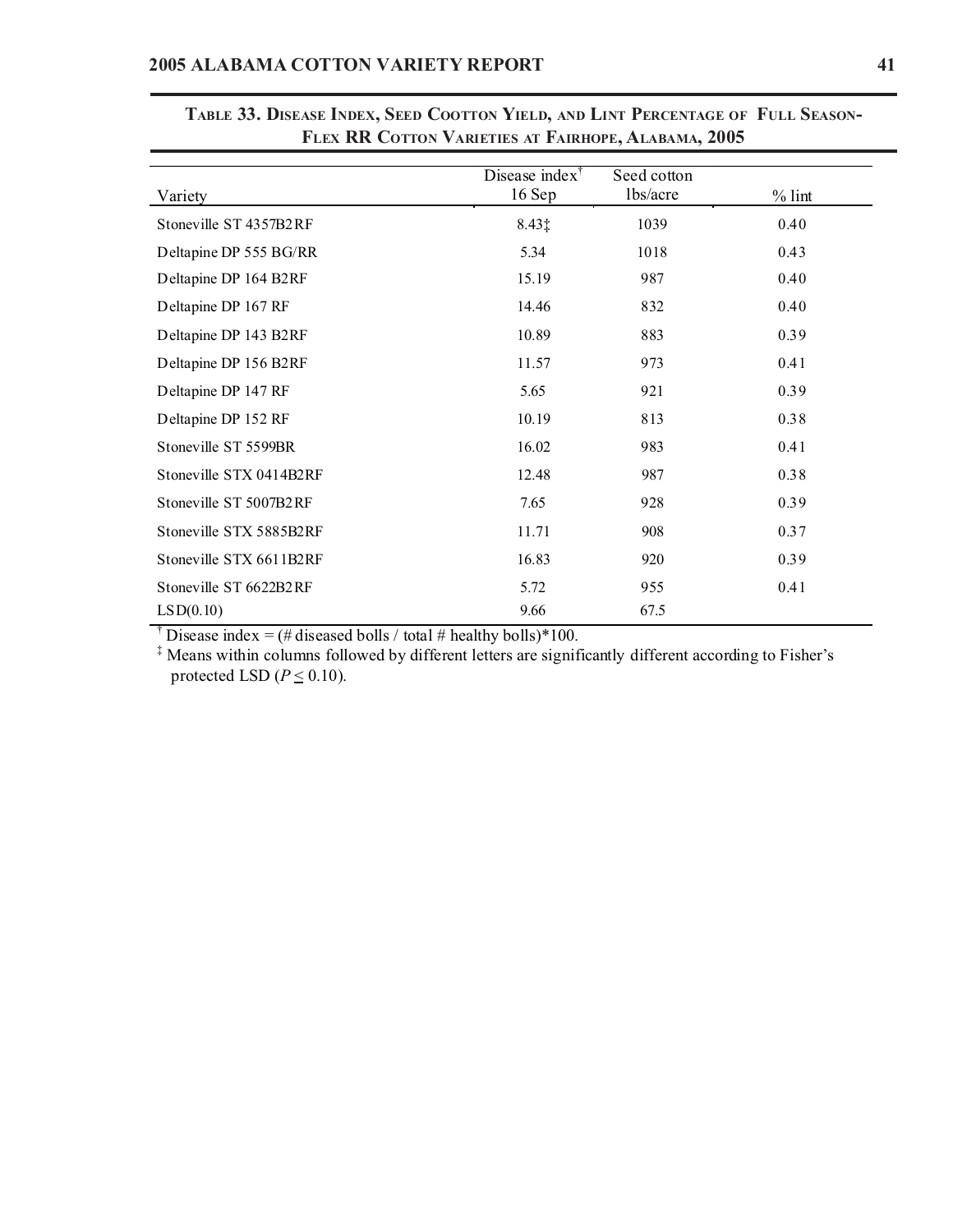|               |      |      |      |     |                           | TABLE 34. GROWING SEASON RAINFALL, 2003-2005 |      |       |         |
|---------------|------|------|------|-----|---------------------------|----------------------------------------------|------|-------|---------|
|               |      |      |      |     | Monthly rainfall (inches) |                                              |      |       | 7-month |
| Test location | Year | Mar. | Apr. | May | June                      | July                                         | Aug. | Sept. | total   |
|               |      |      |      |     |                           |                                              |      |       |         |
| Belle Mina    | 2005 | 3.6  | 5.4  | 1.4 | 3.7                       | 6.6                                          | 3.5  | 3.4   | 27.6    |
|               | 2004 | 5.4  | 4.3  | 3.2 | 5.1                       | 7.8                                          | 3.0  | 3.5   | 32.3    |
|               | 2003 | 2.2  | 4.3  | 9.8 | 5.0                       | 4.6                                          | 3.0  | 8.6   | 37.5    |
|               |      |      |      |     |                           |                                              |      |       |         |
| Shorter       | 2005 | 11.1 | 7.8  | 2.2 | 3.1                       | 10.1                                         | 3.2  | 2.0   | 39.5    |
|               | 2004 | 0.8  | 3.1  | 4.0 | 7.4                       | 2.4                                          | 4.9  | 6.4   | 29.0    |
|               | 2003 | 6.7  | 9.1  | 6.0 | 6.6                       | 7.8                                          | 6.9  | 4.5   | 47.6    |
| Prattville    | 2005 | 8.5  | 6.8  | 3.4 | 4.0                       | 9.2                                          | 3.9  | 3.2   | 39.0    |
|               | 2004 | 1.4  | 3.5  | 5.2 | 8.8                       | 2.0                                          | 5.7  | 6.0   | 32.6    |
|               | 2003 | 5.2  | 8.8  | 4.8 | 7.4                       | 6.6                                          | 8.0  | 2.2   | 43.0    |
|               |      |      |      |     |                           |                                              |      |       |         |
| Headland      | 2005 | 5.5  | 9.2  | 3.1 | 11.1                      | 5.3                                          | 7.9  | 1.7   | 43.8    |
|               | 2004 | 0.5  | 4.4  | 3.9 | 9.8                       | 4.4                                          | 2.1  | 7.1   | 32.2    |
|               | 2003 | 6.0  | 9.2  | 3.4 | 8.8                       | 7.5                                          | 6.1  | 4.7   | 45.7    |
| Fairhope      | 2005 | 4.3  | 20.5 | 7.1 | 10.4                      | 11.4                                         | 11.4 | 4.7   | 69.8    |
|               | 2004 | 0.1  | 2.3  | 2.0 | 10.8                      | 4.7                                          | 8.3  | 12.6  | 41.4    |
|               | 2003 | 5.2  | 3.1  | 5.8 | 9.5                       | 18.4                                         | 5.2  | 3.7   | 50.9    |

# **TABLE 35. SOIL TYPES FOR 2005 COTTON TRIAS**

| Test location              | Soil type                |
|----------------------------|--------------------------|
| Belle Mina                 | Decatur silt loam        |
| E.V. Smith Research Center |                          |
| Field Crops Unit, Shorter  | Compass sandy loam       |
| Prattville                 | Lucedale fine sandy loam |
| Headland                   | Dothan sandy loam        |
| Fairhope                   | Malbis fine sandy loam   |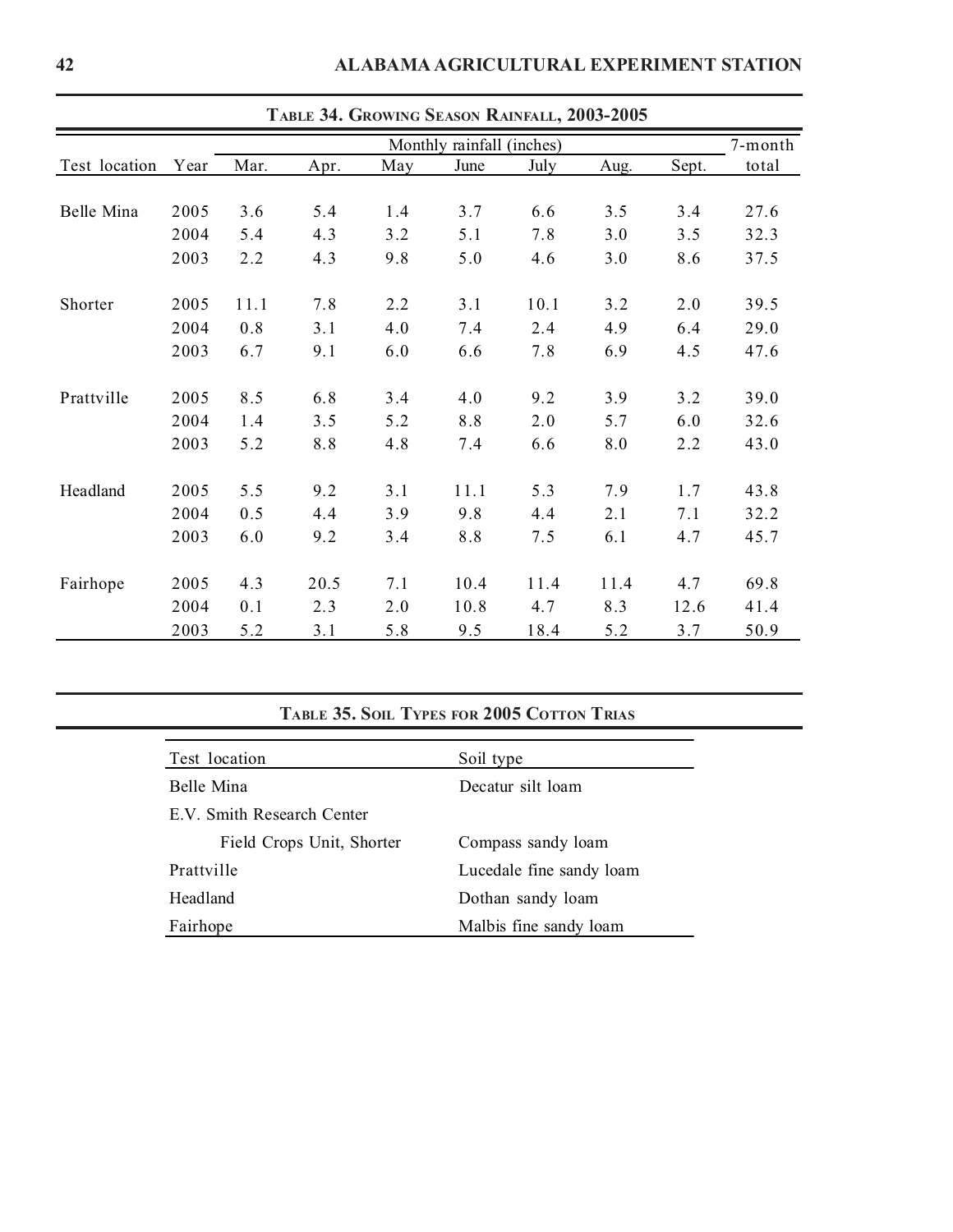### **Delta and Pine Land Co., Scott, Mississippi**

| Deltapine DP 393       | Delta |
|------------------------|-------|
| Deltapine DP 491       | Delta |
| Deltapine DP 493       | Delta |
| Deltapine DP 432RR     | Delta |
| Deltapine DP 434RR     | Delta |
| Deltapine DP 494RR     | Delta |
| Deltapine DP 444BRR    | Delta |
| Deltapine DP 445BRR    | Delta |
| Deltapine DP 449BRR    | Delta |
| Deltapine DP 454BRR    | Delta |
| Deltapine DP 455BRR    | Delta |
| Deltapine DP 488BRR    | Delta |
| Deltapine DP 555BRR    | Delta |
| Deltapine DP 424BII/RR |       |
| Deltapine DP 543BII/RR |       |

apine DPLX04Y170BR apine DPLX03X179R apine DPLX05X648DR apine DP 113 B2RF apine DP 117 B2RF apine DP 143 B2RF apine DP 156 B2RF apine DP 164 B2RF apine DP 108 RF apine DP 110 RF apine DP 147 RF apine DP 152 RF apine DP 167 RF

# **Aventis Crop Sciences, Collierville, Tennessee**

| FiberMax FM 958LL  |
|--------------------|
| FiberMax FM 966LL  |
| FiberMax FM 960RR  |
| FiberMax FM 960BR  |
| FiberMax FM 960B2R |
| FiberMax FM 991B2R |

FiberMax FM 991RR FiberMax FM 991BR FiberMax FM 989RR FiberMax FM 989BR FiberMax FM 989B2R

### **PhytoGen Seed Company, Leland, Mississippi**

PhytoGen PHY 370 RR PhytoGen PHY 415 RF PhytoGen PHY 410 RR PhytoGen PHY 425 RF PhytoGen PHY 480 WR

PhytoGen PHY 310 RR PhytoGen PHY 510 RR PhytoGen PHY 440 W PhytoGen PHY 475 WRF PhytoGen PHY 470 WR PhytoGen PHY 485 WRF